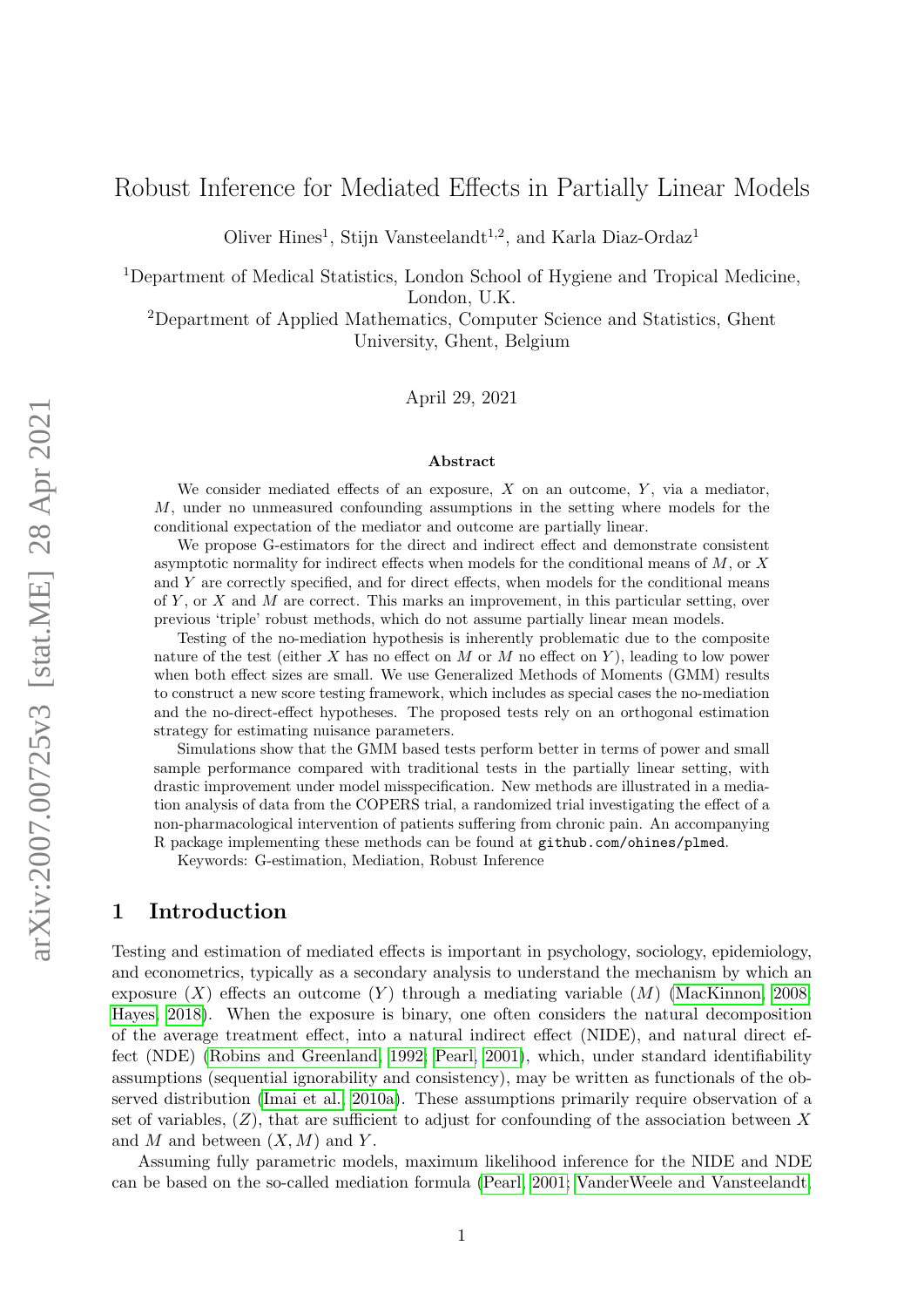[2009;](#page-24-0) [Imai et al., 2010a\)](#page-23-4). Use of this formula gives rise to the popular difference and product-ofcoefficient methods [\(Alwin and Hauser, 1975;](#page-22-0) [MacKinnon et al., 2002\)](#page-23-5) when simple linear models for the mediator and outcome hold [\(VanderWeele and Vansteelandt, 2009\)](#page-24-0), but it readily allows extension to non-linear models [\(Imai et al., 2010a\)](#page-23-4). A key concern about this approach is that misspecification of models for the mediator or outcome can lead to NIDE and NDE estimators with large bias; such misspecification can be difficult to diagnose when some confounders are strongly associated with either the exposure or the mediator [\(Vansteelandt, 2012\)](#page-24-1).

In contrast, nonparametric inference gives rise to so-called triple robust estimators [\(Tchetgen](#page-24-2) [Tchetgen and Shpitser, 2012\)](#page-24-2) of the NIDE and NDE. These are less model-dependent, though still necessitate some form of modelling in view of the curse of dimensionality. In particular, these demand correct specification of an appropriate subset of: (i) the conditional expectation,  $E(Y|M, X, Z)$ , (ii) the conditional density of M given X, Z, and (iii) the conditional density of X given Z. These estimators are called triple robust due to their similarity with 'double robust' methods. Double robust methods of the average treatment effect, for example, are Consistent Asymptotically Normal (CAN) provided that either a mean outcome model, or propensity score model is correctly specified [\(Kang and Schafer, 2007\)](#page-23-6). The triple robust estimator of the marginal NDE and NIDE is CAN provided any pair of (i), (ii), (iii) are correctly specified. These methods are also efficient (under the nonparametric model) provided that (i), (ii), and (iii) are all correctly specified. Additionally, [Tchetgen Tchetgen and Shpitser](#page-24-3) [\(2014\)](#page-24-3) provide CAN estimators for the parameters indexing a correctly specified parametric model for the conditional NDE given  $Z$ , provided either (i), or (ii) and (iii) are correctly specified.

Considering the common use of continuous measurements of mediator and outcome in psychology, which lend themselves to linear modelling, we will consider a different approach in the current work. In particular, we will continue to rely on linear modelling, but in view of the aforementioned concerns about model misspecification, will consider estimation and inference of the NIDE in a semi-parametric partially linear model indexed by  $(\beta_1, \beta_2)$  which obeys

<span id="page-1-2"></span><span id="page-1-1"></span><span id="page-1-0"></span>
$$
E(M|X,Z) = \beta_1 X + f(Z)
$$
\n<sup>(1)</sup>

$$
E(Y|M, X, Z) = \beta_2 M + g(X, Z)
$$
\n<sup>(2)</sup>

where  $g(x, z)$  and  $f(x)$  are arbitrary functions. For the NDE, we consider the partially linear model indexed by  $(\beta_2, \beta_3)$  which obeys

$$
E(Y|M, X, Z) = \beta_2 M + \beta_3 X + g(Z)
$$
\n
$$
(3)
$$

where  $q(z)$  is an arbitrary function. The intersection of these models (i.e. when [\(1\)](#page-1-0) and [\(3\)](#page-1-1) both hold) is indexed by  $\beta = (\beta_1, \beta_2, \beta_3)$ . Early work by [Baron and Kenny](#page-22-1) [\(1986\)](#page-22-1) on the intersection model defined indirect and direct effects as the product  $\beta_1\beta_2$  and coefficient  $\beta_3$  respectively, with the total effect given by the sum of the two effects:  $\beta_1\beta_2 + \beta_3$ . When the exposure is binary and the intersection model holds, then the NIDE, NDE, and average treatment effect reduce to the effect definitions of [Baron and Kenny](#page-22-1) [\(1986\)](#page-22-1) (See Section [2](#page-3-0) for details).

G-estimation is a method of parameter estimation in structural nested models, such as those in [\(1\)](#page-1-0) and [\(3\)](#page-1-1) developed by James Robins (and collaborators) over a number of years [\(Robins,](#page-23-7) [1994;](#page-23-7) [Vansteelandt and Joffe, 2014;](#page-24-4) [Naimi et al., 2017\)](#page-23-8). In the current work, G-estimators for the NIDE and NDE are constructed, assuming that the mediator and outcome mean models are partially linear. Denoting,  $h(Z) = E(X|Z)$ , we show that our G-estimator for the NIDE is CAN when either

- (a) [\(1\)](#page-1-0) and [\(2\)](#page-1-2) hold and a parametric model for  $f(z)$  is correctly specified
- (b) [\(1\)](#page-1-0) and [\(3\)](#page-1-1) hold and parametric models for both  $q(z)$  and  $h(z)$  are correctly specified

and for the NDE, our G-estimator is CAN when either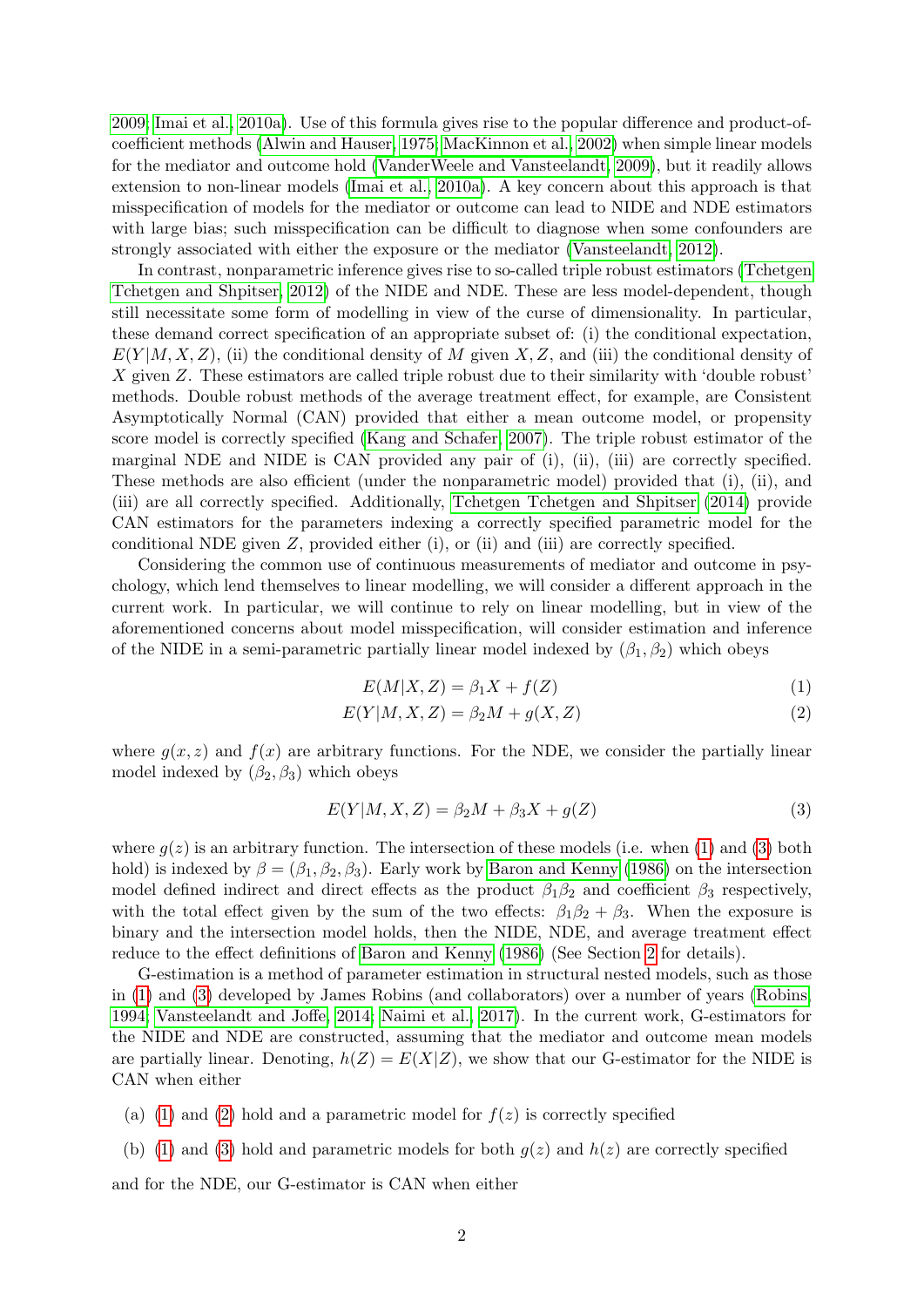- (c) [\(3\)](#page-1-1) holds and a parametric model for  $g(z)$  is correctly specified
- (d) [\(1\)](#page-1-0) and [\(3\)](#page-1-1) hold and parametric models for both  $f(z)$  and  $h(z)$  are correctly specified

Compared with the triple robust estimators of [Tchetgen Tchetgen and Shpitser](#page-24-2) [\(2012\)](#page-24-2); [Tch](#page-24-3)[etgen Tchetgen and Shpitser](#page-24-3) [\(2014\)](#page-24-3) (which do not require partial linearity), the proposed Gestimation methods (which do require some partial linearity) have the advantage that conditional densities for M and X do not need to specified, and conditional mean models for Y and M are sufficient to estimate the NIDE and NDE respectively. Extensions to the G-estimation methods where partial linearity is violated are discussed in Section [8.](#page-19-0)

We also consider testing of the no-mediation hypothesis  $(H_0 : \beta_1 \beta_2 = 0)$  and the no-directeffect hypothesis  $(H_1 : \beta_3 = 0)$ . Testing of the no-mediation hypothesis,  $H_0$ , is problematic since the function used to constrain the hypothesized parameter space  $(\psi_0(\beta) = \beta_1 \beta_2 = 0)$  has a Jacobian which is full rank almost everywhere, except for a singular point at  $\beta_1 = \beta_2 = 0$ . This generally gives rise to test statistics with different asymptotic behaviour at this singular point, and in finite samples, tests for  $H_0$  which are underpowered in its neighbourhood. We refer the interested reader to [Dufour et al.](#page-22-2) [\(2013\)](#page-22-2); [Drton and Xiao](#page-22-3) [\(2016\)](#page-22-3) for further details.

Ordinary Least Squares (OLS) is routinely used for estimation of the target parameter  $\beta$ and nuisance parameter vector  $\gamma = (\gamma_{m0}, \gamma_m, \gamma_{y0}, \gamma_y)$  in the intersection model when  $f(z)$  and  $g(z)$  are parametrically defined by  $f(z) = \gamma_{m0} + \gamma_m^{\top} z$  and  $g(z) = \gamma_{y0} + \gamma_y^{\top} z$ . Here  $\gamma_{m0}$  and  $\gamma_{y0}$  represent scalar intercept terms and  $\gamma_m$  and  $\gamma_y$  are parameter vectors. Classical tests of the no-mediation hypothesis in this setting are constructed from the squared t-test statistics,  $T_j^{(OLS)} \,=\, (\hat\beta_j^{(OLS)}$  $j^{(OLS)} / \hat{\sigma}^{(OLS)}_j$  $(j^{(OLS)})^2$ , where for  $j = 1, 2, 3, \hat{\beta}_j$ (OLS) denotes the OLS estimator, with estimated standard error,  $\hat{\sigma}_i^{(OLS)}$  $j^{(OLS)}$  .

Using these squared t-statistics, a Wald test for  $H_0$ , also known as the Sobel test [\(Sobel,](#page-24-5) [1982\)](#page-24-5) can be constructed, based on the test statistic  $W^{(OLS)}$ . Alternatively, a joint significance test (also known as a Likelihood Ratio (LR) test)[\(MacKinnon et al., 2002;](#page-23-5) [Giersbergen, 2014\)](#page-23-9), has been constructed, based on the statistic  $LR^{(OLS)}$ . These test statistics are

<span id="page-2-1"></span><span id="page-2-0"></span>
$$
W^{(OLS)} = \frac{T_1 T_2}{T_1 + T_2} = \frac{\hat{\beta}_1^2 \hat{\beta}_2^2}{\hat{\beta}_1^2 \hat{\sigma}_2^2 + \hat{\beta}_2^2 \hat{\sigma}_1^2}
$$
(4)

$$
LR^{(OLS)} = \min(T_1, T_2) \tag{5}
$$

where, for readability, the superscript  $(OLS)$  has been dropped from all terms on the right hand side. These statistics have received considerable attention, especially due to unexpected properties regarding the relative power of total, direct, and indirect effect tests under different true parameter values [\(Wang, 2018;](#page-24-6) [Kenny and Judd, 2014;](#page-23-10) [Fritz et al., 2012\)](#page-22-4).

We propose two alternative tests based on moment conditions of the G-estimator: a Wald type approach, and an approach analogous to a classical score (or Lagrange Multiplier) test, but derived using a Generalized Methods of Moments (GMM) hypothesis testing framework [\(Newey and West, 1987;](#page-23-11) [Dufour et al., 2017\)](#page-22-5). The relative merits of the new tests against the OLS based tests above are discussed in Section [5.3.](#page-10-0) From a robustness perspective, tests based on OLS estimating equations require that [\(1\)](#page-1-0) and [\(3\)](#page-1-1) hold and  $f(z)$  and  $g(z)$  are correctly specified, whereas those based on the G-estimation equations inherit the same robustness to model misspecification as the G-estimator itself, provided that nuisance parameters are estimated orthogonally (in a sense defined in Section [4\)](#page-6-0). A simulation study is carried out in Section [6](#page-11-0) to assess the behaviour of the new robust tests in finite samples, followed by an illustration on clinical data in Section [7.](#page-16-0) All methods are made available through an R package, which can be found at github.com/ohines/plmed.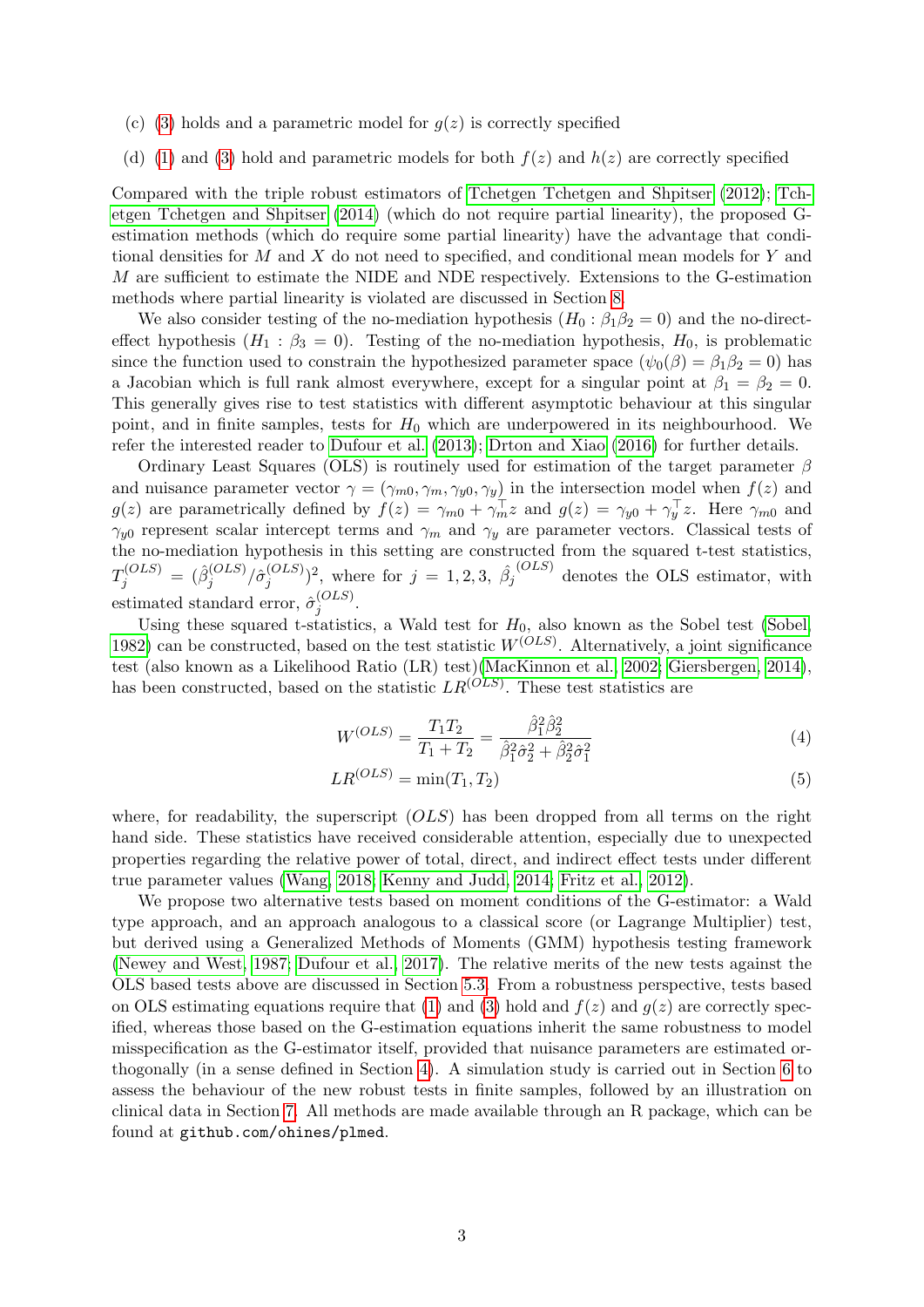## <span id="page-3-0"></span>2 Identifiability

Suppose iid data on  $(Y, M, X, Z)$  is collected for n individuals. We assume that there exists a potential outcome variable  $Y(x, m)$ , which expresses the outcome that would have been observed if the exposure and mediator had taken the values  $(x, m)$ . Similarly, we assume a potential outcome,  $M(x)$ , corresponding to the mediator if the exposure had taken the value x. We define the expected potential outcome

$$
\eta(x, x^*, z) = E[Y(x, M(x^*))|Z = z]
$$

for arbitrary  $(x, x^*)$  on the support of X. We define the NIDE and NDE, conditional on  $Z = z$ , respectively by

$$
E[Y(x_0, M(x_1)) - Y(x_0, M(x_0))|Z = z]
$$
  

$$
E[Y(x_1, M(x_1)) - Y(x_0, M(x_1))|Z = z]
$$

for two pre-specified levels of the exposure,  $(x_0, x_1)$ . For a binary exposure coded 0 or 1,  $(x_0, x_1) = (0, 1)$ , however our definition also permits continuous exposures. Letting  $P(m|x, z)$ denote the probability measure of M conditional on  $X = x$  and  $Z = z$ , then

$$
\eta(x, x^*, z) = \int E(Y|X = x, M = m, Z = z) dP(m|x^*, z)
$$

under standard identifiability assumptions [\(Pearl, 2001;](#page-23-3) [Imai et al., 2010a,](#page-23-4)[b;](#page-23-12) [VanderWeele and](#page-24-0) [Vansteelandt, 2009\)](#page-24-0). These assumptions require consistency,

$$
X = x \implies M(x) = M
$$
 almost surely  

$$
X = x
$$
 and 
$$
M = m \implies Y(x, m) = Y
$$
 almost surely

and sequential ignorability, which states that for all  $m$  on the support of  $M$ ,

$$
Y(x, m) \perp M | X = x^*, Z
$$

$$
(Y(x, m), M(x^*)) \perp X | Z
$$

Here  $A \perp\!\!\!\perp B/C$  denotes independence of A and B conditional on C. Under these identifiability assumptions and the partial linearity in [\(2\)](#page-1-2), then

$$
\eta(x, x^*, z) = \beta_2 f(x^*, z) + g(x, z)
$$

where  $f(X, Z) = E(M|X, Z)$ . We see, therefore, that one obtains the following two expressions for the conditional NIDE and NDE when [\(1\)](#page-1-0) and [\(3\)](#page-1-1) hold respectively,

$$
\eta(x_0, x_1, z) - \eta(x_0, x_0, z) = \beta_1 \beta_2 (x_1 - x_0)
$$
  

$$
\eta(x_1, x_1, z) - \eta(x_0, x_1, z) = \beta_3 (x_1 - x_0)
$$

for all z. It follows that when [\(1\)](#page-1-0) and [\(2\)](#page-1-2) hold then the product of coefficients  $\beta_1\beta_2$ , represents the conditional NIDE per unit change in X, and when [\(3\)](#page-1-1) holds then  $\beta_3$  represents the conditional NDE per unit change in X. Since these effects are constant then the marginal effects are equal to the conditional effects. By way of comparison, [Tchetgen Tchetgen and Shpitser](#page-24-3) [\(2014\)](#page-24-3) consider estimation of a parameter  $\psi$  which indexes parametric models for the NDE conditional on  $Z = z$ , when the exposure is binary,

$$
\eta(1, 1, z) - \eta(0, 1, z) = \delta(z, \psi)
$$

where  $\delta(z, \psi)$  is a known function. Our methods, in effect, consider the case  $\delta(z, \psi) = \psi$ , i.e. that the NDE is constant in subgroups of Z, however, we additionally require that partially linear models hold. These assumptions are relaxed in Section [8.](#page-19-0)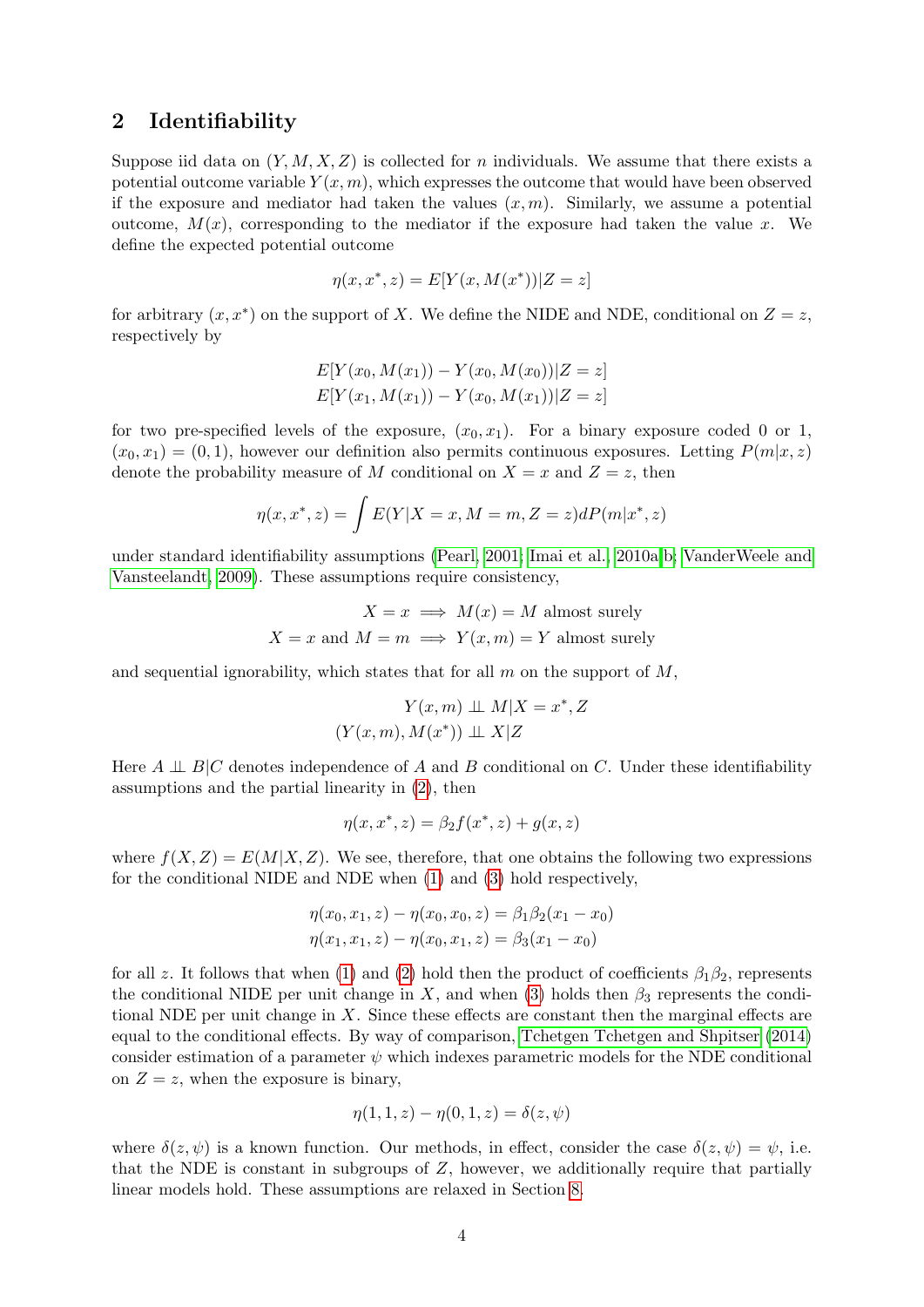## 3 The G-estimator for mediation

Our objective is to derive direct and indirect effect estimators which are asymptotically linear and hence CAN in the sense that they asymptotically follow normal distributions centred at the true value, with variances of order  $n^{-1}$ . We refer readers to [Kennedy](#page-23-13) [\(2015\)](#page-23-13) for an introduction to asymptotically linear estimators and influence function theory in causal inference.

We will consider the target parameter,  $\beta = (\beta_1, \beta_2, \beta_3)$  in the intersection model (i.e. when [\(1\)](#page-1-0) and [\(3\)](#page-1-1) both hold), and begin by introducing parametric working models for  $h(z)$ ,  $f(z)$ ,  $g(z)$ which we denote  $h(z; \gamma_x)$ ,  $f(z; \gamma_m)$ ,  $g(z; \gamma_y)$  where h, f, g are known differentiable functions parametrized by the nuisance parameter vector  $\gamma = (\gamma_x, \gamma_m, \gamma_y)$ . This nuisance parameter and the target parameter itself will be estimated jointly. Specifically, we consider an iterative estimation procedure by which the nuisance parameter estimate is obtained from a previous target parameter estimate using a CAN estimator  $\hat{\gamma} = \hat{\gamma}(\beta)$  which is consistent in the sense described by assumptions A1 to A3 below. The target parameter estimate may then be updated using the updated nuisance parameter estimate. We assume that each component of the nuisance parameter estimator is consistent when the associated part of the model is correctly specified, that is, denoting the correct parameter values by superscript 0, we assume,

A1. If  $h(z)$  is correctly specified then plim  $\hat{\gamma}_x(\beta) = \gamma_x^0$  for all  $\beta$ 

A2. If  $f(z)$  is correctly specified then plim  $\hat{\gamma}_m(\beta) = \gamma_m^0$  for all  $\beta$  such that  $\beta_1 = \beta_1^0$ 

A3. If  $g(z)$  is correctly specified then plim  $\hat{\gamma}_y(\beta) = \gamma_y^0$  for all  $\beta$  such that  $(\beta_2, \beta_3) = (\beta_2^0, \beta_3^0)$ 

where assumptions A2 and A3 are only well defined when [\(1\)](#page-1-0) and [\(3\)](#page-1-1) hold respectively. For the target parameter, we propose estimation based on the product of residuals in the intersection model given by the vector  $U(\beta, \gamma)$ , which we refer to as the G-moment conditions, with components,

$$
U_1(\beta, \gamma) = \{X - h(Z; \gamma_x)\}\{M - \beta_1 X - f(Z; \gamma_m)\}\
$$
\n(6)

$$
U_2(\beta, \gamma) = \{ M - \beta_1 X - f(Z; \gamma_m) \} \{ Y - \beta_2 M - \beta_3 X - g(Z; \gamma_y) \}
$$
(7)

$$
U_3(\beta, \gamma) = \{X - h(Z; \gamma_x)\}\{Y - \beta_2 M - \beta_3 X - g(Z; \gamma_y)\}\
$$
\n(8)

When all models are correctly specified, these residual products are zero in expectation, i.e.  $E\{U(\beta^0, \gamma^0)\}=0.$  The G-estimator for  $\beta$ , denoted by  $\hat{\beta}$  is the value which sets the sample average of moment conditions to zero, that is it solves the system of three equations

<span id="page-4-3"></span><span id="page-4-2"></span><span id="page-4-1"></span><span id="page-4-0"></span>
$$
E_n[U\{\hat{\beta}, \hat{\gamma}\}] = 0\tag{9}
$$

where  $E_n[.]=n^{-1}\sum_{i=1}^n[.]_i$  is the expectation with respect to the empirical distribution of the data. To examine the behaviour of this estimator under model misspecification, we introduce notation for the probability limit of this G-estimator,  $\beta^* = \text{plim}\,\hat{\beta}$ , with associated nuisance parameter estimator limit,  $\gamma^* = \text{plim } \hat{\gamma}(\beta^*)$ . The probability limit of the G-estimator is the solution to

$$
E\{U(\beta^*, \gamma^*)\} = 0
$$

We additionally assume (A4) that the 3 by 3 matrix,

$$
E\left(\frac{\partial U(\beta^*,\gamma^*)}{\partial\beta}\right)
$$

is non-singular. Finally we assume (A5) that  $\beta^*$  is unique. This assumption can be partly justified by the linearity of the G-moment conditions, which implies that  $\beta^*$  is unique when we disregard the dependence of  $\gamma^*$  on  $\beta^*$ , treating  $\gamma^*$  as constant. It is sufficient, therefore,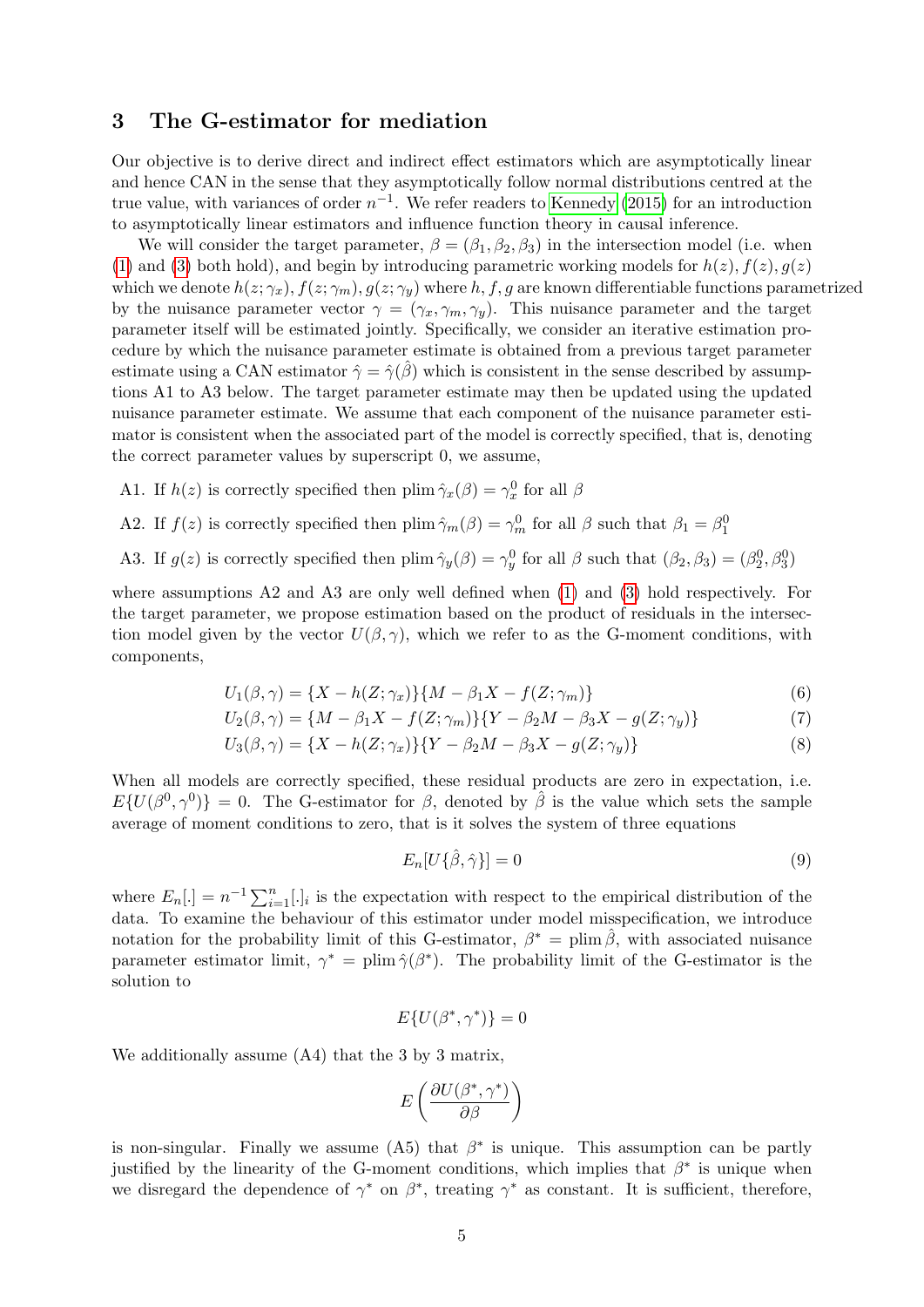to assume that there is no pathological way by which the nuisance parameter estimator might introduce extra solutions.

Under assumptions A1 to A5 one can derive the conditions for which the G-estimators of  $(\beta_1, \beta_2)$  and of  $(\beta_2, \beta_3)$  are consistent, by examining the conditions under which all three moment conditions are zero in expectation. These results are given in Lemmas [1](#page-5-0) and [2](#page-5-1) respectively. For completeness, the intersection of these two cases, under which  $(\beta_1, \beta_2, \beta_3)$  is consistent, is given by Lemma [3.](#page-5-2) See supplementary material for proofs.

<span id="page-5-0"></span>Lemma 1 (Consistency of the G-estimator of  $(\beta_1, \beta_2)$ ) Provided the models for M and Y are partially linear in X and M respectively, such that  $(1)$  and  $(2)$  both hold, and either

- (i) The model for  $f(Z)$  is correctly specified
- (ii)  $g(X, Z) = \beta_3 X + g(Z)$  and the models for  $g(Z)$  and  $h(Z)$  are both correctly specified then  $\beta^* = (\beta_1^0, \beta_2^0, \beta_3^*)$ , hence the G-estimator is consistent for  $(\beta_1, \beta_2)$ .

<span id="page-5-1"></span>Lemma 2 (Consistency of the G-estimator of  $(\beta_2, \beta_3)$ ) Provided the model for Y is partially linear in  $(M, X)$  such that [\(3\)](#page-1-1) holds and either

- (i) The model for  $q(Z)$  is correctly specified
- (ii)  $f(X, Z) = \beta_1 X + f(Z)$  and the models for  $f(Z)$  and  $h(Z)$  are both correctly specified

then  $\beta^* = (\beta_1^*, \beta_2^0, \beta_3^0)$ , hence the G-estimator is consistent for  $(\beta_2, \beta_3)$ .

<span id="page-5-2"></span>Lemma 3 (Robustness of G moment conditions) Provided that the models for M and Y are partially linear in X and  $(M, X)$  respectively, such that [\(1\)](#page-1-0) and [\(3\)](#page-1-1) both hold and any pair of

- (*i*) The model for  $h(Z)$
- (*ii*) The model for  $f(Z)$
- (*iii*) The model for  $q(Z)$

are correctly specified, then  $\beta^* = (\beta_1^0, \beta_2^0, \beta_3^0)$ , hence the G-estimator is consistent for the full target parameter. For proof observe that the conditions in Lemmas [1](#page-5-0) and [2](#page-5-1) are satisfied.

Theorem [1](#page-5-3) describes the conditions under which the G-estimator will be asymptotically linear.

<span id="page-5-3"></span>**Theorem 1 (Asymptotically linearity of**  $\hat{\beta}$ **)** Let  $\beta^*$  denote the probability limit of the G-estimator, as set out in Lemmas [1](#page-5-0) to [3,](#page-5-2) and assume the nuisance parameter estimator,  $\hat{\gamma}(\beta)$  is CAN and obeys assumptions A1 to A3 such that

<span id="page-5-5"></span>
$$
\hat{\gamma} - \gamma^* = E_n \{ \phi(\beta^*, \gamma^*) \} + o_p \left( n^{-1/2} \right)
$$
\n(10)

where  $o_p$  denotes stochastic order notation so that  $A_n = o_p(r_n^{-1})$  means that  $A_n r_n \stackrel{p}{\to} 0$  and  $\stackrel{p}{\to}$ denotes convergence in probability. Then, subject to regularity conditions, the estimator  $\hat{\beta}$  is CAN

<span id="page-5-4"></span>
$$
\hat{\beta} - \beta^* = E_n \{ \varphi(\beta^*, \gamma^*) \} + o_p \left( n^{-1/2} \right)
$$

with influence function  $\varphi(.)$  given by

$$
\varphi(\beta^*, \gamma^*) = E\left\{-\frac{\partial U(\beta^*, \gamma^*)}{\partial \beta}\right\}^{-1} \left(U(\beta^*, \gamma^*) + E\left\{\frac{\partial U(\beta^*, \gamma^*)}{\partial \gamma}\right\} \phi(\beta^*, \gamma^*)\right). \tag{11}
$$

See Supplementary material for proof.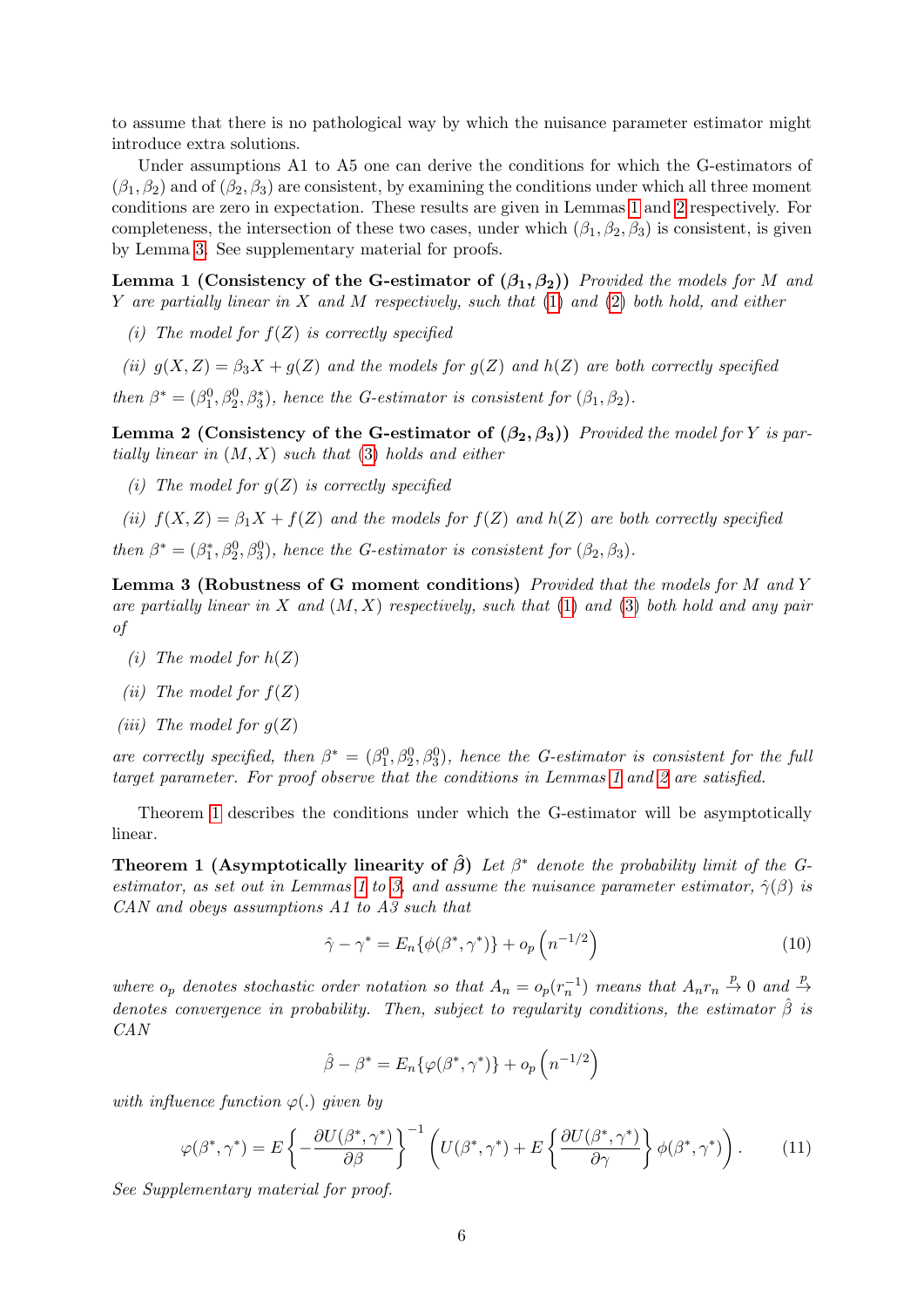The G-estimator of the NIDE under the model in  $(1)-(2)$  $(1)-(2)$  $(1)-(2)$  is the product  $\hat{\beta}_1 \hat{\beta}_2$  with influence function,

<span id="page-6-1"></span>
$$
\omega(\beta^*, \gamma^*) = \beta_1 \varphi_2(\beta^*, \gamma^*) + \beta_2 \varphi_1(\beta^*, \gamma^*)
$$
\n(12)

where  $\beta^* = (\beta_1, \beta_2, \beta_3^*)$  and for  $j = 1, 2, 3, \varphi_j(\beta^*, \gamma^*)$  is the *j*th component of the influence function in  $(11)$ . Derivation of this influence function can be found in the Supplementary material. Similarly, the G-estimator of the NDE under model [\(3\)](#page-1-1) is  $\hat{\beta}_3$  with influence function  $\varphi_3(\beta^*, \gamma^*)$  where  $\beta^* = (\beta_1^*, \beta_2, \beta_3)$  and with consistency guaranteed under the conditions in Lemma [2.](#page-5-1)

When, in truth,  $(\beta_1, \beta_2) = (0, 0)$  then the (first-order) influence function in [\(12\)](#page-6-1) is exactly zero. In this case the NIDE estimator  $\hat{\beta}_1 \hat{\beta}_2$  is asymptotically linear and CAN in the sense that  $n^{1/2}\hat{\beta}_1\hat{\beta}_2$  asymptotically follows a normal distribution with zero variance. Multiplying  $\hat{\beta}_1\hat{\beta}_2$  by higher powers of n yields more interesting behaviour. When all models are correctly specified,  $n\hat{\beta}_1\hat{\beta}_2$  asymptotically follows a 'product normal' distribution (the distribution of two mean zero normal variables with known variances) [\(Aroian, 1947\)](#page-22-6).

## <span id="page-6-0"></span>4 Nuisance parameter estimation

Theoretical results show that the choice of nuisance parameter estimators does not impact the asymptotic variance of double robust estimators when both working models are correctly specified [\(Tsiatis, 2006\)](#page-24-7). Similarly, in our case, it is straightforward to show that, when the models for  $X, M$  and  $Y$  are correctly specified then

<span id="page-6-2"></span>
$$
E\left\{\frac{\partial U(\beta^*,\gamma^*)}{\partial \gamma}\right\} = 0\tag{13}
$$

So the influence function in [\(11\)](#page-5-4) does not depend on the nuisance influence function  $\phi(\beta^*, \gamma^*)$ . This property is sometimes referred to as (Neyman) orthogonality [\(Neyman, 1959;](#page-23-14) [Chernozhukov](#page-22-7) [et al., 2017\)](#page-22-7), with the intuition that the G-moment conditions are locally insensitive to nuisance parameters when all models are correctly specified. Orthogonal estimators are particularly useful for the construction of score tests, which we describe in Section [5.1.](#page-7-0) Moreover, they ensure that our asymptotic results continue to be valid when consistent variable selection procedures (e.g. lasso) are employed for selecting confounders in each of the three working models.

When [\(13\)](#page-6-2) is not satisfied, as may happen under model misspecification, then the influence function in [\(11\)](#page-5-4) does depend on the nuisance influence function  $\phi(\beta^*, \gamma^*)$ . Under model misspecification, [\(11\)](#page-5-4) therefore represents a class of G-estimators, indexed by the choice of nuisance parameter estimation method. Choosing the nuisance parameter estimator under misspecification is non-trivial as it may greatly affect the asymptotic variance of the estimator. Various proposals have been suggested for conventional double robust estimators which aim to minimize either the variance under misspecification [\(Rotnitzky and Vansteelandt, 2014\)](#page-24-8) or the bias when models are misspecified [\(Vermeulen and Vansteelandt, 2015;](#page-24-9) [Avagyan and Vansteelandt, 2017\)](#page-22-8). This second approach, referred to as a bias-reduction strategy, involves constructing a nuisance parameter estimator, which is pseudo-orthogonal to the target parameter estimator so that [\(13\)](#page-6-2) is approximately satisfied. In effect, [\(13\)](#page-6-2) is used as a set of moment conditions by which the nuisance parameters are estimated.

To implement the bias-reduction strategy for our G-estimator, we must first augment the Gmoment functions  $(6)-(8)$  $(6)-(8)$  $(6)-(8)$ , such that each estimating equation has a unique nuisance parameter. In practice, this means, for example, that different estimators of  $\gamma_x$  may be used in [\(6\)](#page-4-0) and [\(7\)](#page-4-2), which are both consistent when  $h(z)$  is correctly specified, with the same being true of  $\gamma_m$  and  $\gamma_y$ . Denoting the augmented nuisance parameters with superscript (1) and (2), the augmented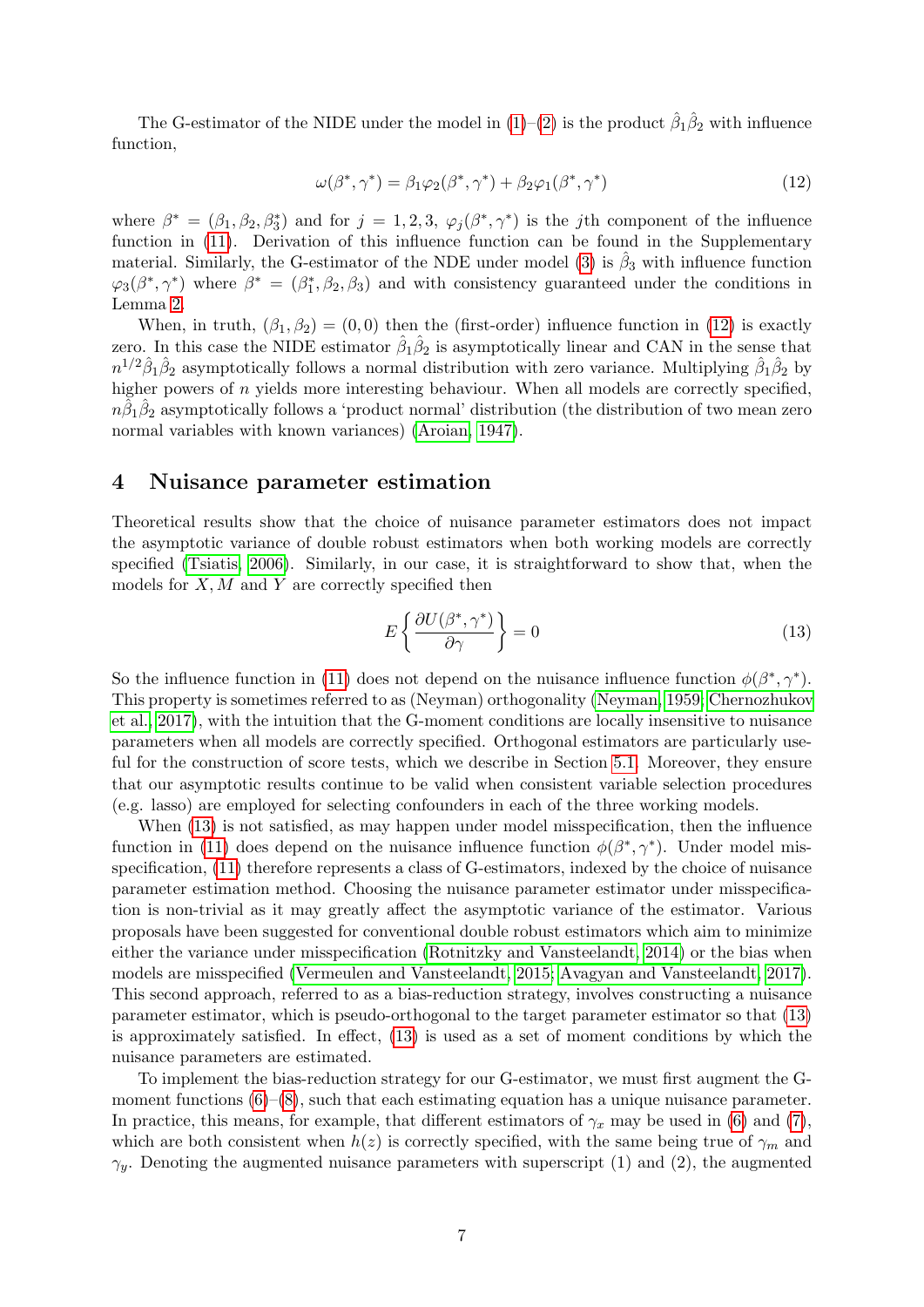moment functions are given by

$$
U_1(\beta, \gamma) = \left\{ X - h\left(Z; \gamma_x^{(1)}\right) \right\} \left\{ M - \beta_1 X - f\left(Z; \gamma_m^{(1)}\right) \right\} \tag{14}
$$

$$
U_2(\beta, \gamma) = \left\{ M - \beta_1 X - f\left(Z; \gamma_m^{(2)}\right) \right\} \left\{ Y - \beta_2 M - \beta_3 X - g\left(Z; \gamma_y^{(1)}\right) \right\} \tag{15}
$$

$$
U_2(\beta, \gamma) = \left\{ X - h\left(Z; \gamma_x^{(2)}\right) \right\} \left\{ Y - \beta_2 M - \beta_3 X - g\left(Z; \gamma_y^{(2)}\right) \right\} \tag{16}
$$

with full nuisance parameter,  $\gamma = (\gamma_x^{(1)}, \gamma_x^{(2)}, \gamma_m^{(1)}, \gamma_m^{(2)}, \gamma_y^{(1)}, \gamma_y^{(2)})$ . The bias-reduced nuisance parameter estimator is that which solves

$$
E_n\left\{\frac{\partial U(\hat{\beta},\hat{\gamma})}{\partial \gamma}\right\}=0
$$

This estimator is asymptotically linear and obeys the consistency assumptions A1 to A3. For identifiability, we require models where  $\text{Dim}(\gamma_x) = \text{Dim}(\gamma_m) = \text{Dim}(\gamma_y)$ . Such restrictions are not uncommon e.g. [Rotnitzky et al.](#page-23-15) [\(2012\)](#page-23-15) and may be satisfied by enlarging the working models. The accompanying plmed package implements G-estimation methods with bias-reduced parameter estimation in the setting where  $f(z, \gamma_m)$  and  $g(z, \gamma_v)$  are linear predictors and  $h(z, \gamma_x)$ is modelled by a Generalized Linear Model (GLM).

## 5 Hypothesis testing

We now consider tests of the null hypothesis,  $H_{\alpha} : (\alpha - 1)\beta_1\beta_2 + \alpha\beta_3 = 0$ , with  $\alpha \in [0, 1]$ known. This hypothesis includes the no-mediation hypothesis  $(\alpha = 0)$  and the no-direct effect hypothesis ( $\alpha = 1$ ) as special cases. We begin by constructing a score test, for general  $\alpha$ , based on the G-moment conditions. Provided the nuisance parameters are orthogonally estimated, the score test is robust to certain model misspecification. Also, in the specific case where  $\alpha = 0$ and the true parameter takes the value  $(\beta_1^0, \beta_2^0) = (0, 0)$ , the score test is conservative, in the sense that the Type I error rate is below the nominal test size.

The score test is compared with Wald tests for the special cases of the no-mediation hypothesis and the no-direct-effect hypothesis. These Wald tests are constructed using the influence function of the G-estimator, and inherit the robustness properties of the G-estimator, without requiring orthogonal nuisance parameter estimation.

[Sobel](#page-24-5) [\(1982\)](#page-24-5) proposed a Wald test of the no-mediation hypothesis, based on the OLS moment conditions. Our Wald test for the no-mediation hypothesis is similar enough to Sobel's work that we shall refer to it as the Robust Sobel test (or Robust Wald test).

#### <span id="page-7-0"></span>5.1 The Score Test

The score test is based on the observation that, since  $E\{U(\beta^*, \gamma^*)\} = 0$ , the classical central limit theorem implies

<span id="page-7-1"></span>
$$
n^{1/2} E_n \{ U(\beta^*, \gamma^*) \} \stackrel{d}{\to} \mathcal{N} \left( 0, E \{ U(\beta^*, \gamma^*) U(\beta^*, \gamma^*)^T \} \right)
$$
  

$$
n E_n \{ U(\beta^*, \gamma^*) \}^T E \{ U(\beta^*, \gamma^*) U(\beta^*, \gamma^*)^T \}^{-1} E_n \{ U(\beta^*, \gamma^*) \} \stackrel{d}{\to} \chi^2_3
$$
 (17)

where  $\stackrel{d}{\to}$  denotes convergence in distribution (as  $n \to \infty$ ) and  $\mathcal{N}(\mu, \Sigma)$  and  $\chi^2_r$  respectively denote a normal distribution with mean  $\mu$  and covariance  $\Sigma$ , and a chi-squared distribution with  $r$  degrees of freedom. The left hand side of  $(17)$  is similar in form to a GMM estimator, based on the objective function

$$
M_n(\beta, \gamma, I) = E_n \{ U(\beta, \gamma) \}^{\mathrm{T}} I^{-1} E_n \{ U(\beta, \gamma) \} \ge 0 \quad \forall (\beta, \gamma)
$$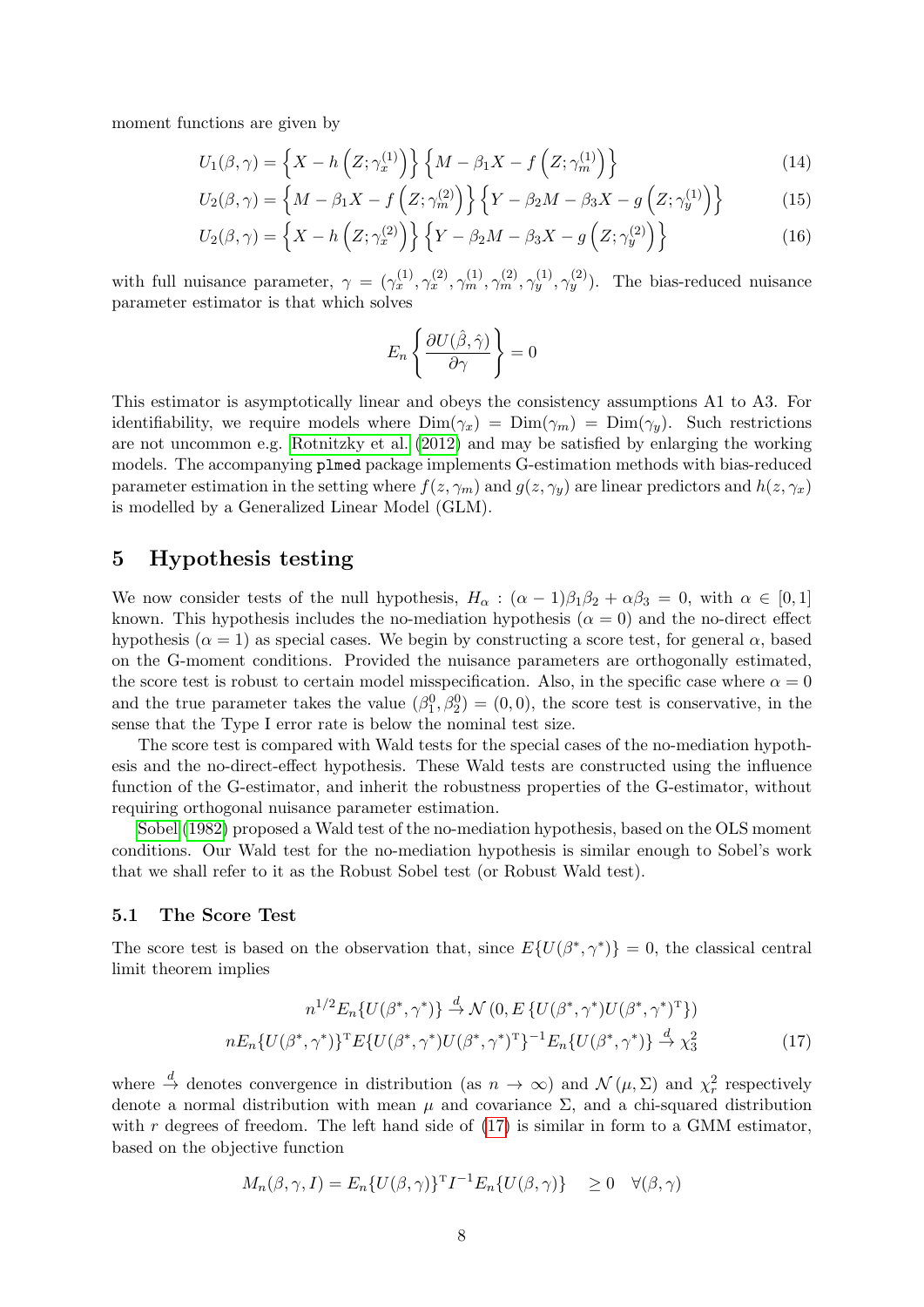where I is a positive semi-definite 3 by 3 matrix. The GMM estimator of  $\beta$  is the minimizer  $\arg \min_{\beta} M_n(\beta, \hat{\gamma}(\beta), I)$ . In our case the GMM estimator is said to be exactly specified since  $\text{Dim}(\beta) = \text{Dim}(U(\beta, \gamma)).$  In this exactly specified setting, minimization of the GMM objective function is equivalent to solving [\(9\)](#page-4-3) and the estimator is independent of the choice of weighting matrix, I.

The minimization of  $M_n(\beta, \hat{\gamma}(\beta), I)$  over a constrained parameter space, however, may be exploited for hypothesis testing, using results by [Newey and West](#page-23-11) [\(1987\)](#page-23-11) for the GMM Two-Step estimator, later extended by [Dufour et al.](#page-22-5) [\(2017\)](#page-22-5) to the GMM-Continuous Updating Estimator (CUE), both discussed below.

Work by [Hansen](#page-23-16) [\(1982\)](#page-23-16) in the over-specified setting, (i.e. when  $\text{Dim}(\beta) < \text{Dim}\{U(\beta,\gamma)\}\$ , showed that the optimal GMM estimator is constructed using weights proportional to the variance matrix,  $I \propto E\{U(\beta^*, \gamma^*)U(\beta^*, \gamma^*)^T\}$ . This is optimal in the sense that the asymptotic covariance matrix of the resulting estimator is as small as possible (in the positive definite sense) among the class of GMM estimators.

This optimal choice also lends itself to hypothesis testing, as suggested by [\(17\)](#page-7-1). In this work we consider minimization of the objective function,  $M_n$ , under two proposals. The first (Two-Step) proposal first estimates nuisance parameters and the variance matrix  $E\{U(\beta^*, \gamma^*)U(\beta^*, \gamma^*)^T\}.$ Then, using these initial estimates, constrained estimates of  $\beta$  are obtained by a subsequent minimization of the GMM estimator. The second, (CUE) proposal allows the estimates of nuisance parameters and the variance matrix  $I$  to be updated continuously. Writing,

$$
\hat{I}_n(\beta, \gamma) = E_n\{U(\beta, \gamma)U(\beta, \gamma)^{\mathrm{T}}\}
$$

then the proposed Two-Step and CUE objective functions are respectively given by

$$
S(\beta) = n M_n \left( \beta, \hat{\gamma}(\hat{\beta}), \hat{I}_n(\hat{\beta}, \hat{\gamma}(\hat{\beta})) \right)
$$
\n(18)

$$
\tilde{S}(\beta) = n M_n \left( \beta, \hat{\gamma}(\beta), \hat{I}_n(\beta, \hat{\gamma}(\beta)) \right)
$$
\n(19)

where  $\hat{\beta}$  is the unconstrained G-estimate of  $\beta$ . Defining the null parameter space as  $B_{\alpha}$  =  ${\beta | (\alpha - 1)\beta_1\beta_2 + \alpha\beta_3 = 0}$ , the Two-step and CUE score type test statistics may be written as

<span id="page-8-2"></span><span id="page-8-1"></span>
$$
S_{\alpha} = \min_{\beta \in B_{\alpha}} S(\beta)
$$

$$
\tilde{S}_{\alpha} = \min_{\beta \in B_{\alpha}} \tilde{S}(\beta)
$$

In practice, computation of the Two-Step score statistic may be achieved using the method of Lagrange Multipliers to construct estimating equations for the constrained minimization problem. These may then be solved with a Newton-Raphson scheme. Similarly, computation of the CUE score statistic can be achieved using Lagrange Multipliers to construct estimating equations for  $\beta$ , however the Newton-Raphson procedure should additionally include the nuisance parameter estimating equations. When the bias-reduced nuisance estimation strategy is used, computation by Newton-Raphson requires that  $f(.)$ ,  $g(.)$  and  $h(.)$  are twice continuously differentiable.

<span id="page-8-0"></span>To derive the asymptotic distributions of  $S_{\alpha}$  and  $\tilde{S}_{\alpha}$ , we consider the general problem of minimizing over some hypothesis set  $B_{\psi} = {\beta | \psi(\beta) = 0}$ , where  $\psi(.)$  is a differentiable function. For example, when  $\psi(\beta) = \beta - \beta^*$  then  $B_{\psi}$  represents a single point, and the asymptotic distribution in [\(17\)](#page-7-1) is recovered. Theorem [2](#page-8-0) gives the general result for the asymptotic distribution of the objective functions, which follows by extending results for the test statistic in Section 5.1 of [Dufour et al.](#page-22-5) [\(2017\)](#page-22-5), with related work by [Newey and West](#page-23-11) [\(1987\)](#page-23-11). Our result accommodates nuisance parameter estimation and relies on the orthogonality of the nuisance parameter estimator, see supplementary material for details.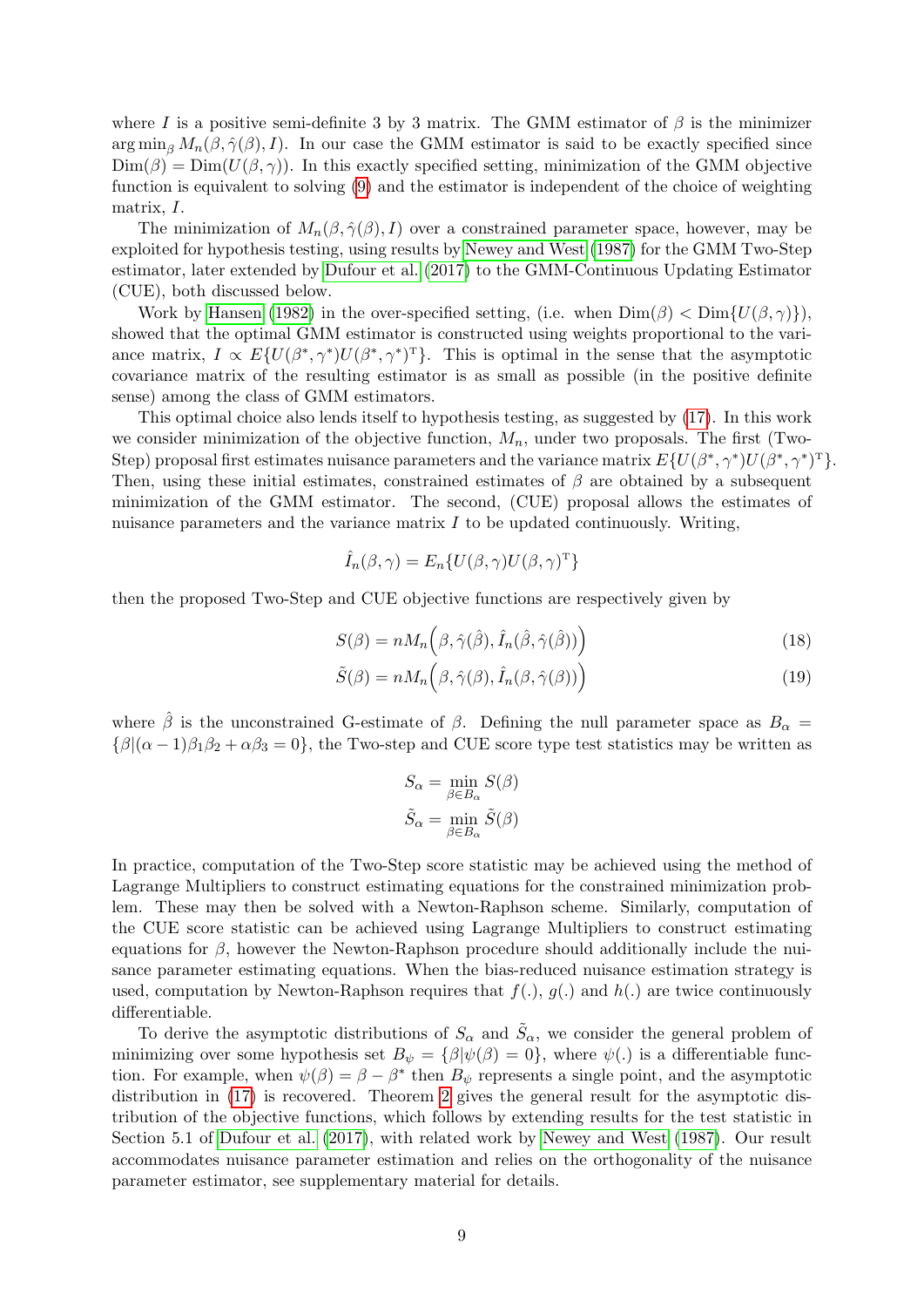**Theorem 2 (Constrained GMM)** Consider a null hypothesis  $H_0: \psi(\beta^*) = 0$ , where  $\psi$  is a vector of dimension  $r \in \{1,2,3\}$  and is continuously differentiable in some non-empty, open neighbourhood, N, of the true limiting value  $\beta^*$ . Provided that for all  $\beta \in N$ 

$$
Rank\left(\frac{\partial\psi(\beta)}{\partial\beta}\right) = r\tag{20}
$$

and  $\hat{\gamma}$  is estimated orthogonally, in the sense that [\(13\)](#page-6-2) holds, then for  $B_{\psi} = {\beta | \psi(\beta) = 0}$ ,

<span id="page-9-0"></span>
$$
\min_{\beta \in B_{\psi}} S(\beta) \stackrel{d}{\to} \chi^2_r
$$
  

$$
\min_{\beta \in B_{\psi}} \tilde{S}(\beta) \stackrel{d}{\to} \chi^2_r.
$$

Applying Theorem [2](#page-8-0) to the target hypothesis,  $H_{\alpha}$ , we see that the rank condition in [\(20\)](#page-9-0) is not necessarily satisfied for the no-mediation hypothesis ( $\alpha = 0$ ). Letting  $\psi_{\alpha}(\beta) = (\alpha - \beta)^2$  $1)\beta_1\beta_2 + \alpha\beta_3$  then

$$
Rank\left(\frac{\partial \psi_{\alpha}(\beta)}{\partial \beta}\right) = Rank\left(\begin{matrix} (\alpha - 1)\beta_2\\ (\alpha - 1)\beta_1\\ \alpha \end{matrix}\right) = \begin{cases} 0 & \text{for } \alpha = \beta_1 = \beta_2 = 0\\ 1 & \text{otherwise} \end{cases}
$$

Therefore for  $\alpha \neq 0$  one may apply the result in Theorem [2](#page-8-0) directly to construct a test which rejects  $H_{\alpha}$  when  $S_{\alpha} > c$  for some critical value, c. This test size has size  $1 - F_{\chi_1^2}(c)$  where  $F_{\chi_1^2}(x)$ is the distribution function of a  $\chi^2$  variable. One can show that this test is also a valid test of the no-mediation hypothesis,  $H_0$ . To do so, we define the null parameter space  $B_0 = {\beta|\beta_1\beta_2 = 0}$ and let  $C_j = \{\beta | \beta_j = 0\}$  for  $j = 1, 2$  so that  $B_0 = C_1 \cup C_2$ . Hence

$$
S_0 = \min \left\{ \min_{\beta \in C_1} S(\beta), \min_{\beta \in C_2} S(\beta) \right\}
$$

$$
\tilde{S}_0 = \min \left\{ \min_{\beta \in C_1} \tilde{S}(\beta), \min_{\beta \in C_2} \tilde{S}(\beta) \right\}.
$$

Under H<sub>0</sub> we know that either  $\beta_1 = 0$  or  $\beta_2 = 0$  and since the constraint function  $\psi_j(\beta) = \beta_j$ does satisfy the rank condition in [\(20\)](#page-9-0), one can show, that under  $H_0$ ,

<span id="page-9-2"></span><span id="page-9-1"></span>
$$
\sup_{\beta^* \in B_0} P_{\beta^*} (S_0 > x) \to 1 - F_{\chi_1^2}(x) \tag{21}
$$

$$
\sup_{\beta^* \in B_0} P_{\beta^*} \left( \tilde{S}_0 > x \right) \to 1 - F_{\chi_1^2}(x) \tag{22}
$$

where  $P_{\beta^*}$  denotes the probability measure with a true limiting parameter value of  $\beta^*$  and  $\rightarrow$ denotes convergence as  $n$  tends to infinity. See supplementary material for details.

#### 5.2 Wald Tests

Using the asymptotic linearity of  $\hat{\beta}_1 \hat{\beta}_2$  in [\(12\)](#page-6-1) and under the conditions of Lemma [1,](#page-5-0) one can demonstrate that  $n^{1/2}\hat{\beta}_1\hat{\beta}_2$  asymptotically follows a normal distribution when  $(\beta_1, \beta_2) \neq (0, 0)$ . Estimating the variance of  $n^{1/2}\hat{\beta}_1\hat{\beta}_2$  by  $E_n\{\omega^2(\hat{\beta},\hat{\gamma}(\hat{\beta}))\}$  one arrives at a Wald test statistic, W,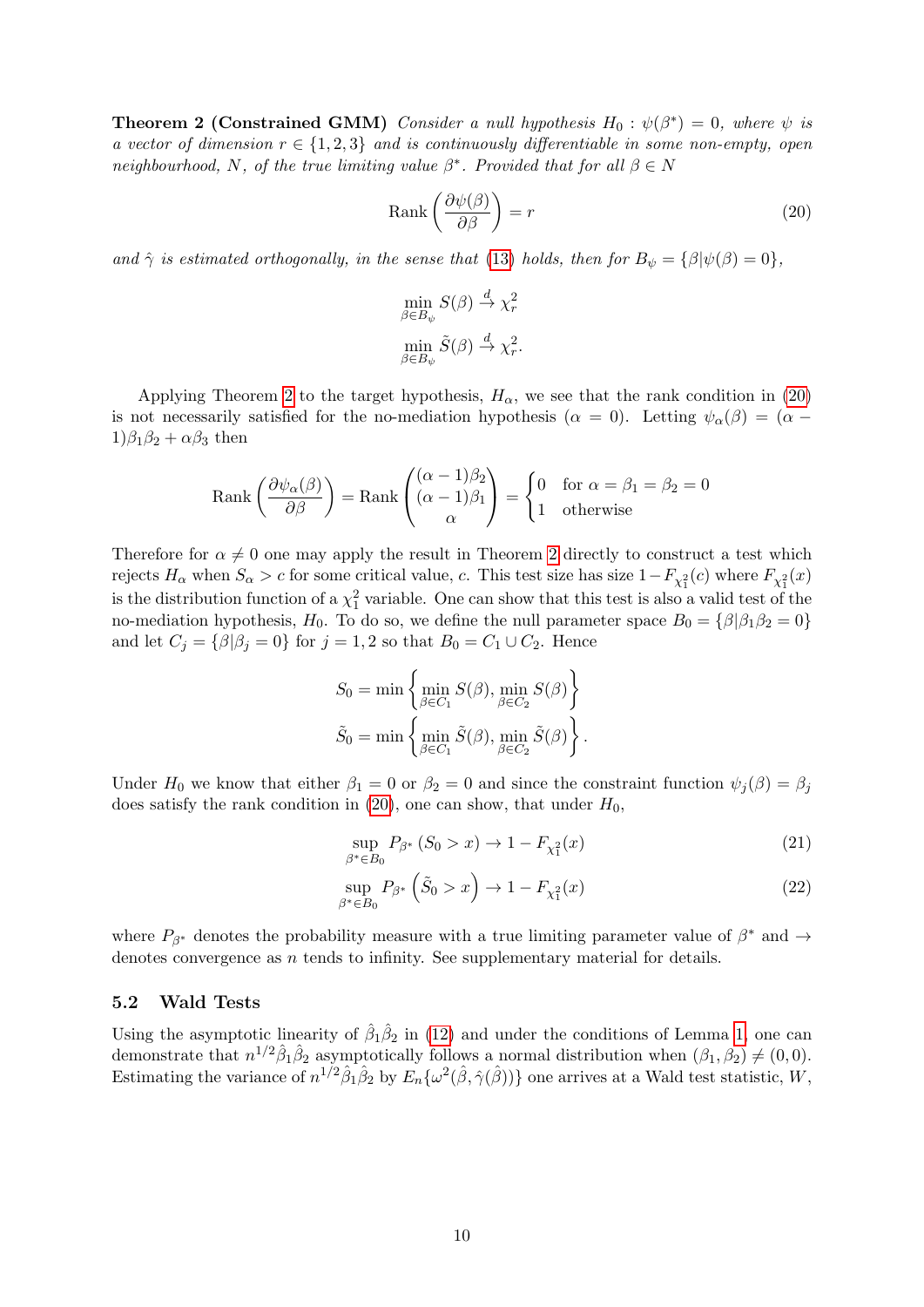for the no-mediation hypothesis:  $\beta_1\beta_2 = 0$ 

$$
n^{1/2}(\hat{\beta}_1 \hat{\beta}_2 - \beta_1 \beta_2) \stackrel{d}{\rightarrow} \mathcal{N}\left(0, E\{\omega^2(\beta_0, \gamma^*)\}\right)
$$

$$
W = \frac{n\hat{\beta}_1^2 \hat{\beta}_2^2}{E_n \{\omega^2(\hat{\beta}, \hat{\gamma}(\hat{\beta}))\}}
$$

$$
= \frac{T_1 T_2}{T_1 + T_2 + 2\rho\sqrt{T_1 T_2}}
$$

$$
= \frac{\hat{\beta}_1^2 \hat{\beta}_2^2}{\hat{\beta}_1^2 \hat{\sigma}_2^2 + \hat{\beta}_2^2 \hat{\sigma}_1^2 + 2\hat{\beta}_1 \hat{\beta}_2 \Delta}
$$

where for  $j = 1, 2, 3$ , the squared t-statistic is represented by  $T_j = \hat{\beta}_j^2/\hat{\sigma}_j^2$ , and  $\rho = \Delta/\hat{\sigma}_1\hat{\sigma}_2$  with  $\hat{\sigma}_j^2$  and  $\Delta$  given by  $n^{-1}E_n\{\varphi_j^2(\hat{\beta},\hat{\gamma})\}\$  and  $n^{-1}E_n\{\varphi_1(\hat{\beta},\hat{\gamma})\varphi_2(\hat{\beta},\hat{\gamma})\}\$ respectively.

The distribution of W is problematic since at the true parameter value  $(\beta_1, \beta_2) = (0, 0)$ , then var  $\left(n^{1/2}\hat{\beta}_1\hat{\beta}_2\right) \rightarrow 0$  as  $n \rightarrow \infty$ . A characterisation of Wald-type statistics for testing polynomial constraints with singular points is given by [Dufour et al.](#page-22-2) [\(2013\)](#page-22-2). For the constraint  $\beta_1\beta_2=0$ , [Glonek](#page-23-17) [\(1993\)](#page-23-17) demonstrated that

$$
W \stackrel{d}{\rightarrow} \begin{cases} \frac{1}{4}\chi_1^2 & \text{for } \beta_1 = \beta_2 = 0\\ \chi_1^2 & \text{otherwise} \end{cases}
$$

This result suggests that one may reject the no-mediation hypothesis when the Wald statistic exceeds some critical value, c, chosen with reference to the  $\chi^2$  distribution. Such a test will have size  $1-F_{\chi_1^2}(c)$  when the null is satisfied but one of  $\beta_1$  or  $\beta_2$  is non-zero, and will be conservative when  $\beta_1 = \beta_2 = 0$ . The fact that W behaves differently at a singular point is known to greatly restrict the power of the Wald test to detect small indirect effects in finite samples [\(MacKinnon](#page-23-5) [et al., 2002\)](#page-23-5).

Construction of a Wald based test for the NDE is fairly trivial. Under the conditions of Lemma [2,](#page-5-1) the squared t-statistic,  $T_3 \stackrel{d}{\rightarrow} \chi_1^2$  when  $\beta_3^0 = 0$ .

### <span id="page-10-0"></span>5.3 Comparison of methods

Revisiting the classical tests for the no-mediation hypothesis, as given in [\(4\)](#page-2-0) and [\(5\)](#page-2-1) we see that  $0 \leq W^{(OLS)} \leq LR^{(OLS)}$  with equality as  $T_i^{(OLS)}$  $j_j^{(OLS)}$  approaches infinity for either  $j=1$  or  $j = 2$ , which occurs in the asymptotic limit when  $\beta_j \neq 0$ . In fact, away from the singularity at  $\beta_1^0 = \beta_2^0 = 0$ , both statistics have the same  $\chi_1^2$  asymptotic distribution and (including the singular point) a test which rejects when  $W^{(OLS)} > c$  has equal size to that which rejects when  $LR^{(OLS)} > c$  for some critical value c. Hence, the test based on  $LR^{(OLS)}$  is uniformly more powerful [\(van Garderen and van Giersbergen, 2019\)](#page-24-10).

We highlight this comparison between the two classical tests because it gives some intuition as to why the G-estimation score test, which we argue is analogous to  $LR^{(OLS)}$ , might be more powerful than the G-estimation Wald test, analogous to  $W^{(OLS)}$ . The analogy is made clearer by rewriting  $LR^{(OLS)}$  as a minimization over an objective function.

<span id="page-10-1"></span>
$$
S^{(OLS)}(\beta) = \sum_{j=1}^{2} \left( \frac{\hat{\beta}_j^{(OLS)} - \beta_j}{\hat{\sigma}_j^{(OLS)}} \right)^2
$$
  

$$
LR^{(OLS)} = \min_{\{\beta | \beta_1 \beta_2 = 0\}} S^{(OLS)}(\beta)
$$
 (23)

This objective function resembles a sum of OLS squared t-statistics, minimization of which (under the constraint  $\beta_1\beta_2 = 0$ ), either sets  $(\beta_1, \beta_2) = (0, \hat{\beta}_2^{(OLS)}$  $\hat{\beta}_2^{(OLS)}$ ) or  $(\hat{\beta}_1^{(OLS)}$  $t_1^{(OLS)}$ , 0), thus removing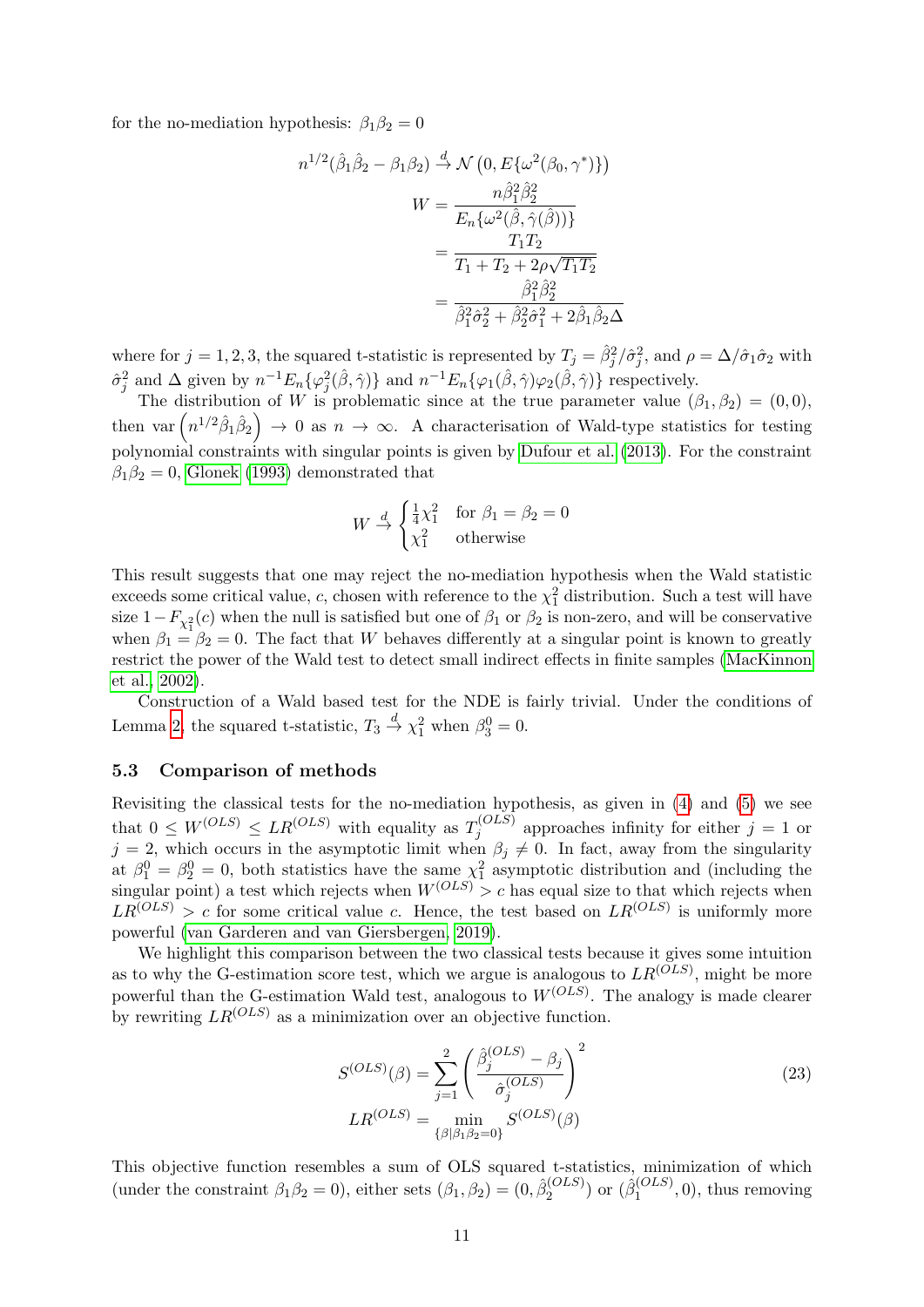the contribution of a single term from the sum. To demonstrate the analogy between  $S^{(OLS)}(\beta)$ and our G-estimation score objective functions in [\(18\)](#page-8-1) and [\(19\)](#page-8-2), we consider the case where [\(1\)](#page-1-0) and [\(3\)](#page-1-1) hold and  $f(z)$ ,  $g(z)$  and  $h(z)$  are correctly specified.

In this setting, the G-estimating equations are always orthogonal to the nuisance parameter estimates. For illustration we additionally assume that var  $(Y|M, X, Z) = \text{var}(Y|X, Z)$ , so that the true covariance matrix,  $I = E\{U(\beta, \gamma)U(\beta, \gamma)^T\}$  is diagonal. Under these assumptions, the squared t-statistics for the null hypothesis  $\beta_j = 0$ , are given by

$$
T_j = \frac{\hat{\beta}_j^2}{\hat{\sigma}_j^2} = \frac{nE_n\{\varphi_j(\hat{\beta}_{-j}, \hat{\gamma})\}^2}{E_n\{\varphi_j^2(\hat{\beta}, \hat{\gamma})\}} \text{ for } j = 1, 2, 3
$$

which reduces to

$$
T_j = \frac{nE_n\{U_j(\hat{\beta}_{-j}, \hat{\gamma})\}^2}{E_n\{U_j^2(\hat{\beta}, \hat{\gamma})\}} \text{ for } j = 1, 2
$$
  

$$
T_3 = \frac{nE_n\{U_3(\hat{\beta}_{-3}, \hat{\gamma})\}^2}{E_n\{U_3^2(\hat{\beta}, \hat{\gamma})\} + \hat{\beta}_1^2 E_n\{\widehat{\text{var}}(X|Z)\} E_n\{\widehat{\text{var}}(M|X, Z)\}^{-1} E_n\{U_2^2(\hat{\beta}, \hat{\gamma})\}}
$$

where  $\hat{\beta}_{-i}$  denotes the G-estimate of  $\beta$  with jth parameter set to zero and var (.) denotes conditional variance estimated using the parameter G-estimates. Note that the denominator of T<sub>3</sub> contains an additional term due to the non-zero value of  $E\{\partial U_3(\beta, \gamma)/\partial \beta_2\}$ , which happens to be the only non-zero off-diagonal term of the matrix  $E\{\partial U(\beta, \gamma)/\partial \beta\}.$ 

Since the covariance matrix, I is diagonal in this setting, the two-step and CUE objective functions may be written as

$$
S(\beta) = \sum_{j=1}^{3} \frac{nE_n \{U_j(\beta, \hat{\gamma})\}^2}{E_n \{U_j^2(\hat{\beta}, \hat{\gamma})\}}
$$

$$
\tilde{S}(\beta) = \sum_{j=1}^{3} \frac{nE_n \{U_j(\beta, \hat{\gamma}(\beta))\}^2}{E_n \{U_j^2(\beta, \hat{\gamma}(\beta))\}}
$$

As in [\(23\)](#page-10-1), these score test objective functions resemble sums of squared t-statistics, making the G-estimation score test analogous to one based on  $LR^{(OLS)}$ . Theorem [2](#page-8-0) may consequently be given the interpretation that the minimization procedure under the null 'minimizes out' independent  $\chi_1^2$  terms from this score test objective function, leaving a sum of independent  $\chi_1^2$ terms equal in number to the dimensions of the constraint.

## <span id="page-11-0"></span>6 Simulation Study

#### 6.1 Simulation Study for estimation

A simulation study was carried out to examine the bias and variance of NIDE and NDE estimators in finite samples and under model misspecification. G-estimation methods (using bias-reduced nuisance parameter estimation) were compared against the triply robust methods of [Tchetgen Tchetgen and Shpitser](#page-24-2) [\(2012\)](#page-24-2) (using maximum likelihood methods to fit nuisance parameters). Both the G-estimation methods and triply robust methods (referred to as TTS methods) are available in the plmed package. The performance of the proposed score and Wald tests was also compared with classical and TTS derived methods for the no-mediation hypothesis  $(H_0)$  and the no-direct effect hypothesis  $(H_1)$ . Datasets of size n were generated for different  $(\beta_1, \beta_2, \beta_3)$  values using several hierarchical data generating processes, the first of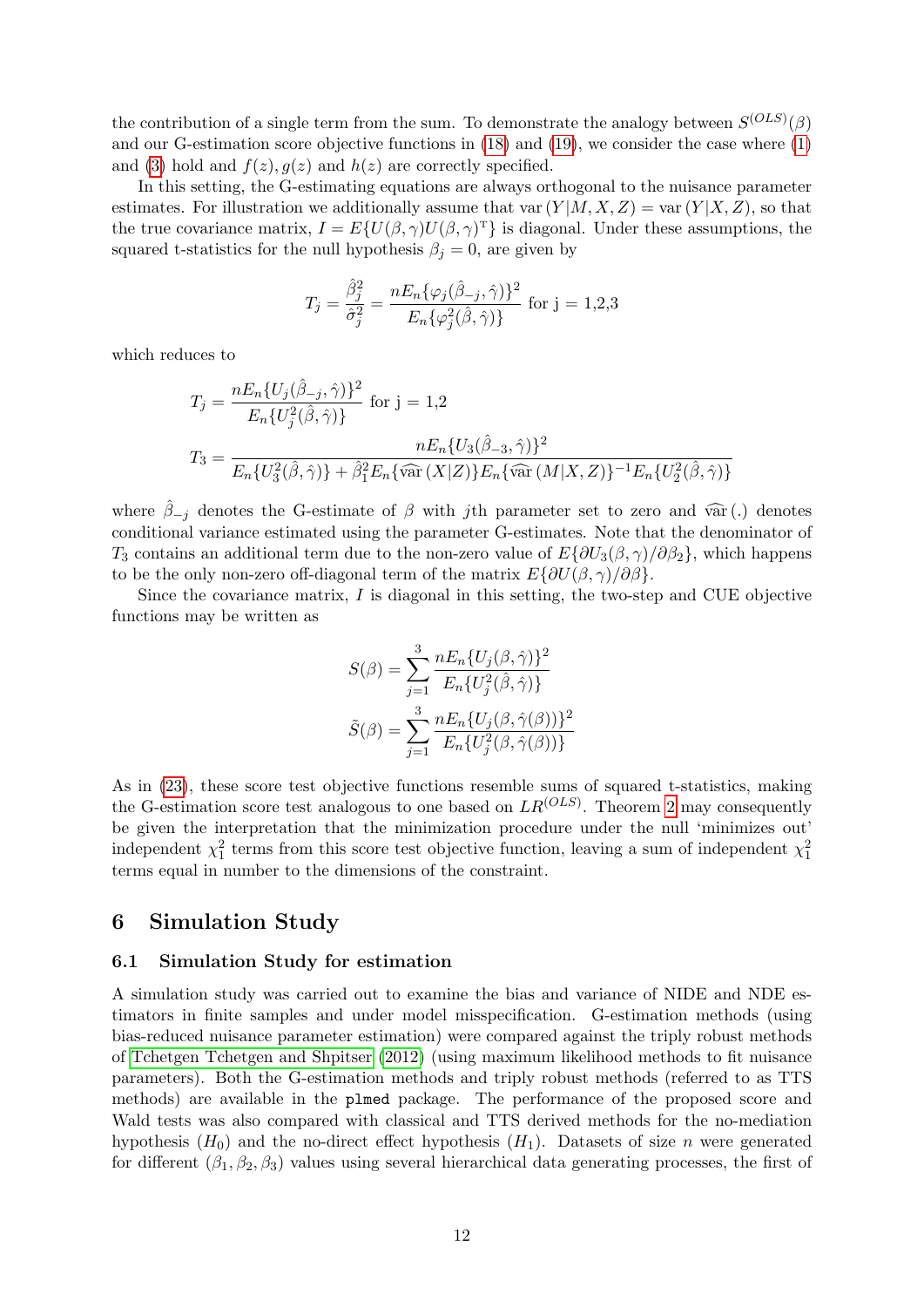which (Process A) was given by

$$
Z \sim \mathcal{N}(0, 1)
$$
  
\n
$$
X \sim \text{Bernoulli}(\text{expit}(Z + s_x Z^2))
$$
  
\n
$$
M \sim \mathcal{N}(\beta_1 X + Z + s_m Z^2, 1)
$$
  
\n
$$
Y \sim \mathcal{N}(\beta_2 M + \beta_3 X + Z + s_y Z^2, 1)
$$

with  $s_x, s_m, s_y \in \{0, 1\}$  used to indicate model misspecification and where expit is the inverselogit function. Additional data generating processes (B and C) used the same models for Z, X, Y with the mediator models instead respectively generated by

$$
M = \beta_1 X + Z + s_m Z^2 + \epsilon
$$
  

$$
M \sim \text{Bernoulli} \left( \expit(\beta_1 X + Z + s_m Z^2) \right)
$$

where  $\epsilon$  follows a Student's t-distribution with 5 degrees of freedom. This Student's t-distribution was chosen as a scenario where an investigator using the TTS methods might fail to correctly model the fat tails of the mediator density. For the G-estimation methods, analysis was conducted under the assumed model

$$
E(X|Z) = \text{expit}(\gamma_{x1}Z + \gamma_{x2})
$$

$$
E(M|X, Z) = \beta_1 X + \gamma_{m1} Z + \gamma_{m2}
$$

$$
E(Y|M, X, Z) = \beta_2 M + \beta_3 X + \gamma_{y1} Z + \gamma_{y2}
$$

whereas, for processes A and B, the TTS methods additionally assumed that the mediator followed a homoscedastic normal distribution (which is true in the case of process A, but not process B). For process C, the TTS methods assumed that

$$
M \sim \text{Bernoulli}(\expit(\beta_1 X + \gamma_{m1} Z + \gamma_{m2}))
$$

It follows that for processes A and B, the models assumed by the G-methods are correctly specified when the corresponding misspecification indicator  $(s_x, s_m, s_y)$  is equal to zero. For process C, however, we see that [\(1\)](#page-1-0) is satisfied only when  $\beta_1 = 0$ , therefore we expect to obtain valid estimation of the NIDE only when  $\beta_1 = s_x = s_y = 0$ . For the NDE, however, [\(3\)](#page-1-1) is correct, thus we expect the G-estimation methods to obtain valid inference for the NDE when  $s_y = 0$ .

To investigate the bias and variance properties of both estimators, two parameter vectors were simulated,  $\beta = (0, 0, 0)$  and  $\beta = (1, 1, 1)$  with sample sizes  $n = 100, 500, 1000$  and under various levels of misspecification. 1000 dataset replicates were generated for each simulation, and for each dataset the NIDE, NDE were estimated by both methods. The variance of the G-estimator was also estimated based on influence function theory, and also by bootstrap with 1000 resampling iterations. Monte Carlo estimates for the expectation and variance of each estimator were obtained across the 1000 dataset replicates.

Plots of the bias of each estimator can be seen for each data generating process in Figs. [1,](#page-13-0) [2,](#page-14-0) and [3.](#page-15-0) These figures show that when the conditions for the G-estimator are satisfied, the bias remains close to zero, even in small samples. For all data generating process, the standard error in the G-estimator is smaller than that of the TTS methods. This is due to the fact that the G-estimation methods exploit the assumed partial linearity to gain efficiency, whereas the TTS methods do not.

Interestingly, for process B, the TTS methods perform poorly when the mediator density is misspecified, whereas the G-estimation methods, which do not assume knowledge of the mediator density, perform similarly to data generating process A. This is likely due to large erroneous inverse density weights in the TTS methods. For data generating process C, the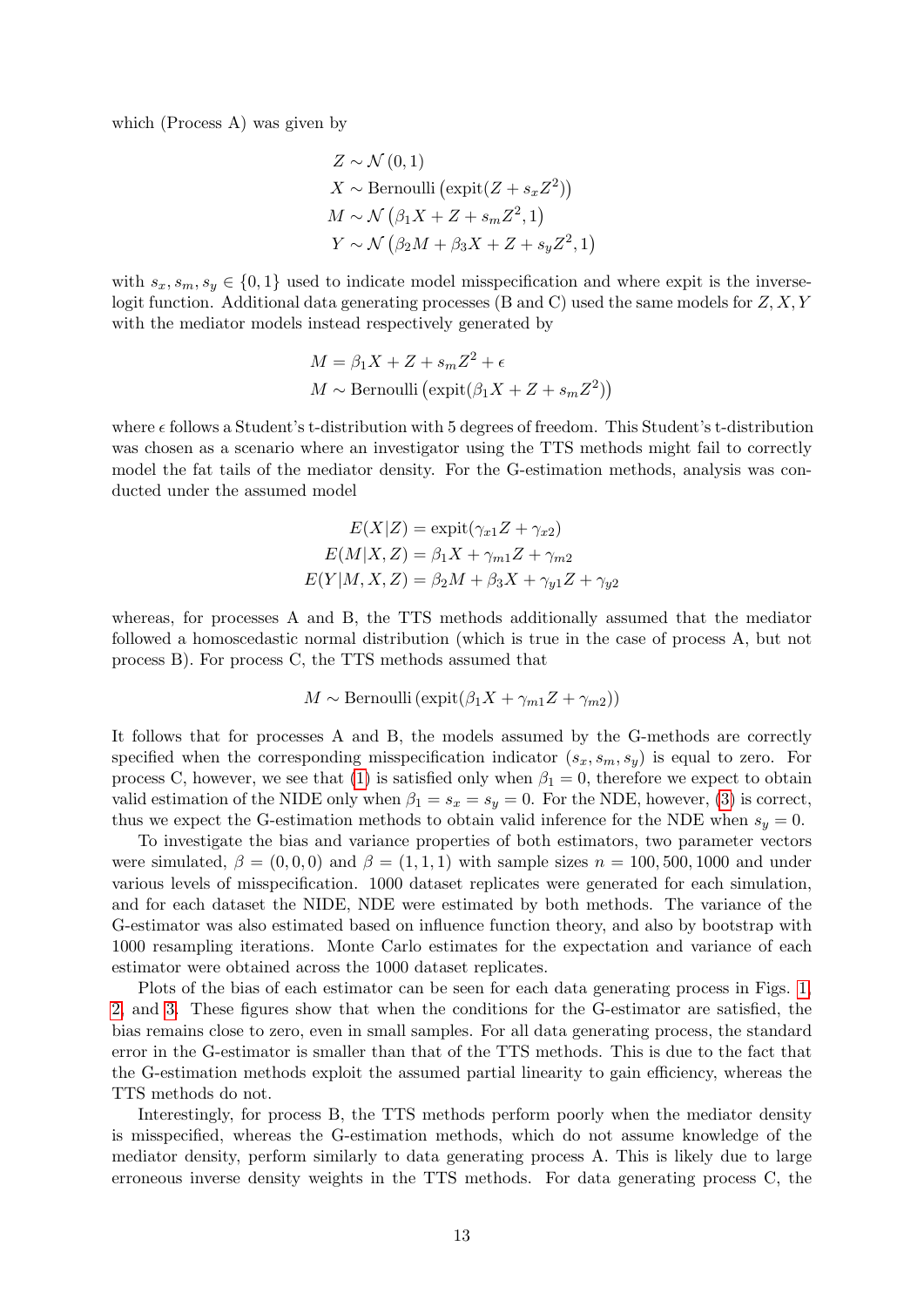

<span id="page-13-0"></span>Figure 1: Simulated results to investigate the biases of the NDE and NIDE under data generating process A using G-estimation and TTS methods. The estimated bias from  $10^3$  dataset replicates is plotted on the x-axis with error bars giving a 95% confidence interval of the Monte Carlo estimate. Plots are arranged in a grid where each row represents a different sample size and true target parameter value, and the header of each row lists the correctly specified models (those for which the misspecification indicator is equal to zero). We draw the reader's attention to the different scales on the x-axis of these plots

G-estimator performs well for the NDE as expected, however, NIDE estimation is biased when  $\beta_1 \neq 0.$ 

In terms of variance estimation, theoretical results and bootstrap estimation performed similarly with both approximating well the empirical variance of the G-estimator. Full data tables for these simulations can be found in the Supplementary Material.

#### 6.2 Simulation Study for hypothesis testing

To investigate hypothesis testing methods a greater number of resampled datasets  $(10^4)$  was used, since the computationally intensive bootstrap variance estimation procedure did not need to be carried out. The proposed tests based on G-estimation were compared with classical (nonrobust) methods and Wald tests based on TTS methods. Replicate datasets were generated for n in the range 50 to 500 with various true values of  $\beta$  under various levels of misspecification. Figures [4](#page-16-1) and [5](#page-17-0) respectively show the proportion of datasets for which the tests of  $H_0$  and  $H_1$ were rejected at the 5% level (indicated by a grey line) for data generating process A. When the null is satisfied this rejection proportion corresponds to the Type I error rate, and otherwise corresponds to the statistical power (as in the right most column of both figures). Additional plots for data generating processes B and C can be found in the Supplementary Material, here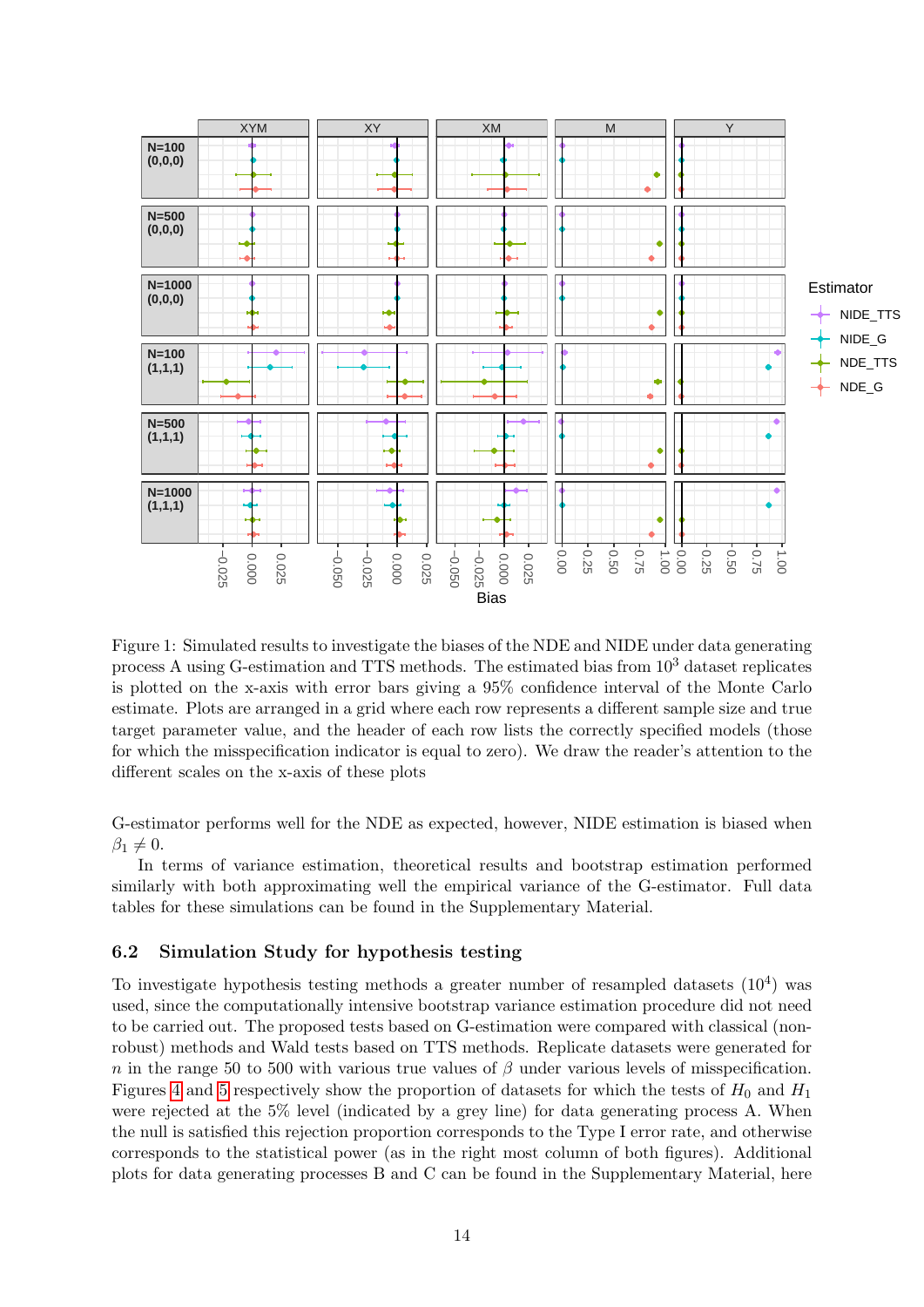

<span id="page-14-0"></span>Figure 2: Simulated results to investigate the biases of the NDE and NIDE under data generating process B using G-estimation and TTS methods. The estimated bias from  $10^3$  dataset replicates is plotted on the x-axis with error bars giving a 95% confidence interval of the Monte Carlo estimate. Plots are arranged in a grid where each row represents a different sample size and true target parameter value, and the header of each row lists the correctly specified models (those for which the misspecification indicator is equal to zero). We draw the reader's attention to the different scales on the x-axis of these plots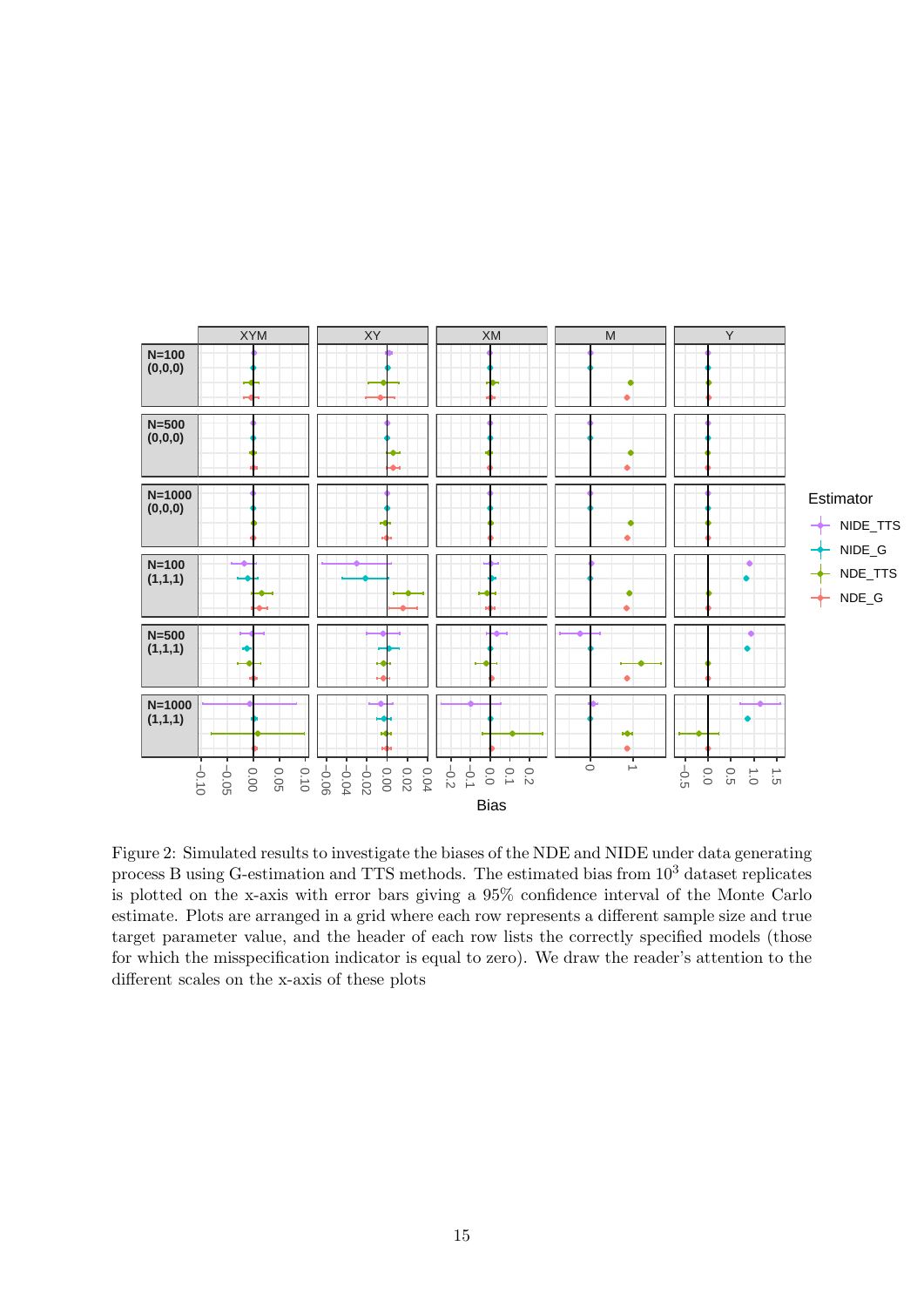

<span id="page-15-0"></span>Figure 3: Simulated results to investigate the biases of the NDE and NIDE under data generating process C using G-estimation and TTS methods. The estimated bias from 10<sup>3</sup> dataset replicates is plotted on the x-axis with error bars giving a 95% confidence interval of the Monte Carlo estimate. Plots are arranged in a grid where each row represents a different sample size and true target parameter value, and the header of each row lists the correctly specified models (those for which the misspecification indicator is equal to zero). We draw the reader's attention to the different scales on the x-axis of these plots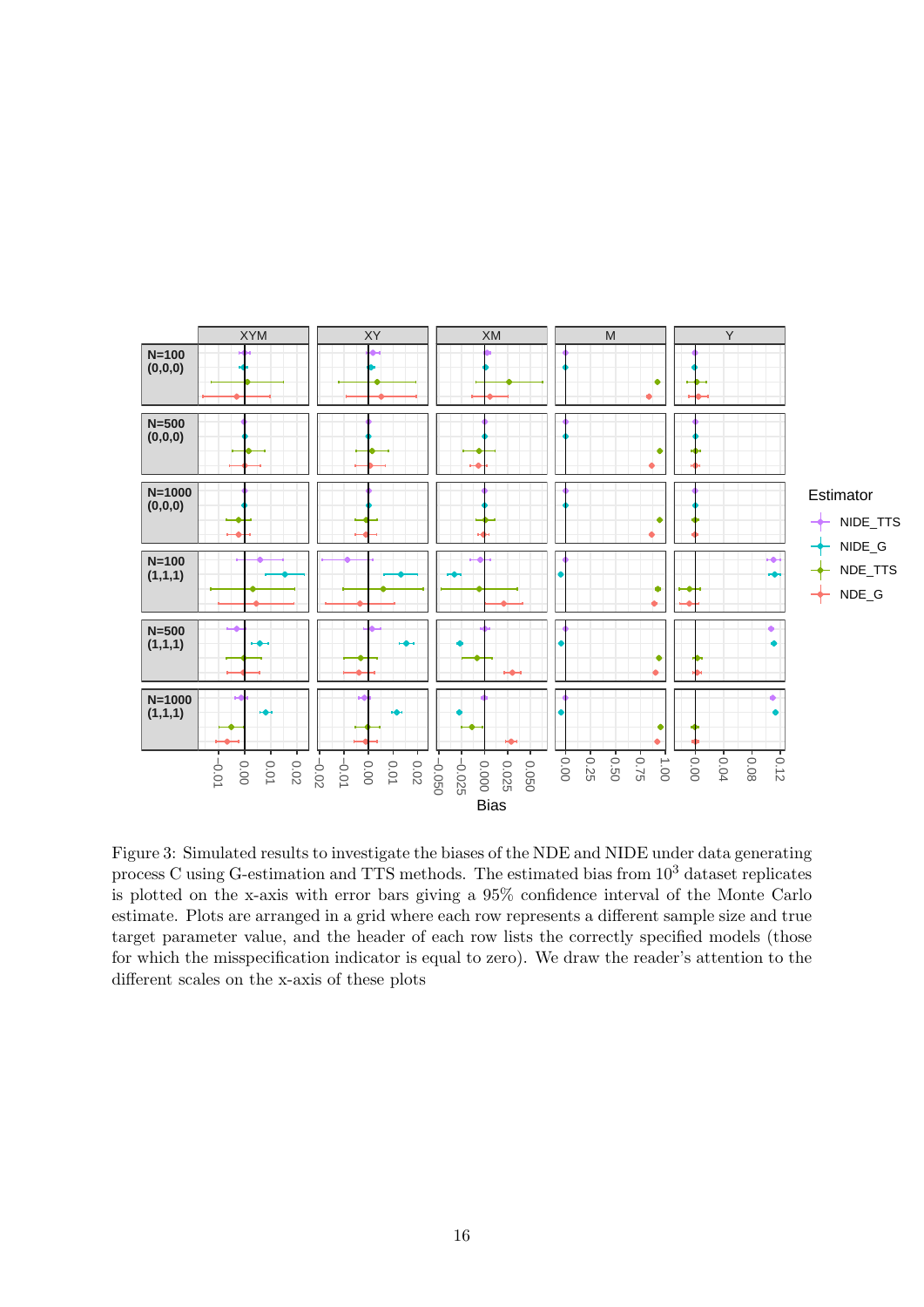

<span id="page-16-1"></span>Figure 4: Simulated results from data generating process A of the proportion of the  $10^4$  datasets for which the no-mediation hypothesis  $(H_0)$  is rejected at the 5% level testing using the CUE score, Two-step score, Robust Sobel, Classical Sobel, Classical LR, and TTS methods. Each column represents a different true  $\beta$  parameter, whilst each row gives the models which are correctly specified (those for which the misspecification indicator is equal to zero)

we consider only data generating process A, as it is representative of all three processes.

In Fig[.4](#page-16-1) all testing methods fail to achieve the nominal size when the true parameter takes the value  $(\beta_1, \beta_2) = (0, 0)$ , as expected by theory. All tests, however, do achieve nominal size when one of  $\beta_1$  or  $\beta_2$  differs from zero, given the requisite misspecification conditions. Under correct specification of all working models, the G-estimation score tests display similar power to the classical LR test, dominating both the robust and classical Sobel tests, which also have similar power to each other. This supports the heuristic argument in Section [5.3.](#page-10-0) G-estimation based methods also perform well against those of TTS which, in many cases, seem to converge slowly to the nominal level.

Although these results suggest that the Two-step procedure has greater power over the CUE score test, the Two-step method appears to have an inflated Type I error rate in small samples, which converges more slowly to the nominal level. This may explain the power discrepancy. This behaviour is reflected also in Fig[.5,](#page-17-0) where the Robust Wald test suffers from a slightly inflated Type I error rate in small samples. In Fig[.5](#page-17-0) the robust tests perform better than classical test when  $E(Y|M, X, Z)$  is misspecified, as in the central row.

## <span id="page-16-0"></span>7 Illustrative example: the COPERS trial

We now illustrate our G-estimation procedure and hypothesis testing methods, by analysing data from the COPERS (COping with persistent Pain, Effectiveness Research in Self-management)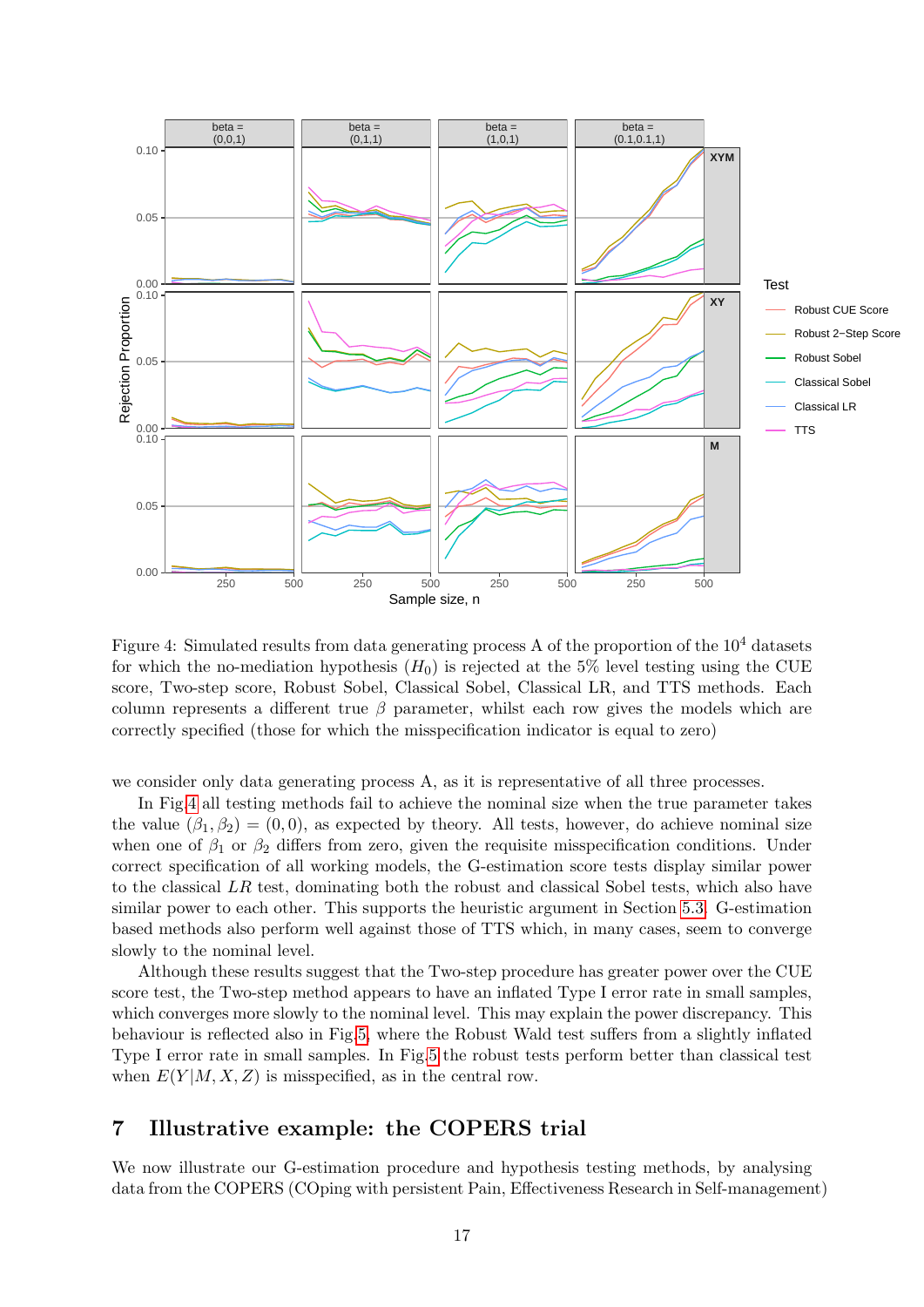

<span id="page-17-0"></span>Figure 5: Simulated results from data generating process A of the proportion of the  $10^4$  datasets for which the no-direct effect hypothesis  $(H_1)$  is rejected at the 5% level testing using the CUE score, Two-step score, Robust Wald, Classical Wald, and TTS methods. Each column represents a different true  $\beta$  parameter, whilst each row gives the models which are correctly specified (those for which the misspecification indicator is equal to zero)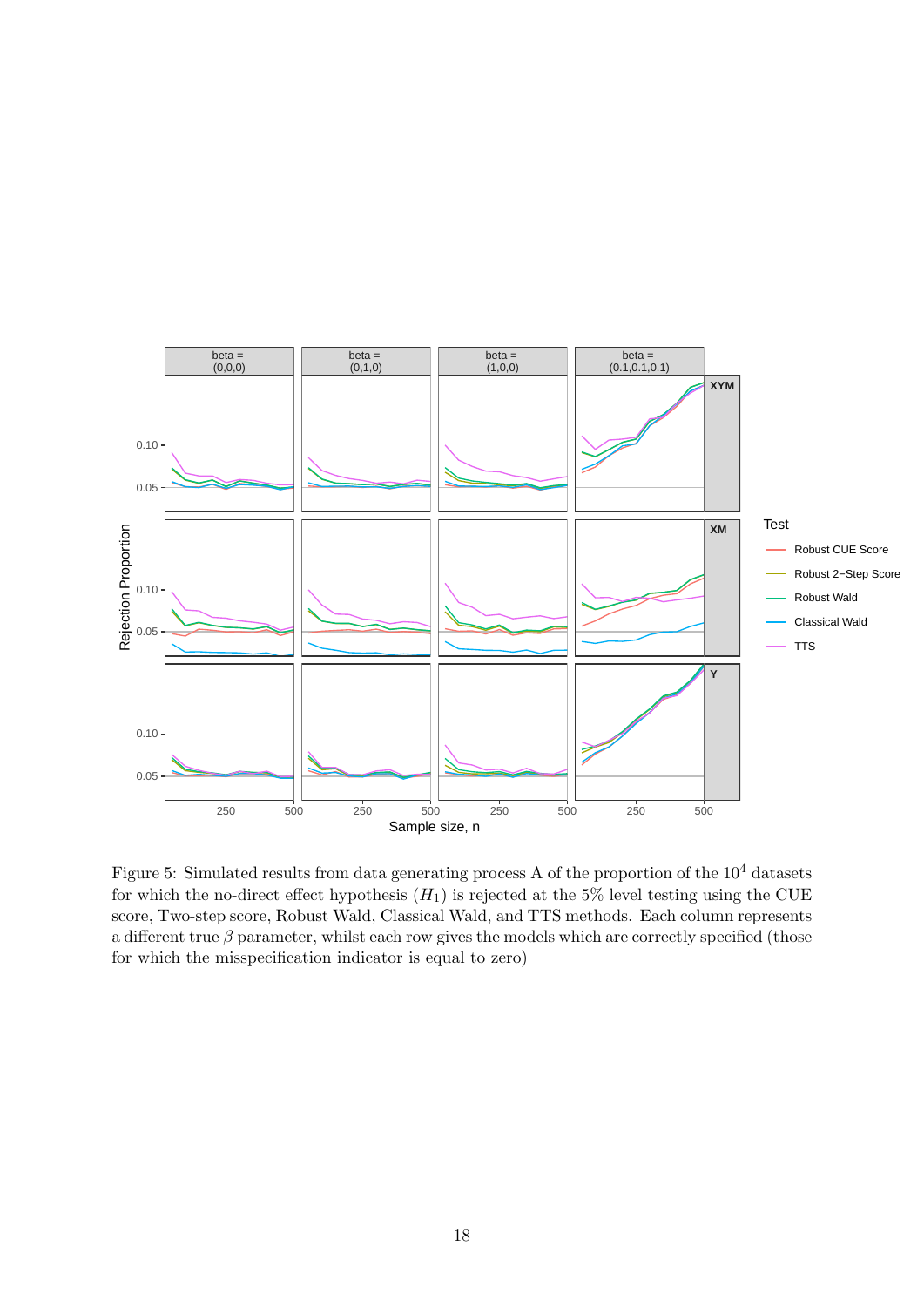trial [\(Taylor et al., 2016\)](#page-24-11). COPERS was a multi-centre, pragmatic, randomized controlled trial examining the effectiveness of a novel non-pharmacological intervention on the management of chronic musculoskeletal pain. Participants in the intervention arm  $(n = 384)$  were offered to participate in group therapy sessions, while those in the control arm  $(n = 300)$  received usual care. The group therapy introduced cognitive behavioural approaches to promote self-efficacy in managing chronic pain. The sessions were delivered over three days within the first week with a follow-up session two weeks later. The control arm participants had no access to the active intervention sessions. Participants and group facilitators were not masked to the study arm they belonged to. The primary outcome,  $Y$ , was pain-related disability at 12 months, measured on the Chronic Pain Grade (CPG) disability sub-scale. This is a continuous measure on a scale from 0 to 100, with higher scores indicating worse pain-related disability. The original analysis found no evidence that the COPERS intervention had an effect on improving pain-related disability at 12 months (the average treatment effect on the CPG scale was −1.0, with a 95% CI of  $-4.8$  to 2.7).

The COPERS researchers were interested in investigating whether those in the intervention arm that had attended the majority of sessions benefited more from treatment and whether the effect of therapy was mediated by feelings of self-coping with pain. To this effect, trial participants were also asked to fill out the Pain Self-Efficacy Questionnaire (PSEQ) at 12 weeks (shortly after receiving the intervention), which is intended to measure the participant's confidence to live a normal life despite chronic pain. We will use the score from this questionnaire as a continuous mediator of interest (M).

Attendance at the 24 group therapy sessions was observed to vary between participants in the intervention arm, with the original investigators considering those who had attended at least 12 sessions as receiving treatment  $(A = 1, n = 260)$ , with the remaining patients considered as non-treated  $(A = 0, n = 53)$ . Though planned, a mediation analysis was not performed in the primairy publication [\(Taylor et al., 2016\)](#page-24-11) due to the lack of overall treatment effect. We will examine only the patients randomized to the treatment arm, and conduct two analyses, one in which the exposure of interest, A is binary (with treatment received if attended at least half the sessions), and another where the number of sessions attended defines the continuous exposure  $(X).$ 

The baseline covariates included in the original primary analysis are treated, in our analysis, as potential confounders of the three relationships of interest (treatment–mediator, treatment–outcome and mediator–outcome) and thus make up the confounder vector, Z, (which also contains an intercept term). These variables are: site of recruitment, employment status, age, gender, Hospital Anxiety and Depression Scale [HADS], Health Education Impact Questionnaire for social integration subscale, and pain-related disability at baseline. We note that these variables may be insufficient to completely adjust for confounding and it is possible that residual unobserved confounding remains. This is an important caveat for the causal interpretation of the mediated effects, however, we proceed under the assumption that residual confounding is negligible.

Several patients  $(n = 10)$  were excluded from our analysis as they were missing data on several baseline covariates. Of the remaining patients, some  $(n = 51)$  were missing data on the mediator or outcome variables. It was therefore decided to analyse complete cases  $(n = 323)$ , weighting each observation by inverse probability weights derived from a logistic regression model for the missingness probability given Z. This method is valid assuming missing-atrandom given Z. Reported standard errors do not account for the uncertainty in estimating weights, rendering them conservative [\(Rotnitzky et al., 2010\)](#page-24-12).

For the binary exposure analysis, a logistic model was assumed for  $A$  given  $Z$ , whilst linear models for the mediator and outcome were assumed (given  $(A, Z)$  and  $(A, M, Z)$  respectively).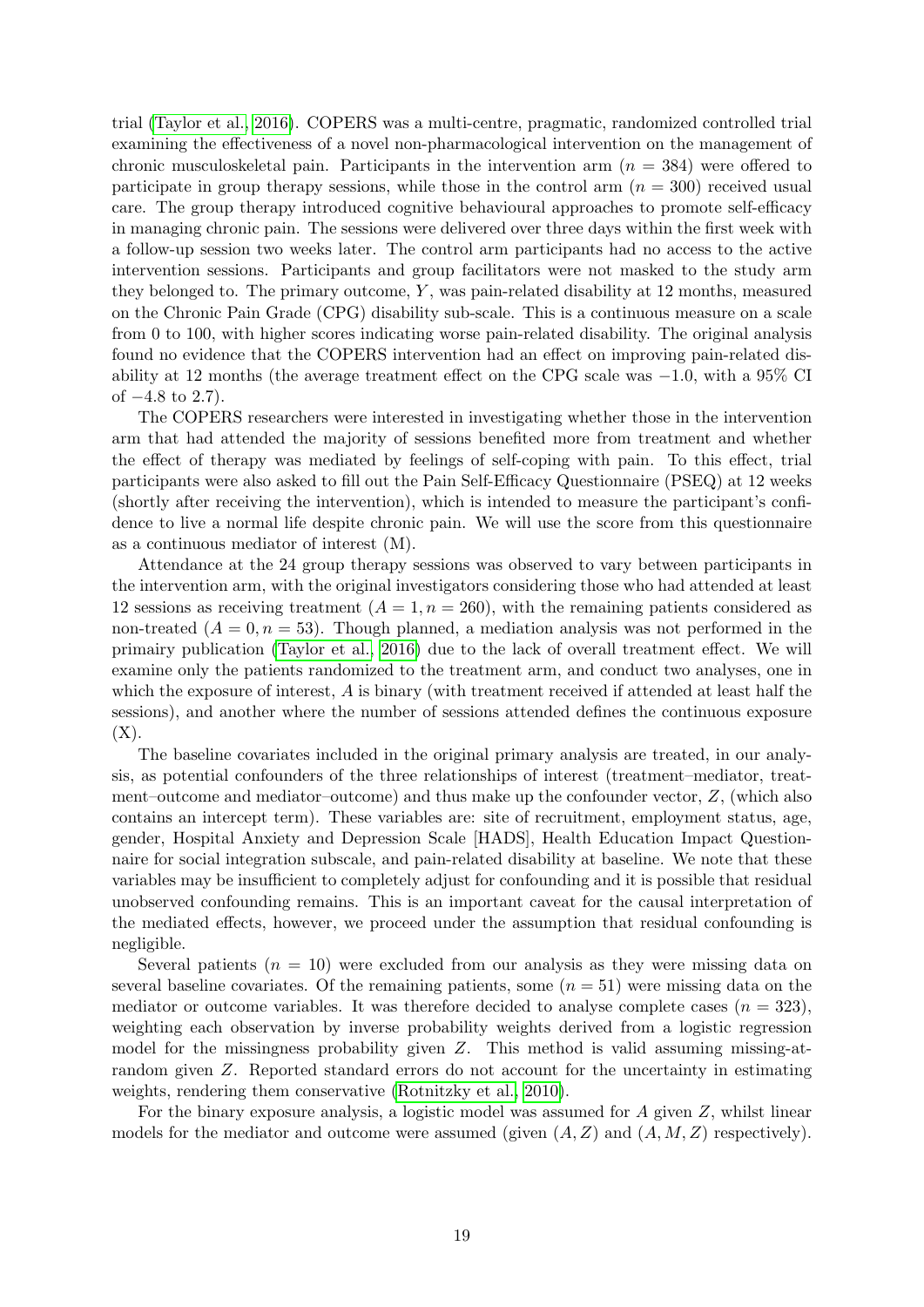i.e.

$$
E(A|Z) = \text{expit}(\gamma_x^T Z)
$$

$$
E(M|A, Z) = \beta_1 A + \gamma_m^T Z
$$

$$
E(Y|M, A, Z) = \beta_2 M + \beta_3 A + \gamma_y^T Z
$$

The continuous exposure was analysed in a similar fashion, however, using a linear model for  $X$  given  $Z$ , that is

$$
E(X|Z) = \gamma_x^{\mathrm{T}} Z
$$
  
\n
$$
E(M|X, Z) = \beta_1 X + \gamma_m^{\mathrm{T}} Z
$$
  
\n
$$
E(Y|M, X, Z) = \beta_2 M + \beta_3 X + \gamma_y^{\mathrm{T}} Z
$$

Table [1](#page-19-1) gives mediated effect estimates from the dichotomized exposure analysis by G-estimation, TTS methods (assuming a normally distributed mediator) and OLS. Table [2](#page-19-2) gives mediated effect estimates from the continuous exposure analysis by G-estimation and OLS. Table [3](#page-20-0) shows p-values for the no-mediation and no-indirect effect hypotheses from both analyses, obtained using our Robust Sobel and score tests, along with the classical Sobel and LR methods and (for the dichotomized exposure) the TTS methods.

Table 1: Estimated mediation effects for the COPERS trial, treating the exposure as binary and using G-estimation, TTS methods and Ordinary Least Squares

<span id="page-19-1"></span>

| Parameter   | G-estimate $(95\% \text{ CI})$ | $TTS(95\% \text{ CI})$ | $OLS(95\% \ CI)$     |
|-------------|--------------------------------|------------------------|----------------------|
| NDE.        | $5.31(-4.00, 14.6)$            | $-2.96(-15.9, 9.97)$   | $4.83(-2.98, 12.6)$  |
| <b>NIDE</b> | $-4.60(-7.35,-1.85)$           | $-3.52(-7.47, 0.43)$   | $-4.32(-7.05,-1.60)$ |
| Ø1          | 6.06(3.42, 8.70)               |                        | 5.70(2.93, 8.47)     |
| $\beta_2$   | $-0.76(-1.07,-0.45)$           |                        | $-0.76(-1.06,-0.45)$ |

<span id="page-19-2"></span>Table 2: Estimated mediation effects for the COPERS trial, treating the exposure as continuous and using G-estimation and Ordinary Least Squares

| Parameter | G-estimate $(95\% \text{ CI})$ | $OLS(95\% \ CI)$              |
|-----------|--------------------------------|-------------------------------|
| NDE.      | $0.17(-0.23, 0.57)$            | $0.17(-0.18, 0.53)$           |
| NIDE.     | $-0.22(-0.35,-0.09)$           | $-0.22(-0.35,-0.09)$          |
|           |                                |                               |
| 51        | $\overline{0.29} (0.17, 0.41)$ | $\overline{0.29(0.17, 0.42)}$ |
| $\beta_2$ | $-0.75(-1.06,-0.44)$           | $-0.75(-1.06,-0.45)$          |

This mediation analysis sheds some light on the null treatment effect, with significant evidence of an indirect effect. This evidence suggests that session attendance is associated with an increased perception to cope with disability, which in turn, is associated decreased painrelated disability. Interpreting these results causally should be done with caution, due to the possibility of unobserved confounding. Nevertheless, given the possibility of strong mediated effects, researchers interested in cognitive behavioural therapy for chronic pain may want to design add-on interventions that also change self-coping perceptions.

## <span id="page-19-0"></span>8 Extensions

Suppose that an investigator is not confident of the partially linear model in [\(2\)](#page-1-2), but instead would like to conduct analysis under the semi-parametric model linear model with exposuremediator interaction,

<span id="page-19-3"></span>
$$
E(Y|M, X, Z) = \beta_2 M + \theta X M + g(X, Z)
$$
\n<sup>(24)</sup>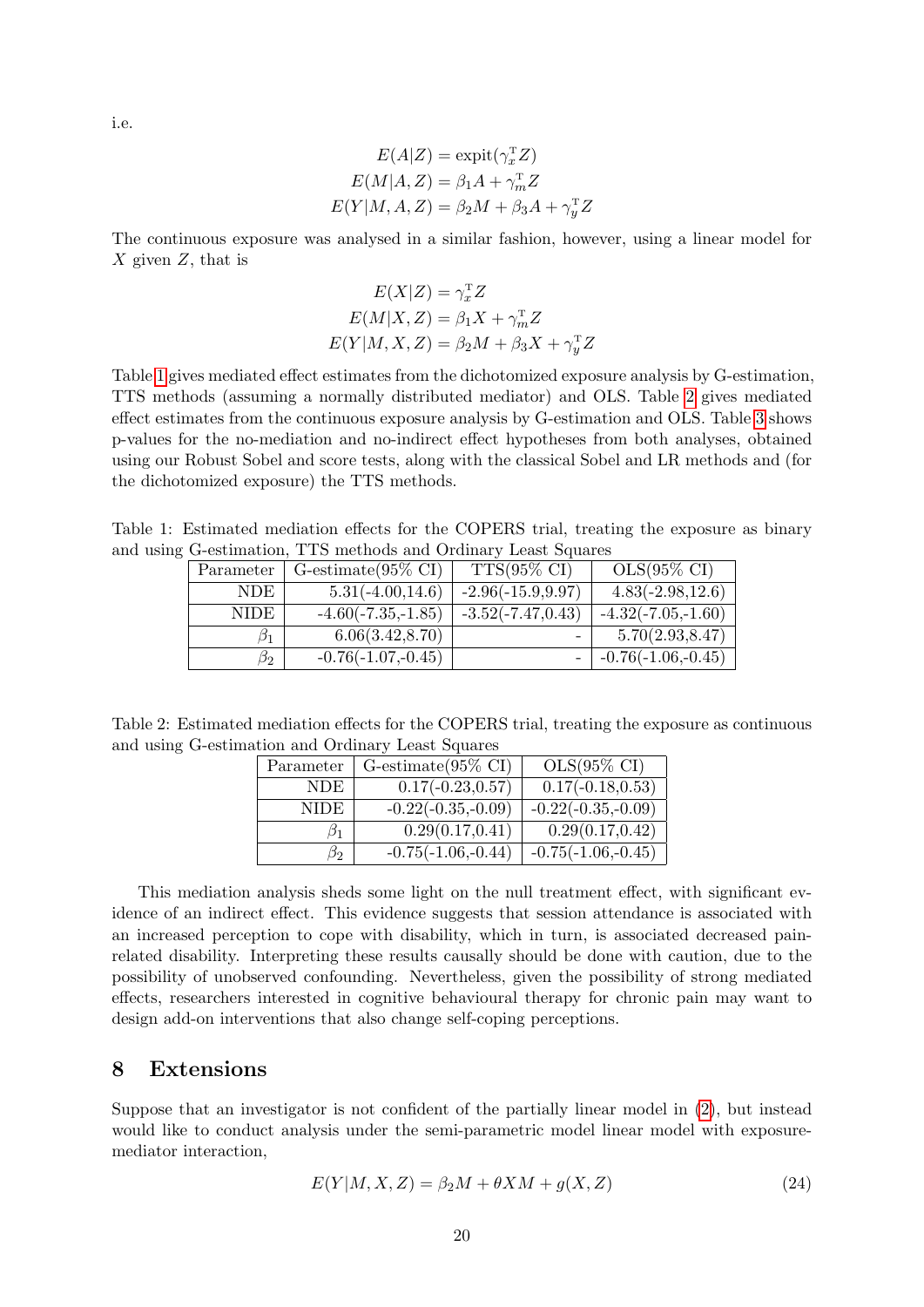<span id="page-20-0"></span>

| Null $\alpha$ value | Test               | P-Value (binary)      | P-Value (continuous)  |
|---------------------|--------------------|-----------------------|-----------------------|
| $\theta$            | Robust Sobel       | $1.18 \times 10^{-3}$ | $9.23 \times 10^{-4}$ |
| $\Omega$            | Robust score (CUE) | $1.26 \times 10^{-5}$ | $1.28 \times 10^{-5}$ |
| $\Omega$            | Sobel              | $1.89 \times 10^{-3}$ | $8.50\times10^{-4}$   |
| $\Omega$            | LR                 | $5.40\times10^{-5}$   | $3.43\times10^{-6}$   |
| $\Omega$            | <b>TTS</b>         | $8.07\times10^{-2}$   |                       |
| 1                   | Robust Wald        | 0.264                 | 0.396                 |
|                     | Robust score (CUE) | 0.256                 | 0.397                 |
|                     | Classical Wald     | 0.225                 | 0.341                 |
|                     | <b>TTS</b>         | 0.654                 |                       |

Table 3: Hypothesis testing results on the COPERS dataset for the null hypotheses  $H_{\alpha}$  ( $H_0$  is the no-mediation hypothesis and  $H_1$  is the no-direct-effect hypothesis) for the analyses where the exposure is treated as binary and continuous

where  $\theta$  is a model parameter, such that when  $\theta = 0$  there is no exposure-mediator interaction and the model in [\(2\)](#page-1-2) is recovered. Under this model, and assuming consistency and sequential ignorability, the potential outcome mean  $\eta(x, x^*, z)$  may be written as,

$$
\eta(x, x^*, z) = (\beta_2 + \theta x) f(x^*, z) + g(x, z)
$$

As in Section [2,](#page-3-0) one obtains the following two expressions for the conditional NIDE and NDE when [\(1\)](#page-1-0) holds and when  $g(x, z) = \beta_3 x + g(z)$  respectively,

$$
\eta(x_0, x_1, z) - \eta(x_0, x_0, z) = \beta_1(\beta_2 + \theta x_0)(x_1 - x_0)
$$
  

$$
\eta(x_1, x_1, z) - \eta(x_0, x_1, z) = (\beta_3 + \theta f(x_1, z))(x_1 - x_0)
$$

The fact that  $f(x, z)$  appears in the expression for the NDE gives some indication as to why robust estimation of mediated effects is generally difficult. The solution proposed by [Tchet](#page-24-3)[gen Tchetgen and Shpitser](#page-24-3) [\(2014\)](#page-24-3) in this setting would be to correctly specify a model for the NDE,  $\eta(1,1,z) - \eta(0,1,z)$ , implicitly suggesting a correct working model for the conditional expectation of the mediator. This assumption gives the impression of allowing for consistent estimation of the conditional NDE when only the outcome model is correct. The partially linear proposal in the current work is, instead, agnostic to the mediator model, but assumes that  $\theta = 0$ , obtaining valid estimation when the conditional expectation of the outcome is correctly specified (and partially linear in the sense of [\(3\)](#page-1-1)).

For the NIDE, an estimate may be obtained by estimating  $(\beta_1, \beta_2, \theta)$ , since  $(x_1, x_0)$  are known. One might use G-estimation methods to estimate these three parameters and hence the NIDE itself. This might be achieved by estimation of  $(\beta_1, \beta_2, \beta_3, \theta)$  in the intersection model using the set of G-estimation moment conditions

$$
U_1(\beta, \gamma) = \{X - h(Z; \gamma_x)\}\{M - \beta_1 X - f(Z; \gamma_m)\}
$$
  
\n
$$
U_2(\beta, \gamma) = \{M - \beta_1 X - f(Z; \gamma_m)\}\{Y - \beta_2 M - \theta X M - \beta_3 X - g(Z; \gamma_y)\}
$$
  
\n
$$
U_3(\beta, \gamma) = \{X - h(Z; \gamma_x)\}\{Y - \beta_2 M - \theta X M - \beta_3 X - g(Z; \gamma_y)\}
$$
  
\n
$$
U_4(\beta, \gamma) = X\{M - \beta_1 X - f(Z; \gamma_m)\}\{Y - \beta_2 M - \theta X M - \beta_3 X - g(Z; \gamma_y)\}
$$

Hence, no additional working models are required. Using methods similar to those used to show Lemma [1,](#page-5-0) one can show that these moment conditions have zero expectation (for some  $\beta_3$ ) when [\(1\)](#page-1-0) and [\(24\)](#page-19-3) hold and either  $f(z)$  is correctly specified, or  $g(x, z) = \beta_3 x + g(z)$  and both  $g(z)$  and  $h(z)$  are correctly specified. Results concerning estimation and testing could also be extended to account for the fourth moment conditions.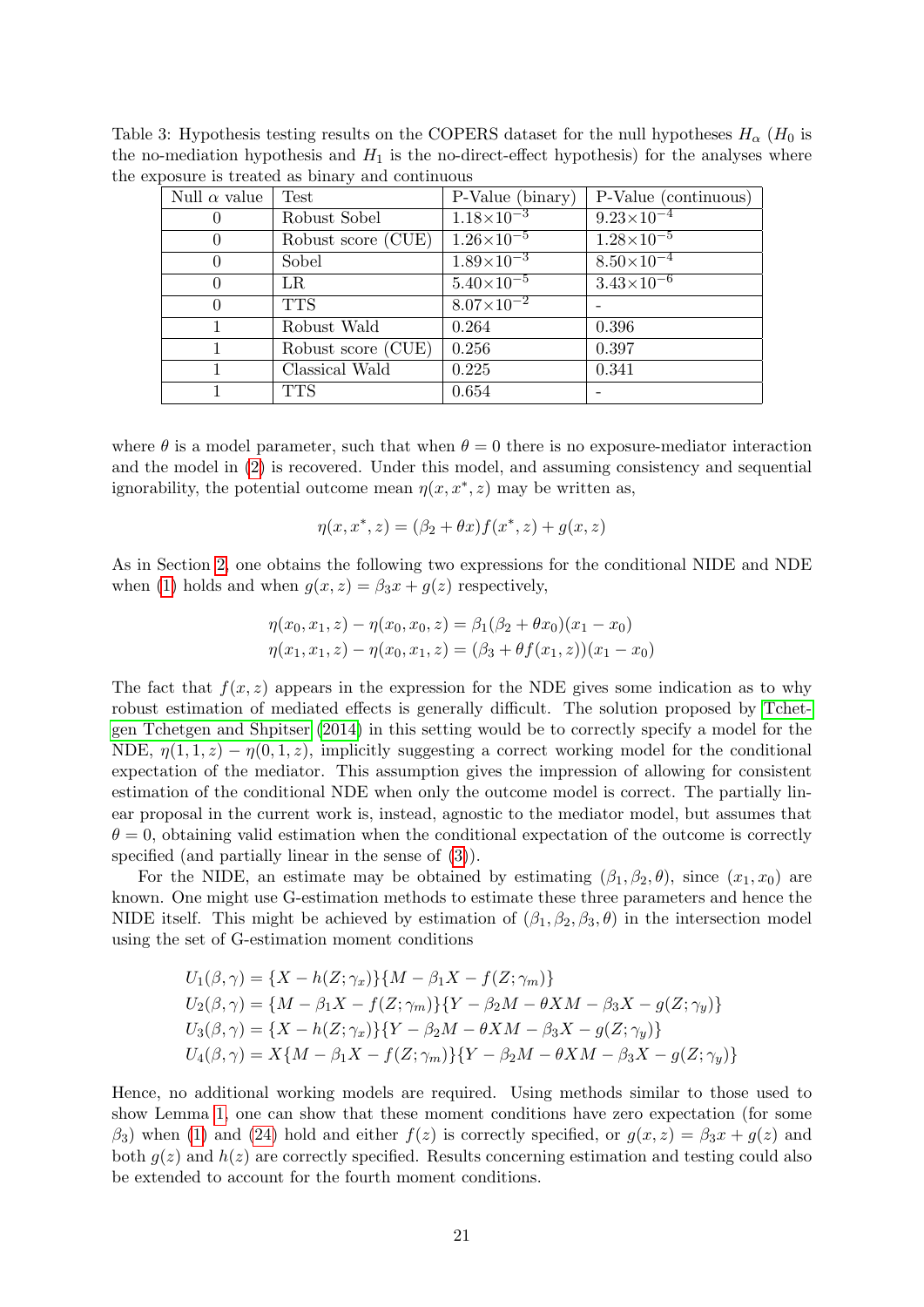In a similar way, additional estimating equations could also be included to estimate parameters associated with counfounder interactions, such as interactions of the form  $Z_iX$  in the mediator or outcome model, or of the form  $Z_jM$  in the outcome model, where j indexes the set of counfounders, Z. Alternatively, when the confounder variable,  $Z_j$ , is categorical then the partial linearity assumptions,  $(1)$ ,  $(2)$  and  $(3)$ , may be satisfied within certain population subgroups, i.e. the target parameters  $(\beta_1, \beta_2, \beta_3)$  differ between subgroups. In this setting, one simple strategy is to estimate mediation effects for each subgroup and take a weighted average of these effects. In practice this could be achieved by passing indicator weights to the plmed fitting functions.

Finally, we consider how the proposed G-estimation NIDE estimator (i.e. using moment conditions moment  $(6)–(8)$  $(6)–(8)$  $(6)–(8)$ ) performs when the true data generating distribution follows  $(1)$ and [\(24\)](#page-19-3). Lemma [1](#page-5-0) considers the special case where  $\theta = 0$ . In general, however, provided  $f(z)$ is correctly specified then,

$$
\beta_1^* \beta_2^* = \beta_1(\beta_2 + \theta \bar{x})
$$

$$
\bar{x} = \frac{E[X \text{var}(M|X, Z)]}{E[\text{var}(M|X, Z)]}
$$

See supplementary material for details. For continuous exposures  $\beta_1^* \beta_2^*$  may thus be interpreted as the NIDE per unit change in X at  $x_0 = \bar{x}$ . For binary exposures, however, the potential outcome when  $X = \bar{x}$  is not well defined. For an analogous interpretation, one might consider a conditional indirect effect defined by

$$
\Psi(x) = \eta(x, 1, z) - \eta(x, 0, z)
$$

$$
= \beta_1(\beta_2 + \theta x)
$$

where  $x$  is some level of the exposure. For binary exposures, the G-estimator returns a weighted average of  $\Psi(x)$ , which retains the interpretation of an indirect effect

$$
\beta_1^* \beta_2^* = \frac{E[\Psi(X) \text{var}(M|X, Z)]}{E[\text{var}(M|X, Z)]}
$$

By comparison, in this setting where the outcome model is misspecified, the TTS methods return  $\Psi(1)$ , provided that the exposure is binary and that  $h(z)$  and the conditional density of  $M$  given  $X$  and  $Z$  are both correctly specified.

## 9 Discussion

The main contribution of the current paper is a practical and robust method for carrying out inference of mediated effects in settings where partial linearity of mediator and outcome conditional expectations can be assumed and the vector of variables needed to control for confounding is low dimensional. We recommend estimation of the NIDE and NDE by G-estimation, in settings where partial linearity may be assumed, but a mediator density function may be difficult to estimate, as required by the methods of [Tchetgen Tchetgen and Shpitser](#page-24-2) [\(2012\)](#page-24-2). This is for instance the case when analysing continuous mediators, as often encountered in applications in psychology. Compared with OLS, the G-estimators are consistent for the NIDE and NDE, under misspecification of mediator and outcome models and outcome models respectively. The variance of these estimators may be estimated by bootstrap or using asymptotic results with both giving similar results. We also make available the methods in the R package plmed, which calculates the NDE and NIDE by G-estimation with variances estimated using asymptotic results.

In terms of hypothesis testing we recommend the robust CUE score test over Two-step robust score methods, due to its faster convergence of the Type I error rate to the nominal size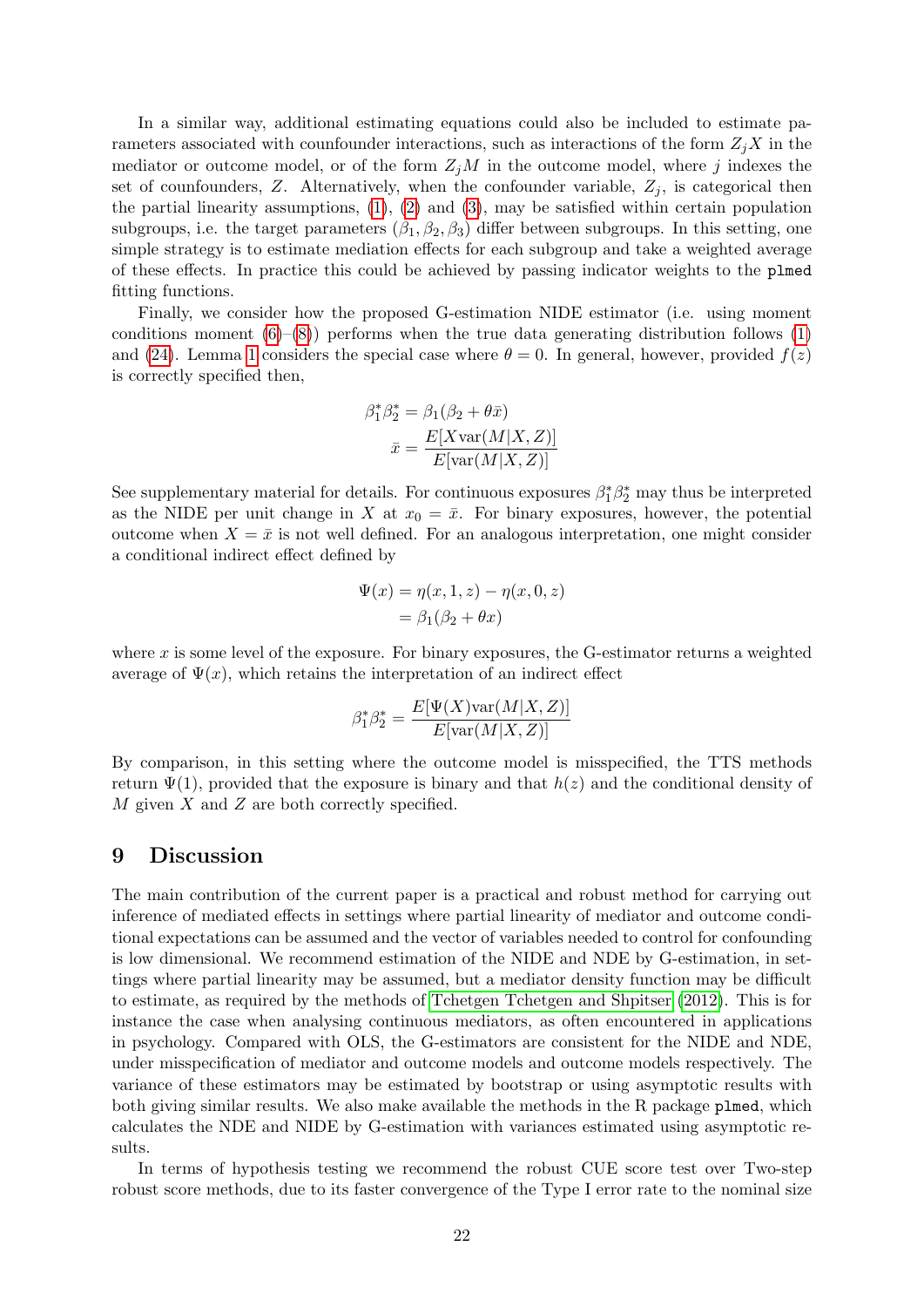in small samples, and improved power to detect small NIDEs over Wald based testing methods, as demonstrated in simulation studies.

In future work one can hope to extend the proposed G-estimation results to the highdimentional setting, where the number of parameters indexing nuisance models does not need to be small (compared with the number of observations). In particular, by exploiting the orthogonality of the G-estimator when the exposure and outcome models are both correct, one can show that valid inference of the average treatment effect is obtained even when crossvalidated data-adaptive methods (e.g. lasso or machine learning) are used to estimate the nuisance models (such as  $f(z)$ ,  $g(z)$ , and  $h(z)$  in the current paper), with the assumption that such methods will converge to the true model at a sufficiently fast rate and an appropriate sample splitting scheme is applied [\(Chernozhukov et al., 2017\)](#page-22-7).

Other work by [Dukes and Vansteelandt](#page-22-9) [\(2019\)](#page-22-9) obtains valid inference of the average treatment effect using G-estimators when nuisance models are fitted using the bias-reduction strategy with a lasso  $l_1$  penalty on the nuisance parameter. This work does not require sample splitting nor does it require that both the exposure and outcome models converge to the truth. Indeed their methods are valid even when the number of confounding variables is allowed to grow with sample size, provided certain sparsity assumptions on the nuisance parameter are satisfied. These methods may be applied directly to the methods in the current paper, with Theorem [2,](#page-8-0) holding even when the nuisance estimator is orthogonal and penalized (provided that it continues to be orthogonal as for instance in [Dukes and Vansteelandt](#page-22-9) [\(2019\)](#page-22-9)).

## References

- <span id="page-22-0"></span>Alwin, D. F. and Hauser, R. M. (1975). The Decomposition of Effects in Path Analysis. American Sociological Review, 40(1):37.
- <span id="page-22-6"></span>Aroian, L. A. (1947). The Probability Function of the Product of Two Normally Distributed Variables. The Annals of Mathematical Statistics, 18(2):265–271.
- <span id="page-22-8"></span>Avagyan, V. and Vansteelandt, S. (2017). Honest data-adaptive inference for the average treatment effect under model misspecification using penalised bias-reduced double-robust estimation. arXiv:1708.03787. Forthcoming in Biostatistics and Epidemiology.
- <span id="page-22-1"></span>Baron, R. M. and Kenny, D. A. (1986). The moderator mediator variable distinction in social psychological research: Conceptual, strategic, and statistical considerations. Journal of Personality and Social Psychology, 51(6):1173–1182.
- <span id="page-22-7"></span>Chernozhukov, V., Chetverikov, D., Demirer, M., Duflo, E., Hansen, C., and Newey, W. (2017). Double/Debiased/Neyman Machine Learning of Treatment Effects. American Economic Review, 107(5):261–265.
- <span id="page-22-3"></span>Drton, M. and Xiao, H. (2016). Wald tests of singular hypotheses. Bernoulli, 22(1):38–59.
- <span id="page-22-2"></span>Dufour, J.-M., Renault, E., and Zinde-Walsh, V. (2013). Wald tests when restrictions are locally singular. arXiv:1312.0569.
- <span id="page-22-5"></span>Dufour, J. M., Trognon, A., and Tuvaandorj, P. (2017). Invariant tests based on M-estimators, estimating functions, and the generalized method of moments. Econometric Reviews, 36(1- 3):182–204.
- <span id="page-22-9"></span>Dukes, O. and Vansteelandt, S. (2019). Uniformly valid confidence intervals for conditional treatment effects in misspecified high-dimensional models. arXiv:1903.10199.
- <span id="page-22-4"></span>Fritz, M. S., Taylor, A. B., and MacKinnon, D. P. (2012). Explanation of Two Anomalous Results in Statistical Mediation Analysis. Multivariate Behavioral Research, 47(1):61–87.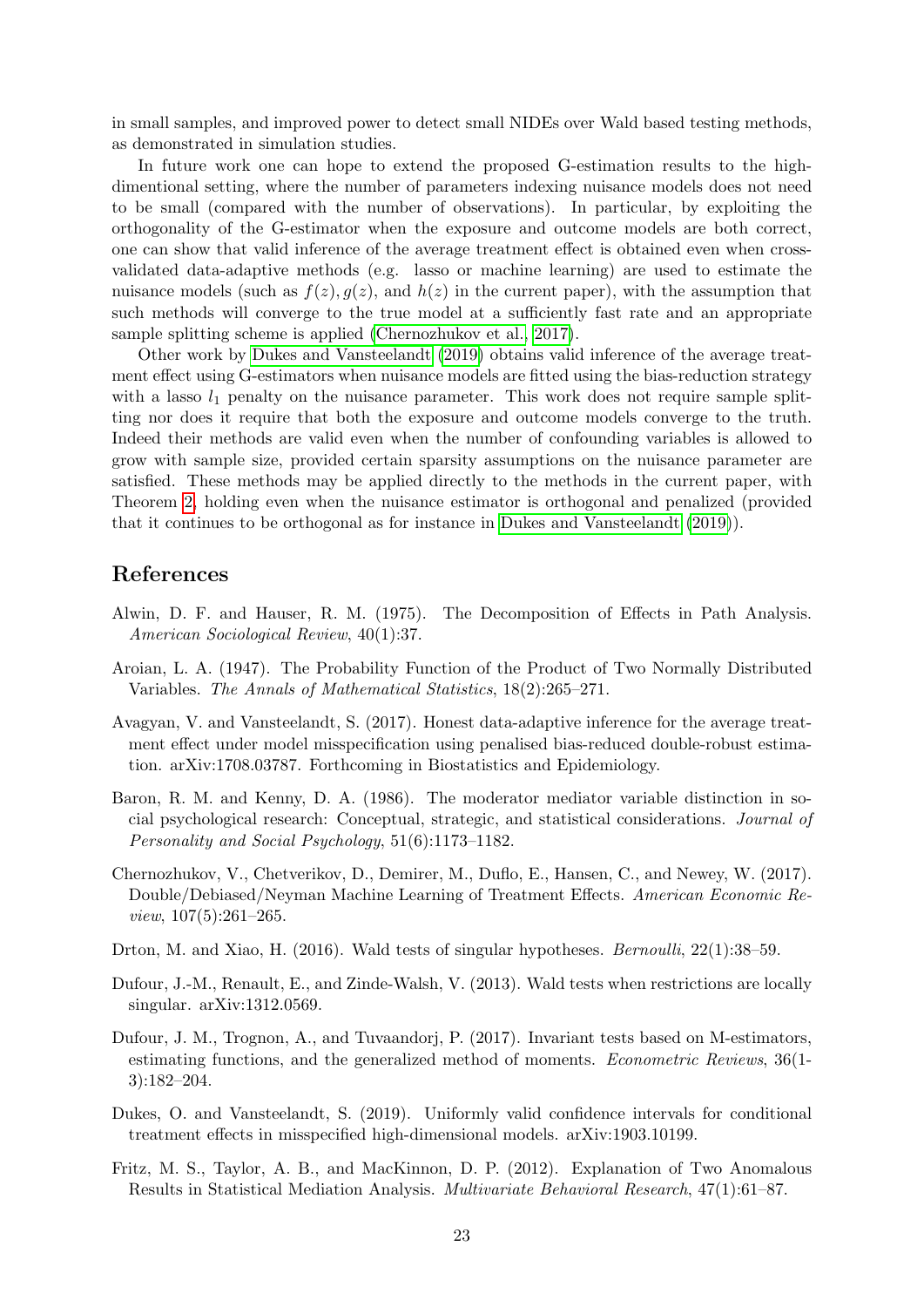- <span id="page-23-9"></span>Giersbergen, N. (2014). Inference about the indirect effect: a likelihood approach. UvA-Econometrics Working Papers 14-10, Universiteit van Amsterdam, Dept. of Econometrics.
- <span id="page-23-17"></span>Glonek, G. F. V. (1993). On the Behaviour of Wald Statistics for the Disjunction of Two Regular Hypotheses. Journal of the Royal Statistical Society. Series B (Methodological), 55(3):749– 755.
- <span id="page-23-16"></span>Hansen, L. P. (1982). Large Sample Properties of Generalized Method of Moments Estimators. Econometrica, 50(4):1029.
- <span id="page-23-1"></span>Hayes, A. F. (2018). Introduction to mediation, moderation, and conditional process analysis: a regression-based approach. Guilford Press, New York, NY, 2 edition.
- <span id="page-23-4"></span>Imai, K., Keele, L., and Tingley, D. (2010a). A General Approach to Causal Mediation Analysis. Psychological Methods, 15(4):309–334.
- <span id="page-23-12"></span>Imai, K., Keele, L., and Yamamoto, T. (2010b). Identification, inference and sensitivity analysis for causal mediation effects. Statistical Science, 25(1):51–71.
- <span id="page-23-6"></span>Kang, J. D. and Schafer, J. L. (2007). Demystifying double robustness: A comparison of alternative strategies for estimating a population mean from incomplete data. Statistical Science, 22(4):523–539.
- <span id="page-23-13"></span>Kennedy, E. H. (2015). Semiparametric theory and empirical processes in causal inference. arXiv:1510.04740.
- <span id="page-23-10"></span>Kenny, D. A. and Judd, C. M. (2014). Power Anomalies in Testing Mediation. Psychological Science, 25(2):334–339.
- <span id="page-23-0"></span>MacKinnon, D. P. (2008). Introduction to statistical mediation analysis. Multivariate applications series. Taylor & Francis Group/Lawrence Erlbaum Associates, New York, NY.
- <span id="page-23-5"></span>MacKinnon, D. P., Lockwood, C. M., Hoffman, J. M., West, S. G., and Sheets, V. (2002). A comparison of methods to test mediation and other intervening variable effects. Psychological Methods, 7(1):83–104.
- <span id="page-23-8"></span>Naimi, A. I., Cole, S. R., and Kennedy, E. H. (2017). An introduction to g methods. International journal of epidemiology, 46(2):756–762.
- <span id="page-23-11"></span>Newey, W. K. and West, K. D. (1987). Hypothesis Testing with Efficient Method of Moments Estimation. International Economic Review, 28(3):777.
- <span id="page-23-14"></span>Neyman, J. (1959). Optimal Asymptotic Tests of Composite Statistical Hypotheses. In Grenander, U., editor, Probability and Statistics: The Harald Cramer Volume, pages 213–234. Almqvist and Wiskell, Stockholm.
- <span id="page-23-3"></span>Pearl, J. (2001). Direct and Indirect Effects. In Proc. 17th Conference on Uncertainy in Articial Intelligence, pages 411–420. San Francisco. Morgan Kaufmann.
- <span id="page-23-7"></span>Robins, J. M. (1994). Correcting for non-compliance in randomized trials using structural nested mean models. Communications in Statistics - Theory and Methods, 23(8):2379–2412.
- <span id="page-23-2"></span>Robins, J. M. and Greenland, S. (1992). Identifiability and Exchangeability for Direct and Indirect Effects. Epidemiology, 3(2):143–155.
- <span id="page-23-15"></span>Rotnitzky, A., Lei, Q., Sued, M., and Robins, J. M. (2012). Improved double-robust estimation in missing data and causal inference models. Biometrika, 99(2):439–456.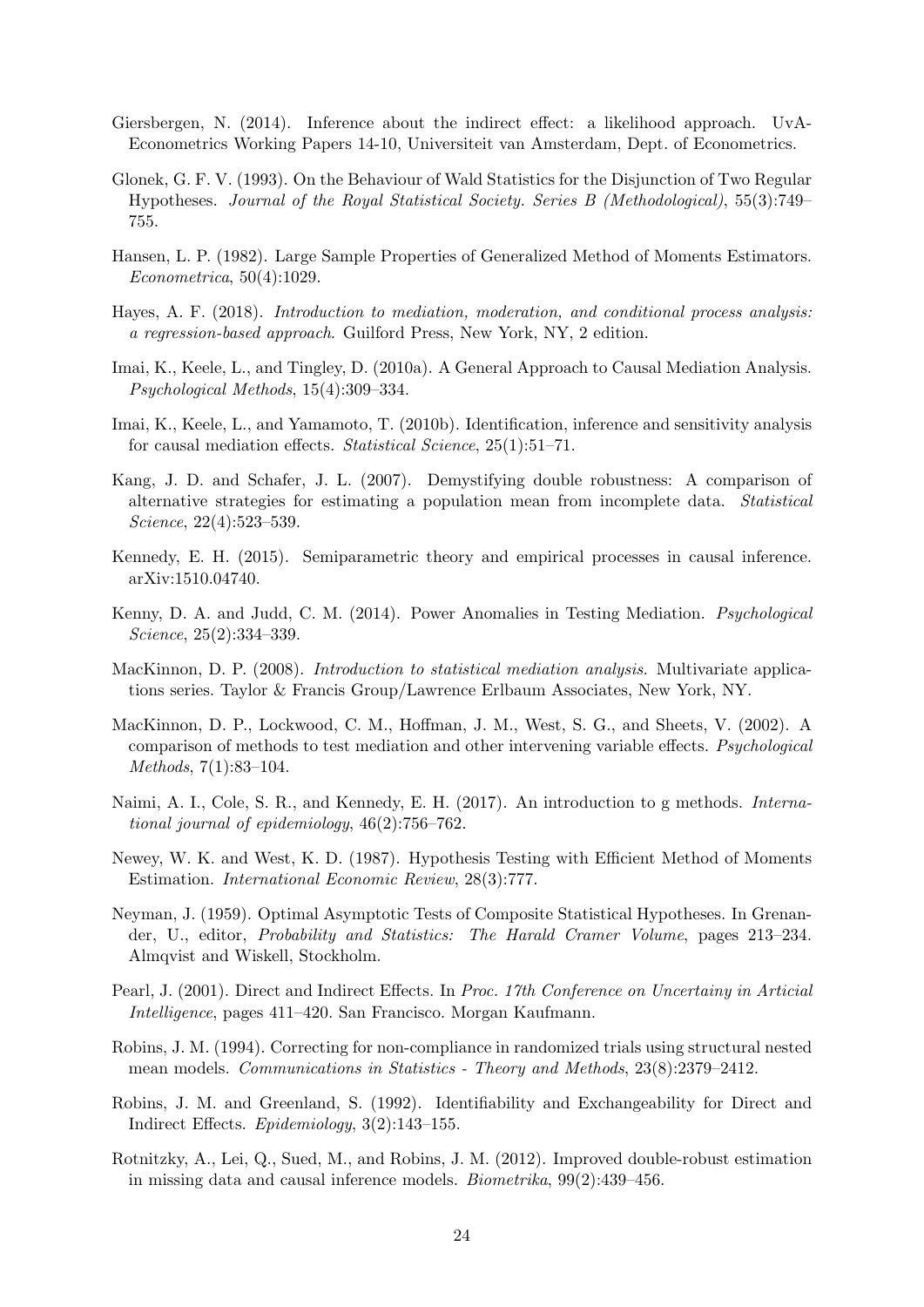- <span id="page-24-12"></span>Rotnitzky, A., Li, L., and Li, X. (2010). A note on overadjustment in inverse probability weighted estimation. Biometrika, 97(4):997–1001.
- <span id="page-24-8"></span>Rotnitzky, A. and Vansteelandt, S. (2014). Double-robust methods. In Molenberghs, G., Fitzmaurice, G., Kenward, M., Tsiatis, A., and Verbeke, G., editors, *Handbook of missing data* methodology, chapter 9, pages 185–212. CRC Press, New York.
- <span id="page-24-5"></span>Sobel, M. E. (1982). Asymptotic Confidence Intervals for Indirect Effects in Structural Equation Models. Sociological Methodology, 13(1982):290.
- <span id="page-24-11"></span>Taylor, S. J., Carnes, D., Homer, K., Pincus, T., Kahan, B. C., Hounsome, N., Eldridge, S., Spencer, A., Diaz-Ordaz, K., Rahman, A., Mars, T. S., Foell, J., Griffiths, C. J., and Underwood, M. R. (2016). Improving the self-management of chronic pain: COping with persistent Pain, Effectiveness Research in Self-management (COPERS). Programme Grants for Applied Research,  $4(14):1-440$ .
- <span id="page-24-2"></span>Tchetgen Tchetgen, E. J. and Shpitser, I. (2012). Semiparametric theory for causal mediation analysis: Efficiency bounds, multiple robustness and sensitivity analysis. Annals of Statistics, 40(3):1816–1845.
- <span id="page-24-3"></span>Tchetgen Tchetgen, E. J. and Shpitser, I. (2014). Estimation of a semiparametric natural direct effect model incorporating baseline covariates. Biometrika, 101(4):849–864.
- <span id="page-24-7"></span>Tsiatis, A. A. (2006). Semiparametric Theory and Missing Data. Springer Series in Statistics. Springer New York, New York, NY.
- <span id="page-24-10"></span>van Garderen, K. J. and van Giersbergen, N. (2019). Almost Similar Tests for Mediation Effects Hypotheses with Singularities. arXiv:2012.11342.
- <span id="page-24-0"></span>VanderWeele, T. J. and Vansteelandt, S. (2009). Conceptual issues concerning mediation, interventions and composition. Statistics and Its Interface, 2(4):457–468.
- <span id="page-24-1"></span>Vansteelandt, S. (2012). Understanding counterfactual-based mediation analysis approaches and their differences. Epidemiology, 23(6):889–891.
- <span id="page-24-4"></span>Vansteelandt, S. and Joffe, M. (2014). Structural Nested Models and G-estimation: The Partially Realized Promise. Statistical Science, 29(4):707–731.
- <span id="page-24-9"></span>Vermeulen, K. and Vansteelandt, S. (2015). Bias-Reduced Doubly Robust Estimation. Journal of the American Statistical Association, 110(511):1024–1036.
- <span id="page-24-6"></span>Wang, K. (2018). Understanding Power Anomalies in Mediation Analysis. Psychometrika, 83(2):387–406.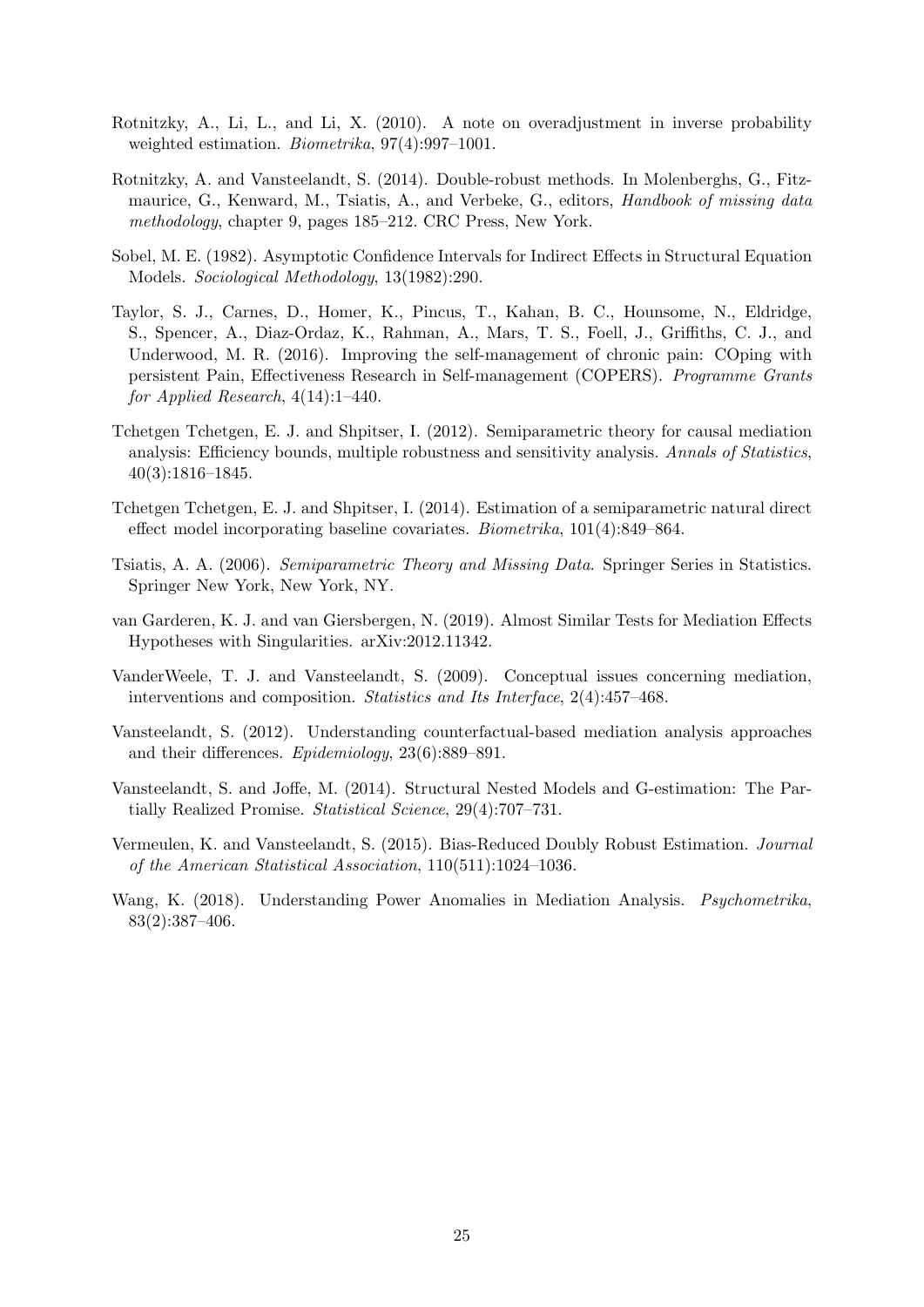## A Proofs

### A.1 Proof of Lemma [1](#page-5-0)

In Step 1 the following expressions for each component of  $E\{U(\beta^*, \gamma^*)\}$  are derived for  $\beta^* =$  $(\beta_1, \beta_2, \beta_3^*)$ . In Step 2 we consider the behaviour of these expressions in each of the two misspecification cases.

<span id="page-25-1"></span><span id="page-25-0"></span>
$$
E\{U_1(\beta^*,\gamma^*)\} = E\left[\{h(Z) - h(Z;\gamma_x^*)\} \{f(Z) - f(Z;\gamma_m^*)\}\right]
$$
\n(25)

$$
E\{U_2(\beta^*,\gamma^*)\} = E\left[\{f(Z) - f(Z;\gamma_m^*)\} \{g(X,Z) - \beta_3^*X - g(Z;\gamma_y^*)\}\right]
$$
(26)

<span id="page-25-2"></span>
$$
E\{U_3(\beta^*,\gamma^*)\} = E\left[\{X - h(Z;\gamma_x^*)\} \{g(X,Z) - \beta_3^*X - g(Z;\gamma_y^*)\}\right]
$$
(27)

Step 1: For the first component we use the partial linearity to obtain

$$
E\{U_1(\beta^*, \gamma^*)|X, Z\} = \left\{X - h(Z; \gamma_x^*)\right\} \left\{E(M - \beta_1 X|X, Z) - f(Z; \gamma_m^*)\right\}
$$

$$
= \left\{X - h(Z; \gamma_x^*)\right\} \left\{f(Z) - f(Z; \gamma_m^*)\right\}
$$

$$
E\{U_1(\beta^*, \gamma^*)|Z\} = \left\{h(Z) - h(Z; \gamma_x^*)\right\} \left\{f(Z) - f(Z; \gamma_m^*)\right\}
$$

Similarly for the second component,

$$
E\{U_2(\beta^*, \gamma^*)|M, X, Z\} = \left\{M - \beta_1 X - f(Z; \gamma_m^*)\right\} \left\{E(Y - \beta_2 M|M, X, Z) - \beta_3^* X - g(Z; \gamma_y^*)\right\}
$$
  

$$
E\{U_2(\beta^*, \gamma^*)|X, Z\} = \left\{E(M - \beta_1 X|X, Z) - f(Z; \gamma_m^*)\right\} \left\{g(X, Z) - \beta_3^* X - g(Z; \gamma_y^*)\right\}
$$
  

$$
= \left\{f(Z) - f(Z; \gamma_m^*)\right\} \left\{g(X, Z) - \beta_3^* X - g(Z; \gamma_y^*)\right\}
$$

Finally for the third component,

$$
E\{U_3(\beta^*, \gamma^*)|M, X, Z\} = \left\{X - h(Z; \gamma_x^*)\right\} \left\{E(Y - \beta_2 M|M, X, Z) - \beta_3^* X - g(Z; \gamma_y^*)\right\}
$$

$$
E\{U_3(\beta^*, \gamma^*)|X, Z\} = \left\{X - h(Z; \gamma_x^*)\right\} \left\{g(X, Z) - \beta_3^* X - g(Z; \gamma_y^*)\right\}
$$

Step 2: We shall consider the cases (i) and (ii) separately. In case (i) the conditions for assumption A2 are met, hence  $f(Z) = f(Z; \gamma_m^*)$  and so [\(25\)](#page-25-0) and [\(26\)](#page-25-1) are exactly zero. The proof for case (i) is completed by letting  $\beta_3^*$  be the value which solves [\(27\)](#page-25-2) equal to zero.

For case (ii) the conditions of A1 are met, hence  $h(Z) = h(Z; \gamma_x^*)$  so [\(25\)](#page-25-0) is exactly zero. Also there exists  $\beta_3$  such that  $g(X, Z) = \beta_3 X + g(Z)$  and for  $\beta_3^* = \beta_3$  then the conditions in A3 are met so  $g(Z) = g(Z; \gamma_y^*)$  and hence [\(26\)](#page-25-1) and [\(27\)](#page-25-2) are exactly zero, which completes the proof for case (ii).

#### A.2 Proof of Lemma [2](#page-5-1)

In Step 1 the following expressions for each component of  $E\{U(\beta^*, \gamma^*)\}$  are derived for  $\beta^* =$  $(\beta_1^*, \beta_2, \beta_3)$ . In Step 2 we consider the behaviour of these expressions in each of the two misspecification cases.

<span id="page-25-5"></span>
$$
E\{U_1(\beta^*,\gamma^*)\} = E\left[\left\{X - h(Z;\gamma_x^*)\right\} \left\{f(X,Z) - \beta_1^*X - f(Z;\gamma_m^*)\right\}\right]
$$
(28)

<span id="page-25-3"></span>
$$
E\{U_2(\beta^*, \gamma^*)\} = E\left[\left\{f(X, Z) - \beta_1^* X - f(Z; \gamma_m^*)\right\} \left\{g(Z) - g(Z; \gamma_y^*)\right\}\right] \tag{29}
$$

<span id="page-25-4"></span>
$$
E\{U_3(\beta^*, \gamma^*)\} = E\left[\left\{h(Z) - h(Z; \gamma_x^*)\right\} \left\{g(Z) - g(Z; \gamma_y^*)\right\}\right] \tag{30}
$$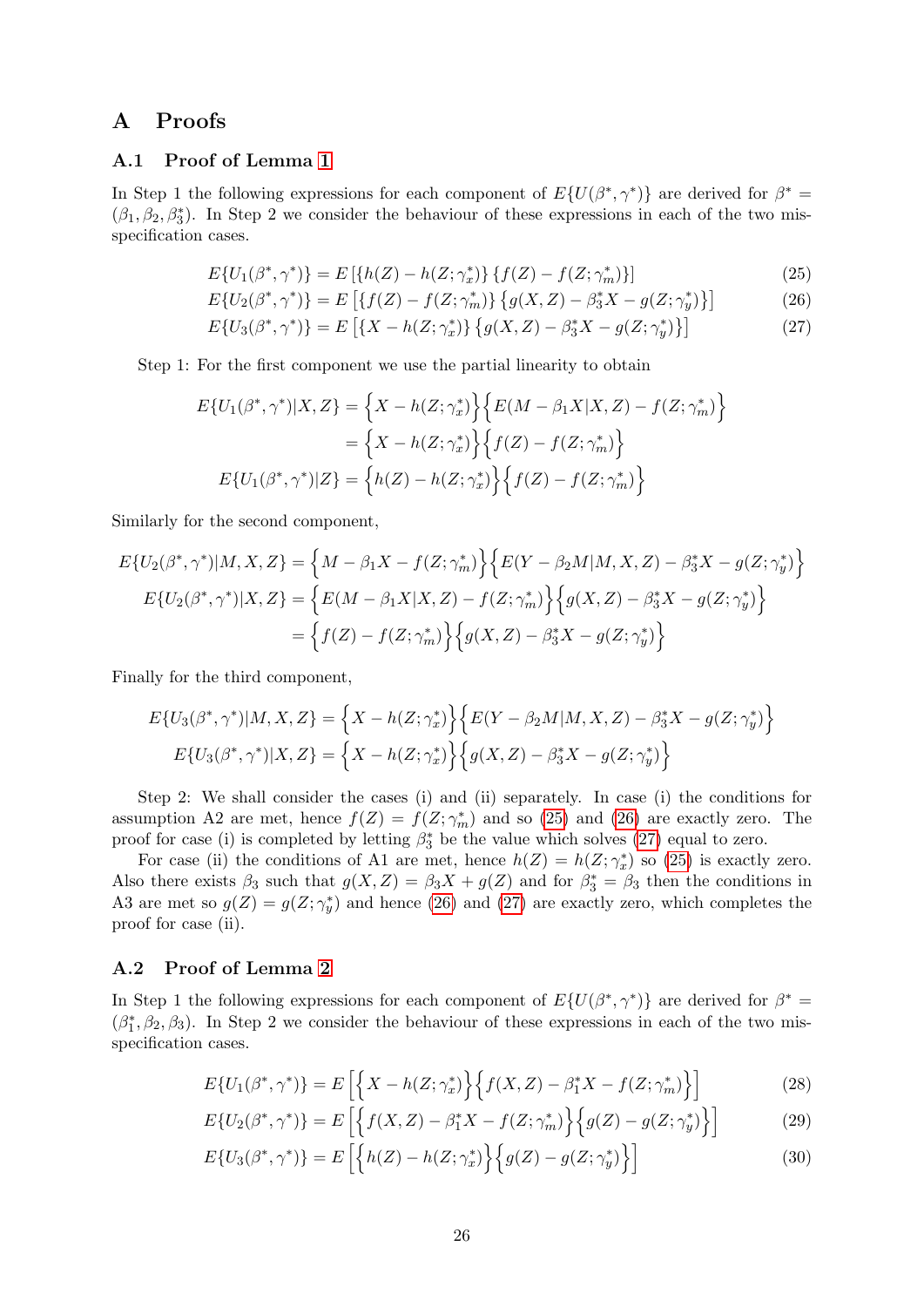Step 1. For the first component,

$$
E\{U_1(\beta^*,\gamma^*)|X,Z\} = \left\{X - h(Z;\gamma_x^*)\right\} \left\{f(X,Z) - \beta_1^*X - f(Z;\gamma_m^*)\right\}
$$

For the second component we use the partial linearity to obtain

$$
E\{U_2(\beta^*, \gamma^*)|M, X, Z\} = \left\{M - \beta_1^* X - f(Z; \gamma_m^*)\right\} \left\{E(Y - \beta_2 M - \beta_3 X|M, X, Z) - g(Z; \gamma_y^*)\right\}
$$
  

$$
= \left\{M - \beta_1^* X - f(Z; \gamma_m^*)\right\} \left\{g(Z) - g(Z; \gamma_y^*)\right\}
$$
  

$$
E\{U_2(\beta^*, \gamma^*)|X, Z\} = \left\{f(X, Z) - \beta_1^* X - f(Z; \gamma_m^*)\right\} \left\{g(Z) - g(Z; \gamma_y^*)\right\}
$$

Similarly for the third component,

$$
E\{U_3(\beta^*, \gamma^*)|M, X, Z\} = \left\{X - h(Z; \gamma_x^*)\right\} \left\{E(Y - \beta_2 M - \beta_3 X|M, X, Z) - g(Z; \gamma_y^*)\right\}
$$

$$
= \left\{X - h(Z; \gamma_x^*)\right\} \left\{g(Z) - g(Z; \gamma_y^*)\right\}
$$

$$
E\{U_3(\beta^*, \gamma^*)|Z\} = \left\{h(Z) - h(Z; \gamma_x^*)\right\} \left\{g(Z) - g(Z; \gamma_y^*)\right\}
$$

Step 2. We shall consider the cases (i) and (ii) separately. In case (i) the conditions for assumption A3 are met, hence  $g(Z) = g(Z; \gamma_y^*)$  so [\(29\)](#page-25-3) and [\(30\)](#page-25-4) are exactly zero. Letting  $\beta_1^*$  be the value which solves [\(28\)](#page-25-5) equal to zero completes the proof for case (i).

For case (ii) the conditions of A1 are met, so  $h(Z) = h(Z; \gamma_x^*)$  and so [\(30\)](#page-25-4) is zero. Also there exists  $\beta_1$  such that  $f(X, Z) = \beta_1 X + f(Z)$  and for  $\beta_1^* = \beta_1$  then the conditions in A2 are met so  $f(Z) = f(Z; \gamma_y^*)$  and hence [\(28\)](#page-25-5) and [\(29\)](#page-25-3) are exactly zero, which completes the proof for case (ii).

#### A.3 Proof of Theorem [1](#page-5-3)

Here we provide a sketch of the proof. Consider the Taylor Expansion

$$
E_n\{U(\hat{\beta}, \hat{\gamma})\} = E_n\{U(\beta^*, \gamma^*)\} + E_n\left\{\frac{\partial U(\beta^*, \gamma^*)}{\partial \beta}\right\}(\hat{\beta} - \beta^*) + E_n\left\{\frac{\partial U(\beta^*, \gamma^*)}{\partial \gamma}\right\}(\hat{\gamma} - \gamma^*) + o_p\left(n^{-1/2}\right)
$$

Since  $E_n\{U(\hat{\beta}, \hat{\gamma})\}=0$  then

$$
\hat{\beta} - \beta^* = E_n \left\{ -\frac{\partial U(\beta^*, \gamma^*)}{\partial \beta} \right\}^{-1} \left[ E_n \{ U(\beta^*, \gamma^*) \} + E_n \left\{ \frac{\partial U(\beta^*, \gamma^*)}{\partial \gamma} \right\} (\hat{\gamma} - \gamma^*) \right] + o_p \left( n^{-1/2} \right)
$$

Using the estimator in [\(10\)](#page-5-5) and rearranging gives

$$
\hat{\beta} - \beta^* = E_n \left( E_n \left\{ -\frac{\partial U(\beta^*, \gamma^*)}{\partial \beta} \right\}^{-1} \left[ U(\beta^*, \gamma^*) + E_n \left\{ \frac{\partial U(\beta^*, \gamma^*)}{\partial \gamma} \right\} \phi(\beta^*, \gamma^*) \right] \right) + o_p\left( n^{-1/2} \right)
$$

Applying the weak law of large numbers to the partial derivative terms gives the form of the influence function  $\varphi(.)$  in [\(11\)](#page-5-4). We must further show that  $E\{\varphi(\beta^*, \gamma^*)\} = 0$ 

$$
E\{\varphi(\beta^*,\gamma^*)\} = E\left\{-\frac{\partial U(\beta^*,\gamma^*)}{\partial \beta}\right\}^{-1} \left[E\{U(\beta^*,\gamma^*)\} + E\left\{\frac{\partial U(\beta^*,\gamma^*)}{\partial \gamma}\right\} E\{\phi(\beta^*,\gamma^*)\}\right]
$$

Since  $\phi(.)$  is an influence function,  $E\{\phi(\beta^*, \gamma^*)\} = 0$ . Therefore provided  $E\{U(\beta^*, \gamma^*)\} = 0$ then  $E{\phi(\beta^*, \gamma^*)} = 0$  as required.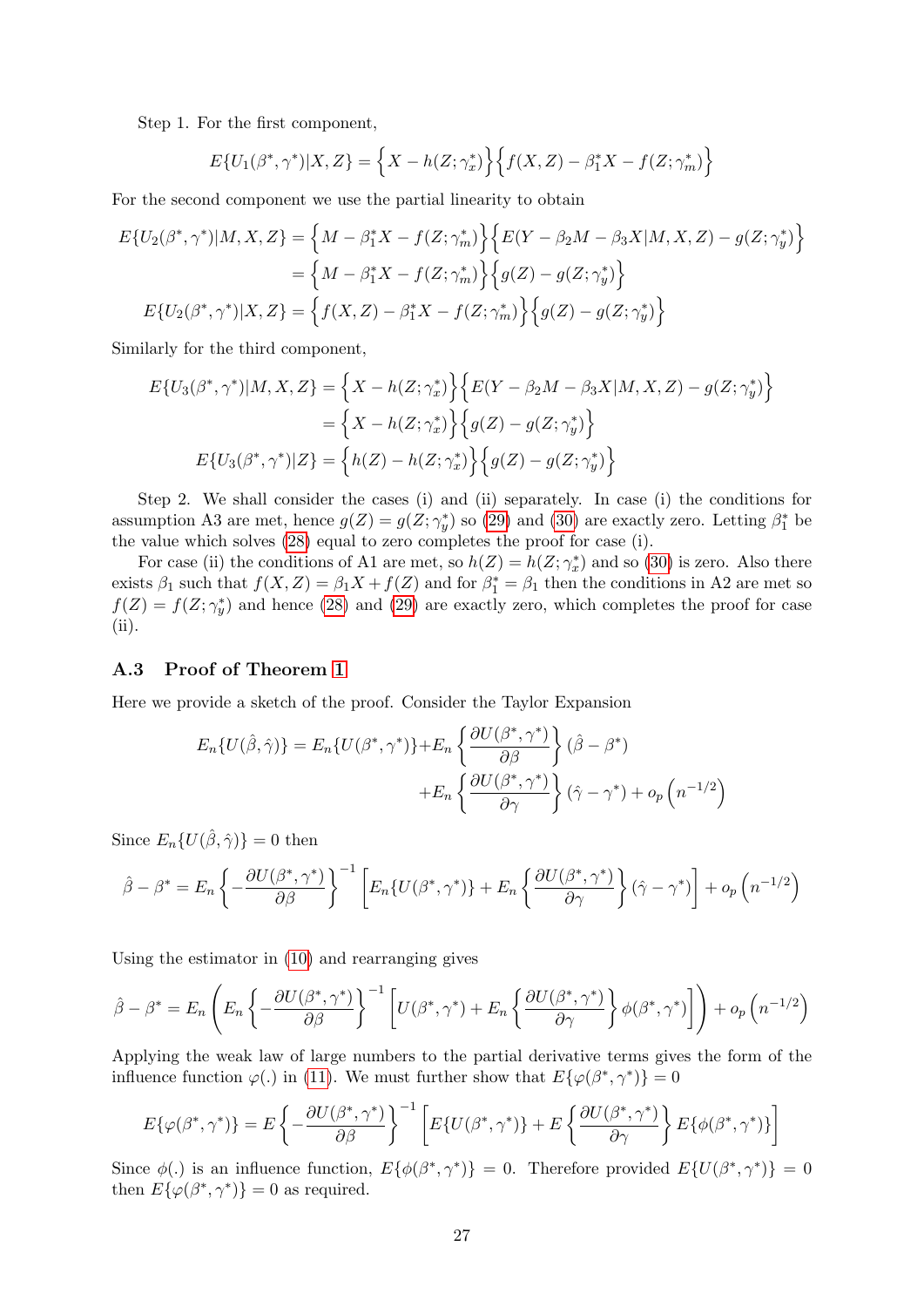### A.4 Derivation of Equation [\(12\)](#page-6-1)

By Theorem [1,](#page-5-3)

$$
\hat{\beta}_1 = \beta_1 + E_n \{ \varphi_1(\beta^*, \gamma^*) \} + o_p \left( n^{-1/2} \right)
$$

$$
\hat{\beta}_2 = \beta_2 + E_n \{ \varphi_2(\beta^*, \gamma^*) \} + o_p \left( n^{-1/2} \right)
$$

Therefore, letting  $A = E_n \{ \varphi_1(\beta^*, \gamma^*) \}$  and  $B = E_n \{ \varphi_2(\beta^*, \gamma^*) \},$ 

$$
\hat{\beta}_1 \hat{\beta}_2 - \beta_1 \beta_2 = E_n \{ \omega(\beta^*, \gamma^*) \} + AB + o_p \left( n^{-1/2} \right)
$$

and the desired result follows provided that  $AB = o_p(n^{-1/2})$ . Using Markov's inequality,

$$
P(|n^{1/2}AB| \ge \epsilon) = P(n(AB)^2 \ge \epsilon^2) \le \frac{nE\{(AB)^2\}}{\epsilon^2}
$$

Examining the expectation term, we find a sum over four indices

$$
E\{(AB)^2\} = n^{-4} \sum_{i=1}^n \sum_{j=1}^n \sum_{k=1}^n \sum_{l=1}^n E\{\varphi_1^{(i)}(\beta^*, \gamma^*)\varphi_1^{(j)}(\beta^*, \gamma^*)\varphi_2^{(k)}(\beta^*, \gamma^*)\varphi_2^{(l)}(\beta^*, \gamma^*)\}
$$

where the superscript  $(i)$  denotes that the influence function is evaluated on the *i*th observation. Since the observations are iid and the influence function has mean zero, the terms of this quadruple sum can only be non-zero when their indices are paired, i.e when  $(i = j$  and  $k = l$ ) or  $(i = k \text{ and } j = l)$  or  $(i = l \text{ and } j = k)$ . The number of non-zero terms in the sum is therefore of order  $n^2$ , and hence

$$
P(|n^{1/2}AB| \ge \epsilon) \le \mathcal{O}(n^{-1})
$$

where  $O$  denotes conventional big-O notation, i.e. for sufficiently large  $n$  there exists some constant k such that  $|\mathcal{O}(n^{-1})| \leq kn^{-1}$ 

#### A.5 Proof of Theorem [2](#page-8-0)

Here we adapt the proof from Section 5.1 of [Dufour et al.](#page-22-5) [\(2017\)](#page-22-5) to allow for orthogonal nuisance parameter estimation. We prove the results for the CUE estimator, however they are equally applicable to the two-step estimator. Our extension to the original results relies on three orthogonality-like derivative results for the test statistic of interest. These are derived assuming that the nuisance parameter estimator is orthogonal to the moment conditions in the sense that [\(13\)](#page-6-2) holds. This may either be because all models are correctly specified or because a bias-reduced strategy is used to estimate nuisance parameters, as described below. We begin by defining the CUE objective function, which we denote by  $M_n$  as in the original notation of [Dufour et al.](#page-22-5) [\(2017\)](#page-22-5),

$$
M_n(\beta, \gamma) = D_n^{\top}(\beta, \gamma) I_n^{-1}(\beta, \gamma) D_n(\beta, \gamma)
$$

where, for a target parameter moment function  $U(\beta, \gamma)$ ,

$$
D_n(\beta, \gamma) = E_n[U(\beta, \gamma)]
$$
  
\n
$$
C_n(\beta, \gamma) = E_n \left[ \frac{\partial U(\beta, \gamma)}{\partial \gamma} \right] = \frac{\partial D_n(\beta, \gamma)}{\partial \gamma}
$$
  
\n
$$
I_n(\beta, \gamma) = E_n[U(\beta, \gamma)U(\beta, \gamma)^\top]
$$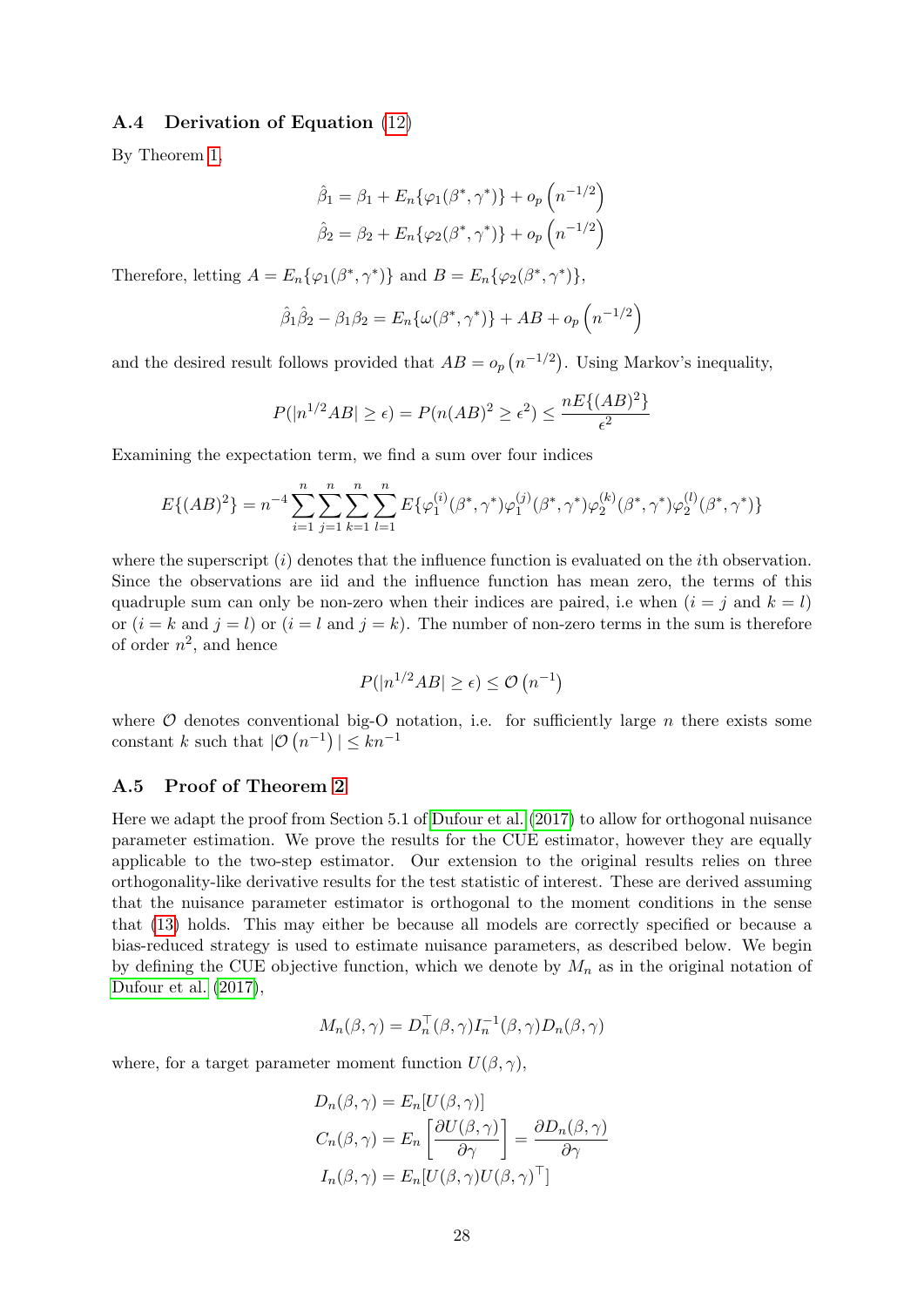Theorem [2](#page-8-0) in the text considers the exactly specified setting, i.e.  $Dim(\beta) = Dim(U(\beta, \gamma))$ . For the current proof, however, we consider the over-specified setting, i.e.  $Dim(\beta) \leq Dim(U(\beta, \gamma)).$ Also define the probability limits,  $\beta^*, \gamma^*$  as the (assumed to be) unique values such that

$$
\frac{\partial M_n(\beta^*, \gamma^*)}{\partial \beta} \xrightarrow{p} 0
$$

$$
C_n(\beta^*, \gamma^*) \xrightarrow{p} 0
$$

The first of these is equivalent to  $D_n(\beta^*, \gamma^*) \stackrel{p}{\to} 0$  in the exactly specified setting. By the central limit theorem,

$$
\sqrt{n}D_n(\beta^*, \gamma^*) \stackrel{d}{\rightarrow} \mathcal{N}(0, I_0)
$$
  

$$
I_n(\beta^*, \gamma^*) \stackrel{p}{\rightarrow} I_0 = E[U(\beta^*, \gamma^*)U(\beta^*, \gamma^*)^\top]
$$

The unconstrained estimated values  $\hat{\beta}, \hat{\gamma}$  are those which solve

<span id="page-28-2"></span>
$$
\frac{\partial M_n(\hat{\beta}, \hat{\gamma})}{\partial \beta} = 0
$$
\n
$$
C_n(\hat{\beta}, \hat{\gamma}) = 0
$$
\n(31)

Again, the first of these is equivalent to  $D_n(\hat{\beta}, \hat{\gamma}) = 0$  in the exactly specified setting. The constrained estimated values  $\hat{\beta}_{\psi}, \hat{\gamma}_{\psi}$  are those which solve

$$
\frac{\partial M_n(\hat{\beta}_\psi, \hat{\gamma}_\psi)}{\partial \beta} - \frac{\partial \psi(\hat{\beta}_\psi)}{\partial \beta} \lambda = 0 \tag{32}
$$

<span id="page-28-3"></span>
$$
C_n(\hat{\beta}_{\psi}, \hat{\gamma}_{\psi}) = 0
$$
  

$$
\psi(\hat{\beta}_{\psi}) = 0
$$
 (33)

for a constraint function  $\psi$  and where  $\lambda$  is a Lagrange multiplier. The statement that we intend to prove is that

$$
n[M_n(\hat{\beta}_{\psi}, \hat{\gamma}_{\psi}) - M_n(\hat{\beta}, \hat{\gamma})] \stackrel{d}{\to} \chi^2_r
$$
\n(34)

where r is the rank of  $\partial \psi(\beta)/\partial \beta$  in a neighbourhood of  $\beta^*$ . In the exactly specified setting,  $M_n(\hat{\beta}, \hat{\gamma}) = 0.$ 

#### Three necessary derivative results

In this subsection we show that, since  $C_n(\beta^*, \gamma^*) = o_p(1), D_n(\beta^*, \gamma^*) = o_p(1)$ , and  $\sqrt{n}D_n(\beta^*, \gamma^*) = o_p(1)$  $O_p(1)$  then

$$
\sqrt{n}\frac{\partial M_n(\beta^*,\gamma^*)}{\partial \gamma} = o_p(1)
$$
\n(35)

<span id="page-28-4"></span><span id="page-28-0"></span>
$$
\frac{\partial^2 M_n(\beta^*, \gamma^*)}{\partial \gamma \partial \beta} = o_p(1)
$$
\n(36)

<span id="page-28-1"></span>
$$
\frac{\partial^2 M_n(\beta^*, \gamma^*)}{\partial \gamma \partial \gamma} = o_p(1)
$$
\n(37)

To do so it is easier to work in an index notation where  $D_i$  is the *ith* component of  $D_n(\beta, \gamma)$ , and  $I_{ij}^{-1}$  is the *i*, *jth* component of  $I_n^{-1}(\beta, \gamma)$  and all quantities are evaluated at  $(\beta, \gamma) = (\beta^*, \gamma^*)$ . For example, letting  $q = \text{Dim}(U(\beta, \gamma))$ , then

$$
M_n(\beta^*, \gamma^*) = \sum_{i=1}^q \sum_{j=1}^q D_i I_{ij}^{-1} D_j
$$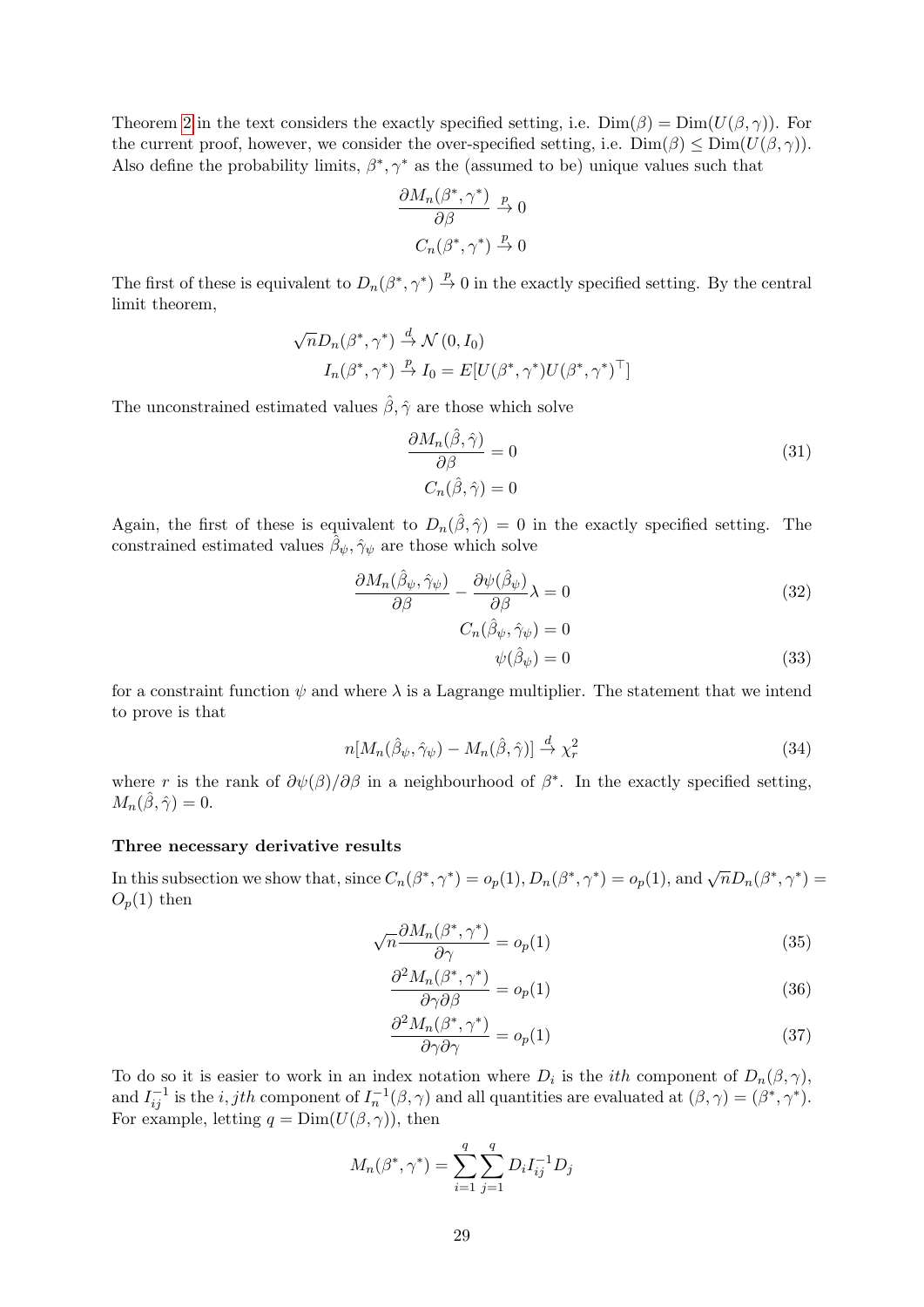For the first derivative term of interest,

$$
\sqrt{n}\frac{\partial M_n(\beta^*,\gamma^*)}{\partial \gamma} = \sum_{i=1}^q \sum_{j=1}^q \left\{ \left( 2\frac{\partial D_i}{\partial \gamma} I_{ij}^{-1} + D_i \frac{\partial I_{ij}^{-1}}{\partial \gamma} \right) \sqrt{n} D_j \right\}
$$

and for the second derivative term of interest,

$$
\frac{\partial^2 M_n(\beta^*, \gamma^*)}{\partial \gamma \partial \beta} = \sum_{i=1}^q \sum_{j=1}^q \left\{ 2 \frac{\partial D_i}{\partial \beta} I_{ij}^{-1} \frac{\partial D_j}{\partial \gamma} + \left( 2 \frac{\partial^2 D_i}{\partial \gamma \partial \beta} I_{ij}^{-1} + 2 \frac{\partial D_i}{\partial \beta} \frac{\partial I_{ij}^{-1}}{\partial \gamma} + 2 \frac{\partial D_i}{\partial \gamma} \frac{\partial I_{ij}^{-1}}{\partial \beta} + D_i \frac{\partial^2 I_{ij}^{-1}}{\partial \gamma \partial \beta} \right) D_j \right\}
$$

For the third,

$$
\frac{\partial^2 M_n(\beta^*, \gamma^*)}{\partial \gamma \partial \gamma} = \sum_{i=1}^q \sum_{j=1}^q \left\{ 2 \frac{\partial D_i}{\partial \gamma} I_{ij}^{-1} \frac{\partial D_j}{\partial \gamma} + \left( 2 \frac{\partial^2 D_i}{\partial \gamma \partial \gamma} I_{ij}^{-1} + 2 \frac{\partial D_i}{\partial \beta} \frac{\partial I_{ij}^{-1}}{\partial \gamma} + 2 \frac{\partial D_i}{\partial \gamma} \frac{\partial I_{ij}^{-1}}{\partial \gamma} + D_i \frac{\partial^2 I_{ij}^{-1}}{\partial \gamma \partial \gamma} \right) D_j \right\}
$$

By the orthogonality of the nuisance parameter estimator,  $\partial D_j/\partial \gamma = o_p(1)$ , and since  $D_j =$ By the orthogonality of the musance parameter  $o_p(1)$ , and  $\sqrt{n}D_j = O_p(1)$  then the results follow.

### Applying the derivative results

Consider the test statistic

$$
\xi=M_n(\hat{\beta}_{\psi},\hat{\gamma}_{\psi})-M_n(\hat{\beta},\hat{\gamma})
$$

Under standard regularity conditions, and the rank condition in [\(20\)](#page-9-0) (see [Dufour et al.](#page-22-5) [\(2017\)](#page-22-5) for details),  $\hat{\gamma}, \hat{\gamma}_{\psi}, \hat{\beta}$  and  $\hat{\beta}_{\psi}$  are CAN, hence expanding this test statistics to second order gives

$$
n\xi = \sqrt{n} \frac{\partial M_n(\beta^*, \gamma^*)}{\partial \beta^{\top}} \left\{ \sqrt{n}(\hat{\beta}_{\psi} - \beta^*) - \sqrt{n}(\hat{\beta} - \beta^*) \right\} + \sqrt{n} \frac{\partial M_n(\beta^*, \gamma^*)}{\partial \gamma^{\top}} \left\{ \sqrt{n}(\hat{\gamma}_{\psi} - \gamma^*) - \sqrt{n}(\hat{\gamma} - \gamma^*) \right\} + \frac{1}{2} \left\{ \sqrt{n}(\hat{\beta}_{\psi} - \beta^*)^{\top} \frac{\partial^2 M_n(\beta^*, \gamma^*)}{\partial \beta \partial \beta^{\top}} \sqrt{n}(\hat{\beta}_{\psi} - \beta^*)^{\top} - \sqrt{n}(\hat{\beta} - \beta^*)^{\top} \frac{\partial^2 M_n(\beta^*, \gamma^*)}{\partial \beta \partial \beta^{\top}} \sqrt{n}(\hat{\beta} - \beta^*)^{\top} \right\} + \frac{1}{2} \left\{ \sqrt{n}(\hat{\gamma}_{\psi} - \gamma^*)^{\top} \frac{\partial^2 M_n(\beta^*, \gamma^*)}{\partial \gamma \partial \gamma^{\top}} \sqrt{n}(\hat{\gamma}_{\psi} - \gamma^*)^{\top} - \sqrt{n}(\hat{\gamma} - \gamma^*)^{\top} \frac{\partial^2 M_n(\beta^*, \gamma^*)}{\partial \gamma \partial \gamma^{\top}} \sqrt{n}(\hat{\gamma} - \gamma^*)^{\top} \right\} + \left\{ \sqrt{n}(\hat{\gamma}_{\psi} - \gamma^*)^{\top} \frac{\partial^2 M_n(\beta^*, \gamma^*)}{\partial \gamma \partial \beta^{\top}} \sqrt{n}(\hat{\beta}_{\psi} - \beta^*)^{\top} - \sqrt{n}(\hat{\gamma} - \gamma^*)^{\top} \frac{\partial^2 M_n(\beta^*, \gamma^*)}{\partial \gamma \partial \beta^{\top}} \sqrt{n}(\hat{\beta} - \beta^*)^{\top} \right\} + o_p(1)
$$

Using the derivative results [\(35\)](#page-28-0) to [\(37\)](#page-28-1) our expansion reduces to

$$
n\xi = \sqrt{n} \frac{\partial M_n(\beta^*, \gamma^*)}{\partial \beta^{\top}} \left\{ \sqrt{n} (\hat{\beta}_{\psi} - \beta^*) - \sqrt{n} (\hat{\beta} - \beta^*) \right\}
$$
  
+ 
$$
\frac{1}{2} \left\{ \sqrt{n} (\hat{\beta}_{\psi} - \beta^*)^{\top} \frac{\partial^2 M_n(\beta^*, \gamma^*)}{\partial \beta \partial \beta^{\top}} \sqrt{n} (\hat{\beta}_{\psi} - \beta^*)^{\top} - \sqrt{n} (\hat{\beta} - \beta^*)^{\top} \frac{\partial^2 M_n(\beta^*, \gamma^*)}{\partial \beta \partial \beta^{\top}} \sqrt{n} (\hat{\beta} - \beta^*)^{\top} \right\}
$$
  
+ 
$$
o_p(1)
$$

Next we consider the first order Taylor expansions of the estimating equations [\(31\)](#page-28-2) to [\(33\)](#page-28-3), taken about the probability limit values. Again, since  $\hat{\gamma}, \hat{\gamma}_{\psi}, \hat{\beta}$  and  $\hat{\beta}_{\psi}$  are CAN,

$$
0 = \frac{\partial M_n(\beta^*, \gamma^*)}{\partial \beta} + \frac{\partial^2 M_n(\beta^*, \gamma^*)}{\partial \beta \partial \beta} (\hat{\beta} - \beta^*) + \frac{\partial^2 M_n(\beta^*, \gamma^*)}{\partial \gamma \partial \beta} (\hat{\gamma} - \gamma^*) + o_p(n^{-1/2})
$$
  
\n
$$
0 = \frac{\partial M_n(\beta^*, \gamma^*)}{\partial \beta} + \frac{\partial^2 M_n(\beta^*, \gamma^*)}{\partial \beta \partial \beta} (\hat{\beta}_{\psi} - \beta^*) + \frac{\partial^2 M_n(\beta^*, \gamma^*)}{\partial \gamma \partial \beta} (\hat{\gamma}_{\psi} - \gamma^*) - \frac{\partial \psi(\hat{\beta}_{\psi})}{\partial \beta} \lambda + o_p(n^{-1/2})
$$
  
\n
$$
0 = \psi(\beta^*) + \frac{\partial \psi(\beta^*)}{\partial \beta} (\hat{\beta}_{\psi} - \beta^*) + o_p(n^{-1/2})
$$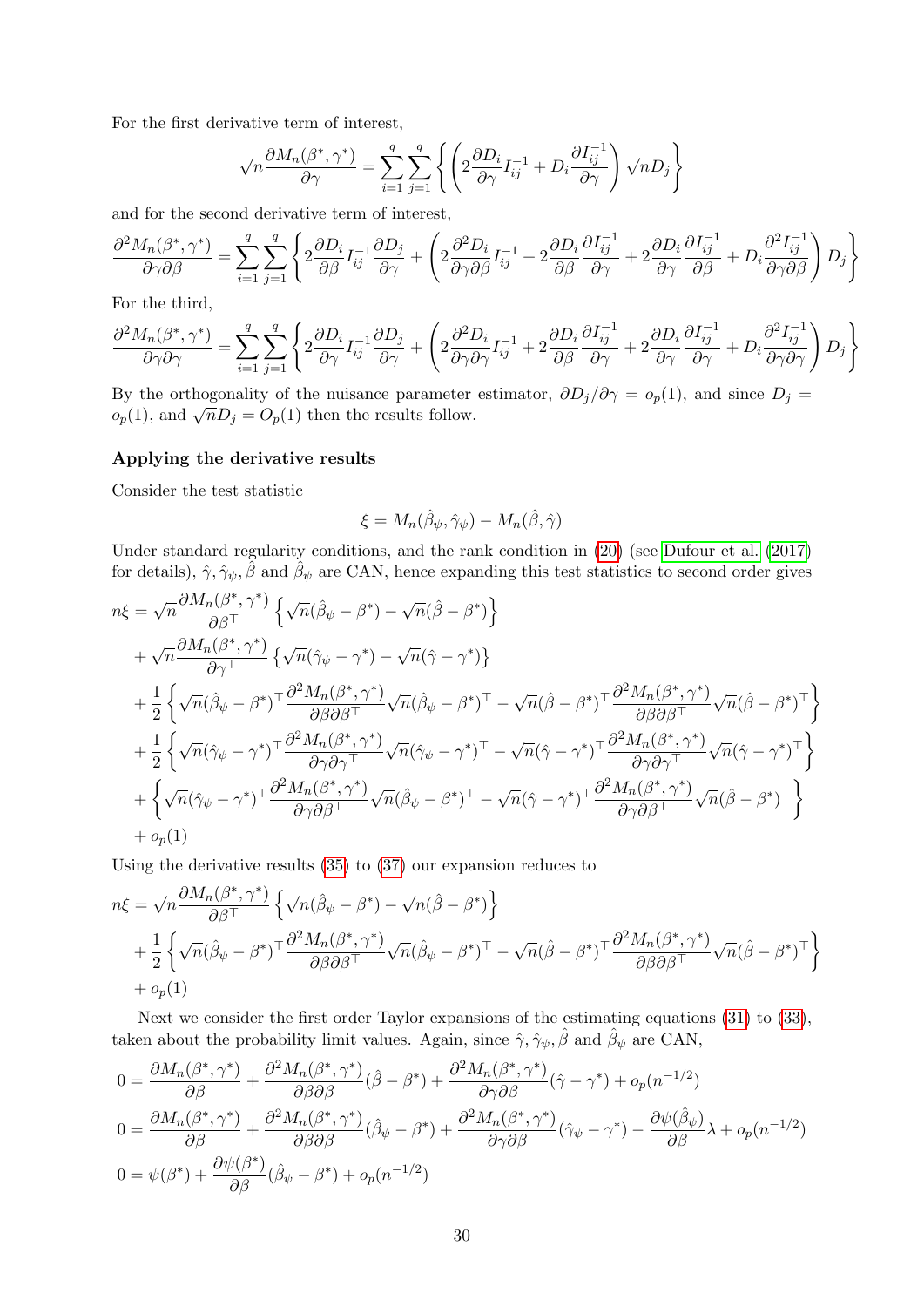Under the null,  $\psi(\beta^*) = 0$ , application of [\(36\)](#page-28-4) gives

$$
0 = X_n + V_0(\hat{\beta} - \beta^*) + o_p(n^{-1/2})
$$
  
\n
$$
0 = X_n + V_0(\hat{\beta}_\psi - \beta^*) - P_0\lambda + o_p(n^{-1/2})
$$
  
\n
$$
0 = P_0(\hat{\beta}_\psi - \beta^*) + o_p(n^{-1/2})
$$

where,

$$
\frac{\partial \psi(\beta^*)}{\partial \beta} = P_0
$$

$$
\frac{\partial M_n(\beta^*, \gamma^*)}{\partial \beta} = X_n
$$

$$
\frac{\partial^2 M_n(\beta^*, \gamma^*)}{\partial \beta \partial \beta} \xrightarrow{p} V_0
$$

It follows immediately from the original proof in [Dufour et al.](#page-22-5) [\(2017\)](#page-22-5) that

$$
\xi = \frac{1}{2} X_n^\top V_0^{-1} P_0^\top (P_0 V_0^{-1} P_0^\top)^{-1} P_0 V_0^{-1} X_n + o_p(n^{-1})
$$

The final result follows when  $\sqrt{n}X_n \stackrel{d}{\rightarrow} \mathcal{N}(0, 2V_0)$ . This can be shown using the same derivative methods as used to show [\(35\)](#page-28-0) to [\(37\)](#page-28-1).

## A.6 Proof of Equations [\(21\)](#page-9-1) and [\(22\)](#page-9-2)

We will prove [\(21\)](#page-9-1) with the result for [\(22\)](#page-9-2) proceeding in a similar fashion.

Consider Theorem [2](#page-8-0) under the null hypothesis  $\psi^{(0)}(\beta^*) = \beta_1 \beta_2 = 0$ . With the null parameter space given by  $B_0 = \{ \beta | \psi^{(0)}(\beta) = 0 \},\$  with

Rank 
$$
\left(\frac{\partial \psi^{(0)}(\beta)}{\partial \beta}\right) = \begin{cases} 0 & \text{for } \beta_1 = \beta_2 = 0 \\ 1 & \text{otherwise} \end{cases}
$$

One may decompose the supremum in [\(21\)](#page-9-1) as

$$
\sup_{\beta_* \in B_0} P_{\beta^*} (S_0 > x) = \max \left\{ \sup_{\beta^* \in B_0 \backslash A} P_{\beta^*} (S_0 > x), \sup_{\beta^* \in A} P_{\beta^*} (S_0 > x) \right\}
$$
(38)

where  $A = \{\beta | \beta_1 = \beta_2 = 0\}$ . For the first term in the max bracket above, the rank condition of Theorem [2](#page-8-0) holds, so for all  $\beta^* \in B_0 \setminus A$ 

$$
P_{\beta^*} (S_0 > x) \to 1 - F_{\chi_1^2}(x)
$$

Considering the second term, one may decompose the test statistic as

$$
P_{\beta^*} (S_0 > x) = P_{\beta^*} (S_1 > x, S_2 > x) \le P_{\beta^*} (S_1 > x)
$$

where (for  $j = 1, 2$ )  $S_j = \min_{\beta \in C_j} S(\beta)$  and  $C_j = {\beta | \beta_j = 0}$ . By Theorem [2,](#page-8-0) for all  $\beta^*$  in A,

$$
P_{\beta^*} (S_1 > x) \to 1 - F_{\chi_1^2}(x)
$$

Hence  $P_{\beta^*}(S_0 > x)$  is asymptotically bounded from above by  $1 - F_{\chi_1^2}(x)$  for all  $\beta^*$  in  $B_0$ , so [\(21\)](#page-9-1) holds.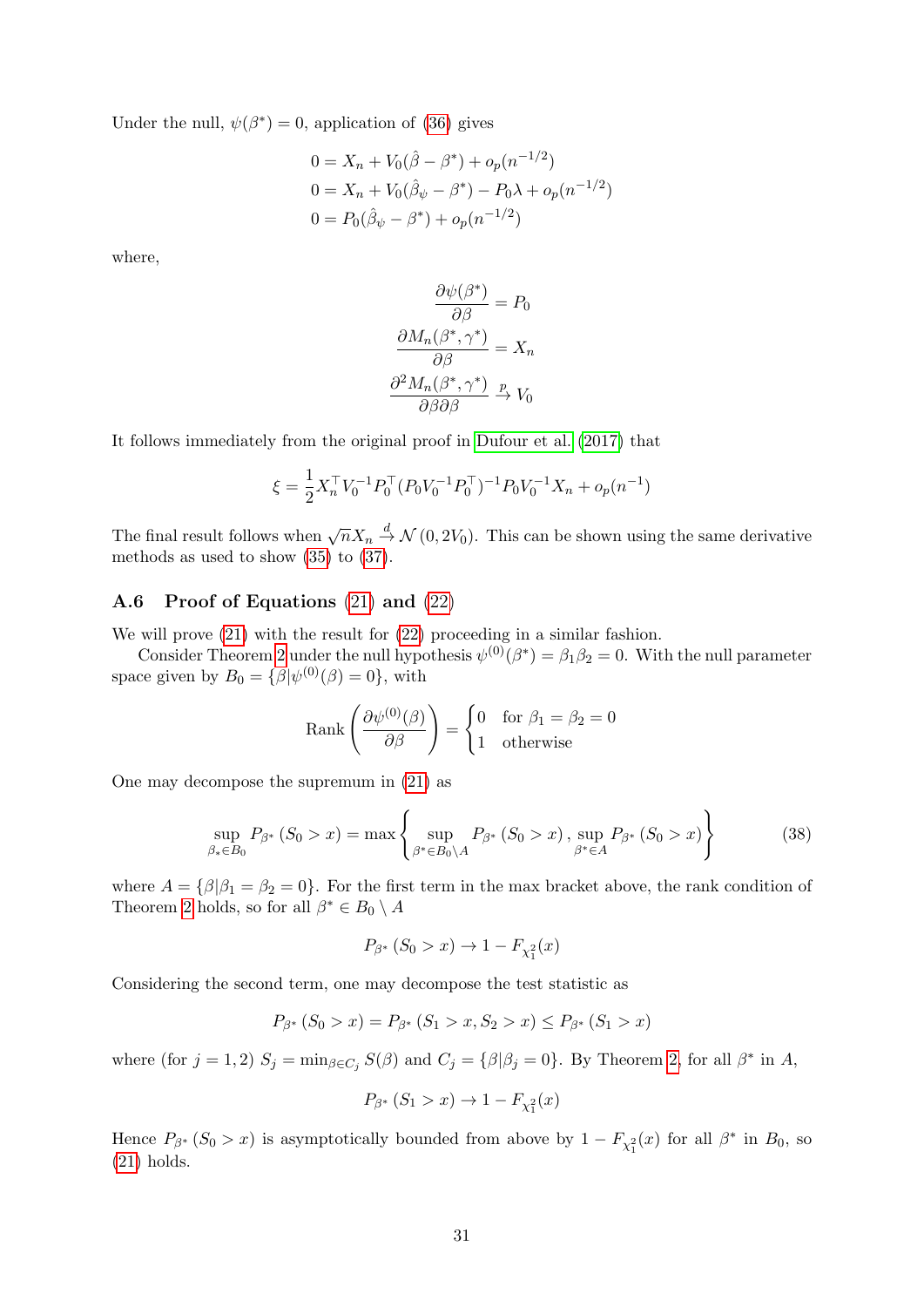#### A.7 G-estimation when outcome model has exposure-mediator interaction

In the following we reason about the NIDE obtained by G-estimation using moment conditions  $(6) - (8)$  $(6) - (8)$  $(6) - (8)$ , when one has erroneously excluded an interaction term from the outcome model, but the mediator model,  $E(M|X, Z)$  is correctly specified and partially linear, i.e. in truth, [\(1\)](#page-1-0) and [\(24\)](#page-19-3) both hold. We define the probability limit as  $\beta^* = (\beta_1^*, \beta_2^*, \beta_3^*)$  which solves  $E\{U(\beta^*,\gamma^*)\}=0$  and use assumption A2 as before. Let,

$$
\delta_j = \beta_j - \beta_j^*
$$
  
\n
$$
\epsilon_x = X - E(X|Z)
$$
  
\n
$$
\epsilon_m = M - E(M|X, Z)
$$
  
\n
$$
\beta_3 = \frac{E(\epsilon_x g(X, Z))}{E(\epsilon_x X)}
$$
  
\n
$$
\Delta_f = f(Z) - f(Z; \gamma_m^*)
$$
  
\n
$$
\Delta_g = g(X, Z) - \beta_3 X - g(Z; \gamma_m^*)
$$
  
\n
$$
\Delta_h = h(Z) - h(Z; \gamma_m^*)
$$

for  $j = 1, 2, 3$ . Here  $\beta_3$  is the least squares coefficient of a regression of  $g(X, Z)$  on X. It follows that the expected moment conditions can be written

$$
E[U_1(\beta^*, \gamma^*)] = E\{ (\epsilon_x + \Delta_h)(\delta_1 X + \Delta_f) \}
$$
  
\n
$$
E[U_2(\beta^*, \gamma^*)] = E\{ (\epsilon_m + \delta_1 X + \Delta_f)(\delta_2 M + \theta M X + \delta_3 X + \Delta_g) \}
$$
  
\n
$$
E[U_3(\beta^*, \gamma^*)] = E\{ (\epsilon_x + \Delta_h)(\delta_2 M + \theta M X + \delta_3 X + \Delta_g) \}
$$

For the first equation, since  $E(\epsilon_x \Delta_f) = 0$ , then

$$
E[U_1(\beta^*,\gamma^*)] = \delta_1 E[(\epsilon_x + \Delta_h)X] + E(\Delta_h \Delta_f)
$$

We assume that  $f(z)$  is modelled correctly and when  $\delta_1 = 0$  then assumption A2 is satisfied and  $\Delta_f = 0$ . Using this fact, the second equation becomes

$$
E[U_2(\beta^*, \gamma^*)] = \delta_2 E(\epsilon_m M) + \theta E(\epsilon_m M X)
$$

where we have used the fact that  $E(\epsilon_m X) = E(\epsilon_m \Delta_g) = 0$ . Hence,

$$
\delta_2 = -\theta \frac{E(\epsilon_m MX)}{E(\epsilon_mM)}
$$

which, since  $\delta_1 = 0$ , gives the result

$$
\beta_1^*\beta_2^*=\beta_1\left(\beta_2+\theta\bar{x}\right)
$$

where

$$
\bar{x} = \frac{E(\epsilon_m MX)}{E(\epsilon_mM)} = \frac{E[X\text{var}(M|X,Z)]}{E[\text{var}(M|X,Z)]}
$$
(39)

can be thought of as a weighted average of  $X$ , or as a population least squares regression coefficient from regressing MX on M.

## B Additional Simulation Plots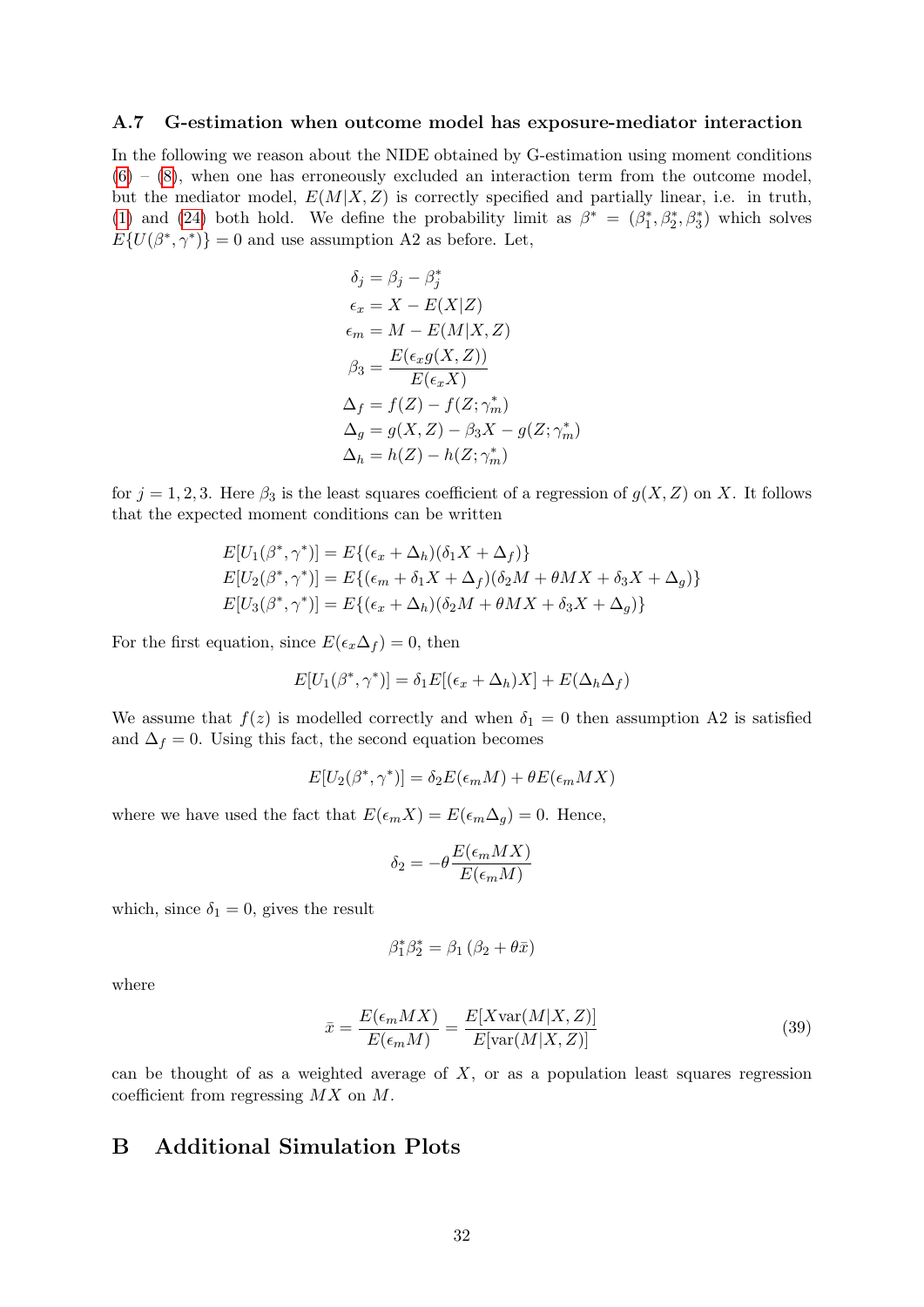

Figure 6: Simulated results from data generating process  $B$  of the proportion of the  $10<sup>4</sup>$  datasets for which the no-mediation hypothesis  $(H_0)$  is rejected at the 5% level testing using the CUE score, Two-step score, Robust Sobel, Classical Sobel, Classical LR, and TTS methods. Each column represents a different true  $\beta$  parameter, whilst each row gives the models which are correctly specified (those for which the misspecification indicator is equal to zero)

## C Simulation Data Tables

The Tables [4](#page-36-0) to [9](#page-41-0) present the results of the bias simulation where  $10<sup>3</sup>$  dataset replicates were used to estimate the bias and variance of the G-estimator and the TTS based estimators. The variance of the G-estimators were calculated in 3 different ways, using the empirical variance over the  $10<sup>3</sup>$  data set replicates, using theoretical results presented in this paper and using Bootstrap with  $10<sup>3</sup>$  bootstrap iterations. For the TTS methods only the empirical variance was calculated. All variances estimates have been scaled by the sample size N. Theoretical and Bootstrap estimates are given as the mean over the  $10<sup>3</sup>$  dataset replicates. The standard error of each quantity is given in brackets.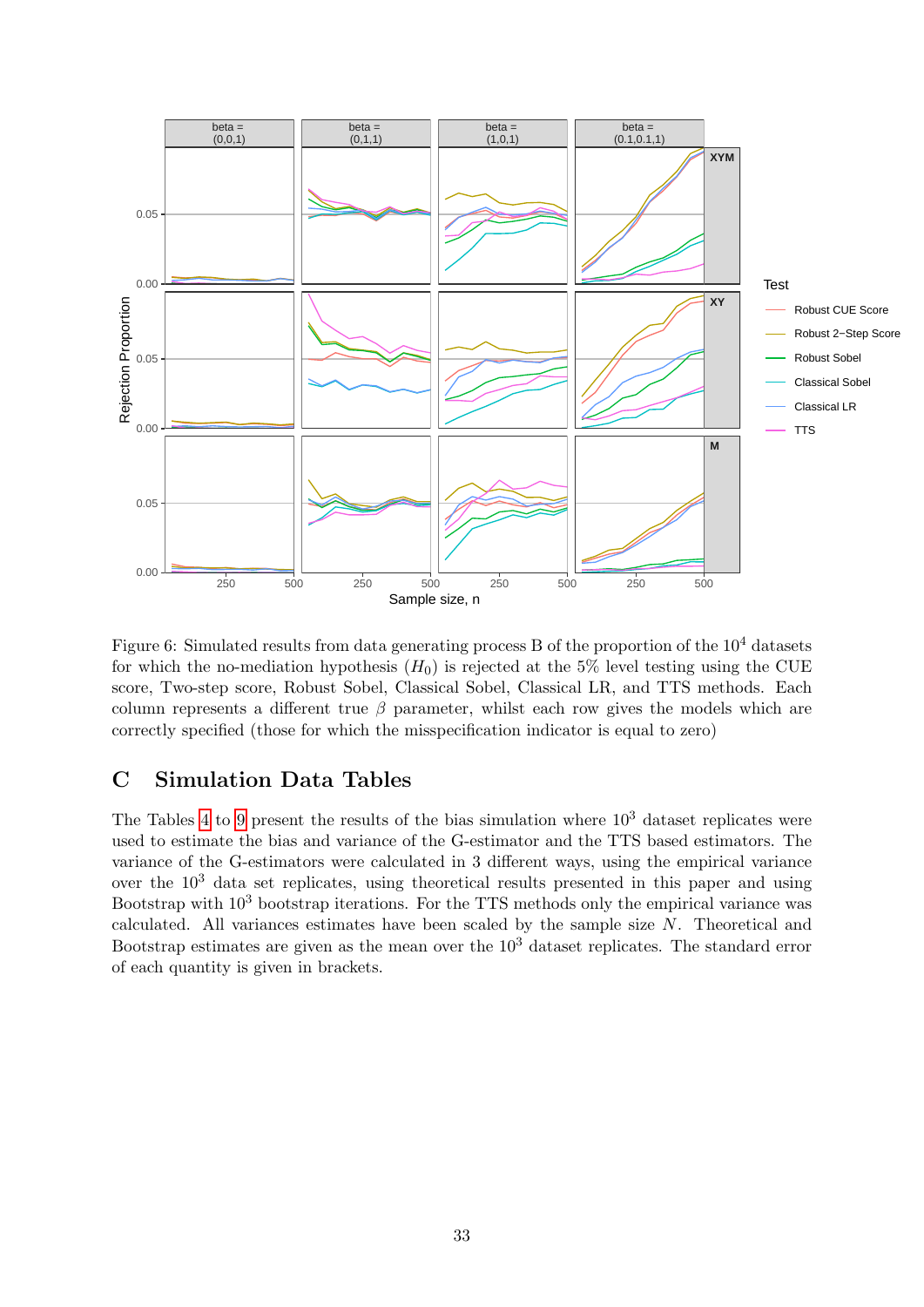

Figure 7: Simulated results from data generating process B of the proportion of the  $10^4$  datasets for which the no-direct effect hypothesis  $(H_1)$  is rejected at the 5% level testing using the CUE score, Two-step score, Robust Wald, Classical Wald, and TTS methods. Each column represents a different true  $\beta$  parameter, whilst each row gives the models which are correctly specified (those for which the misspecification indicator is equal to zero)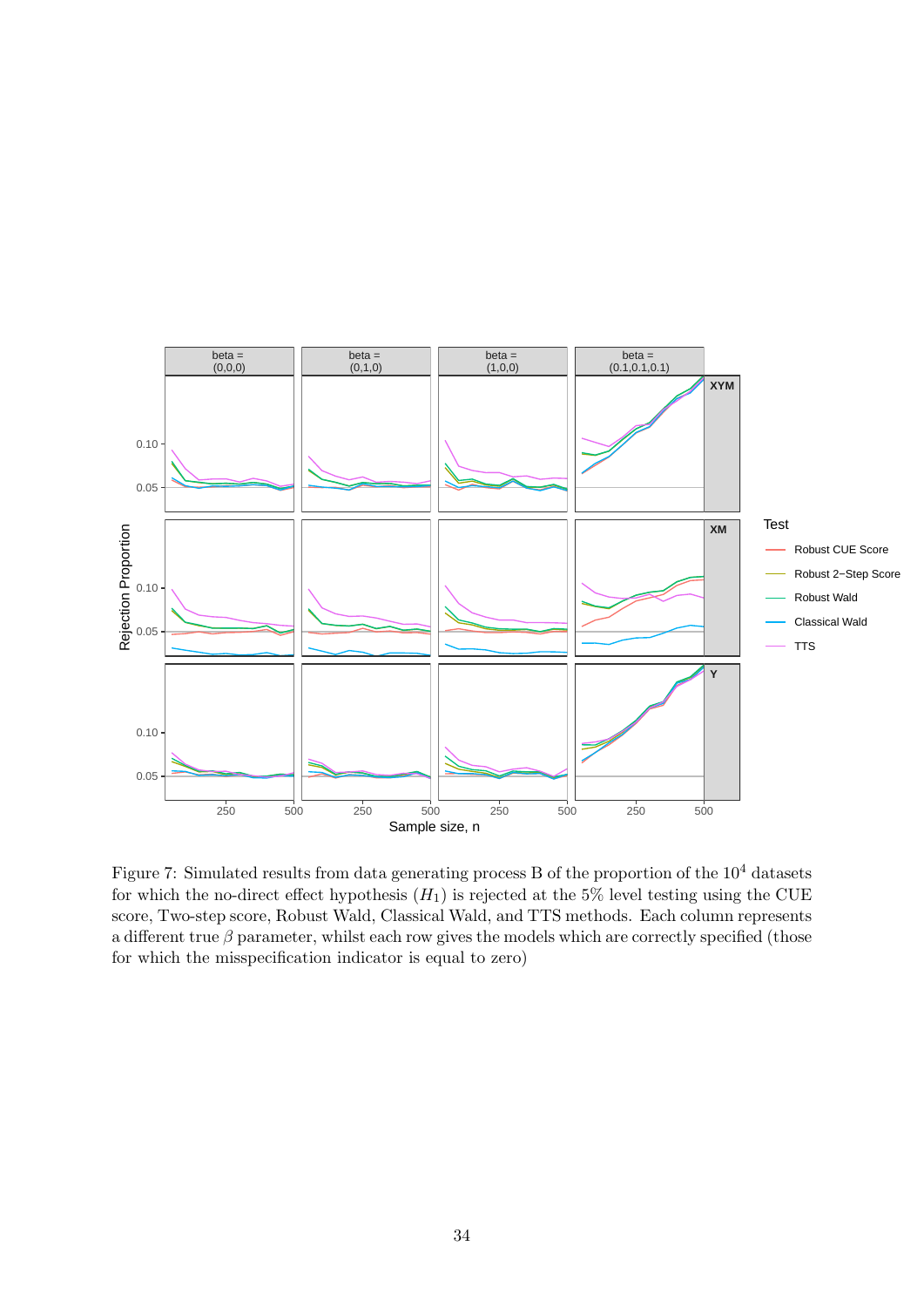

Figure 8: Simulated results from data generating process C of the proportion of the  $10^4$  datasets for which the no-mediation hypothesis  $(H_0)$  is rejected at the 5% level testing using the CUE score, Two-step score, Robust Sobel, Classical Sobel, Classical LR, and TTS methods. Each column represents a different true  $\beta$  parameter, whilst each row gives the models which are correctly specified (those for which the misspecification indicator is equal to zero)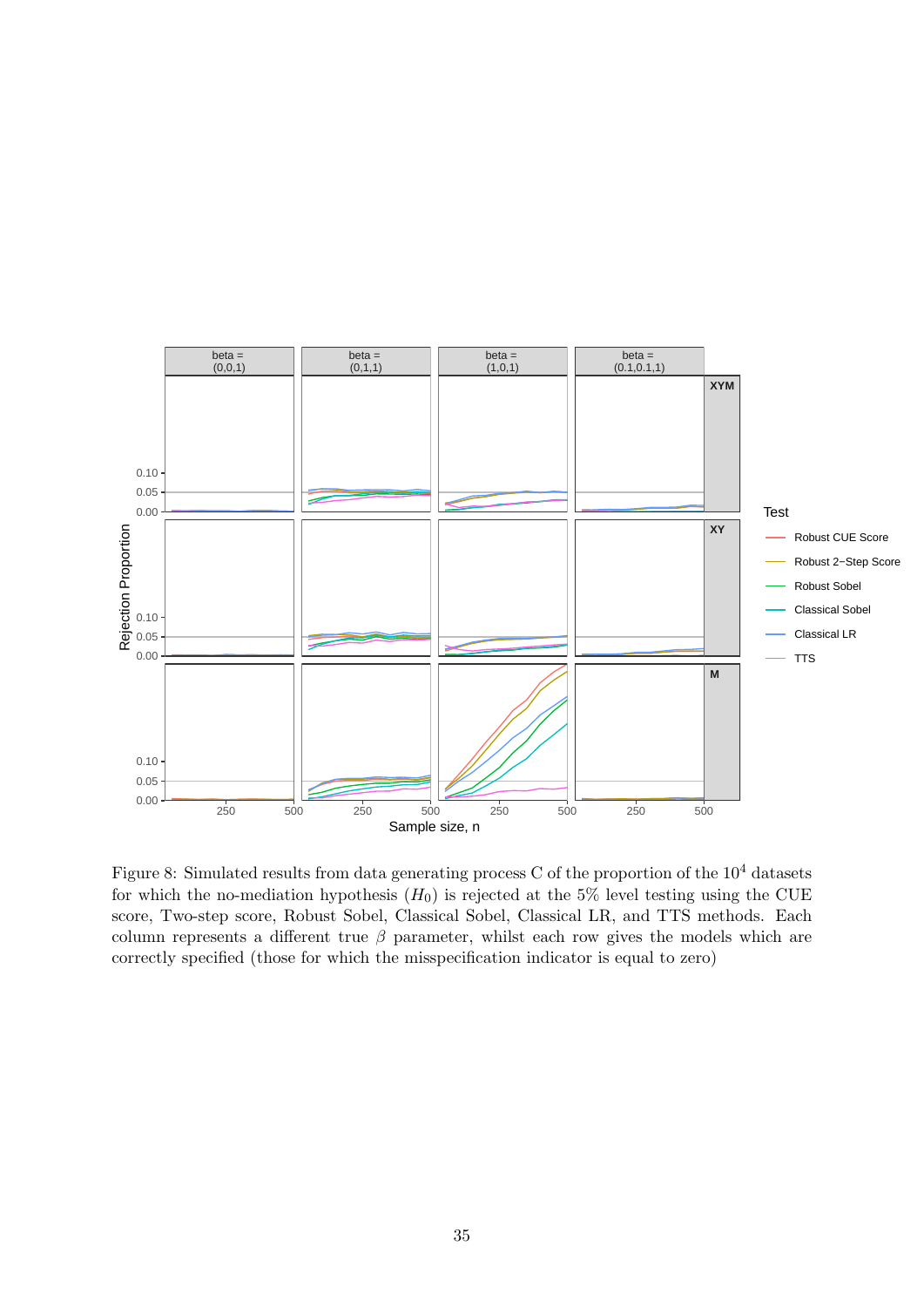

Figure 9: Simulated results from data generating process C of the proportion of the  $10^4$  datasets for which the no-direct effect hypothesis  $(H_1)$  is rejected at the 5% level testing using the CUE score, Two-step score, Robust Wald, Classical Wald, and TTS methods. Each column represents a different true  $\beta$  parameter, whilst each row gives the models which are correctly specified (those for which the misspecification indicator is equal to zero)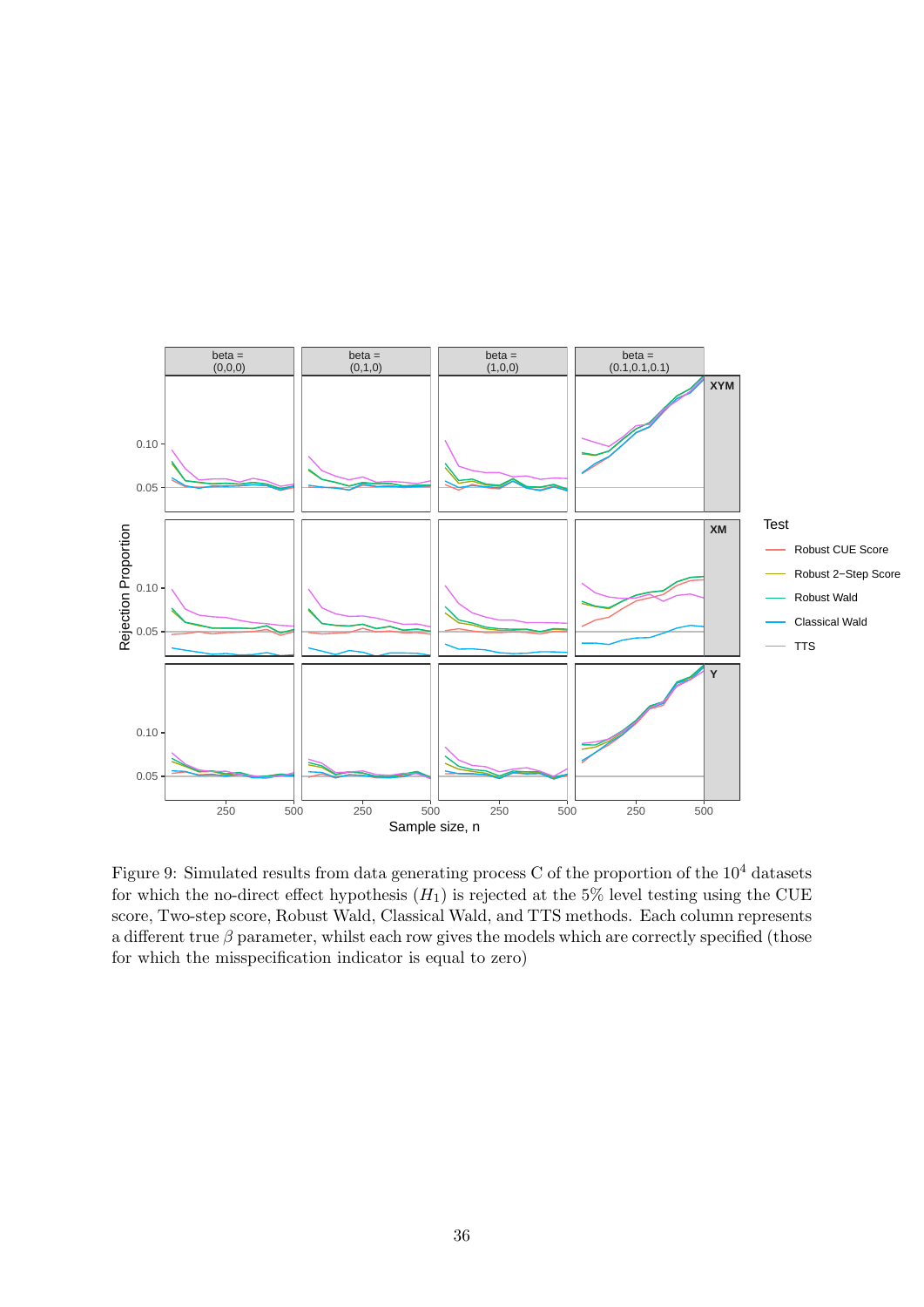<span id="page-36-0"></span>

| Beta    | $\mathbf N$ | <b>Spec</b> | Bias <sub>-G</sub>   | Bias_TTS             | Var <sub>-G</sub> | Var_TTS     | Theory_Var_G  | Boot_Var_G   |
|---------|-------------|-------------|----------------------|----------------------|-------------------|-------------|---------------|--------------|
| (0,0,0) | 100         | <b>XYM</b>  | 0.00205(0.00718)     | $-0.00188(0.0077)$   | 5.15(0.23)        | 5.92(0.265) | 4.76(0.0327)  | 4.97(0.035)  |
| (0,0,0) | 100         | XY          | $-0.000128(0.00708)$ | $-0.00336(0.00737)$  | 5.01(0.224)       | 5.44(0.243) | 4.75(0.0327)  | 4.94(0.0347) |
| (0,0,0) | 100         | XM          | 0.0171(0.00974)      | 0.0147(0.016)        | 9.49(0.425)       | 25.6(1.15)  | 9.37(0.115)   | 9.64(0.111)  |
| (0,0,0) | 100         | М           | 0.843(0.0104)        | 0.932(0.0112)        | 10.9(0.488)       | 12.5(0.558) | 10.2(0.108)   | 10.6(0.111)  |
| (0,0,0) | 100         | Y           | $-0.00524(0.00728)$  | $-0.0053(0.00738)$   | 5.3(0.237)        | 5.45(0.244) | 4.72(0.0299)  | 4.89(0.0319) |
| (0,0,0) | 500         | <b>XYM</b>  | 0.00409(0.00311)     | 0.00318(0.00327)     | 4.83(0.216)       | 5.35(0.239) | 4.84(0.0142)  | 4.88(0.0156) |
| (0,0,0) | 500         | XY          | 0.00205(0.00308)     | 0.00241(0.0032)      | 4.73(0.212)       | 5.12(0.229) | 4.82(0.0133)  | 4.84(0.0149) |
| (0,0,0) | 500         | XM          | 0.00245(0.00443)     | 0.00352(0.00791)     | 9.8(0.438)        | 31.3(1.4)   | 9.69(0.0554)  | 9.73(0.057)  |
| (0,0,0) | 500         | М           | 0.861(0.00444)       | 0.941(0.00456)       | 9.88(0.442)       | 10.4(0.464) | 10.4(0.0487)  | 10.5(0.0499) |
| (0,0,0) | 500         | Y           | 0.0026(0.00316)      | 0.00141(0.00321)     | 4.99(0.223)       | 5.14(0.23)  | 4.79(0.0125)  | 4.82(0.0143) |
| (0,0,0) | 1000        | <b>XYM</b>  | $-0.00136(0.00221)$  | $-0.00103(0.00227)$  | 4.87(0.218)       | 5.16(0.231) | 4.85(0.00996) | 4.86(0.0123) |
| (0,0,0) | 1000        | XY          | 0.000526(0.00218)    | 0.000912(0.00226)    | 4.76(0.213)       | 5.09(0.228) | 4.83(0.00941) | 4.83(0.0113) |
| (0,0,0) | 1000        | XM          | $-0.000147(0.00309)$ | 0.00113(0.0051)      | 9.57(0.428)       | 26.1(1.17)  | 9.58(0.038)   | 9.59(0.0395) |
| (0,0,0) | 1000        | М           | 0.869(0.00331)       | 0.95(0.0034)         | 11(0.491)         | 11.6(0.518) | 10.6(0.0383)  | 10.7(0.0406) |
| (0,0,0) | 1000        | Y           | 0.00184(0.00216)     | 0.00153(0.00221)     | 4.66(0.208)       | 4.88(0.218) | 4.8(0.00878)  | 4.82(0.0113) |
| (1,1,1) | 100         | <b>XYM</b>  | 0.0107(0.00776)      | 0.00396(0.0103)      | 6.03(0.27)        | 10.5(0.471) | 5.82(0.0437)  | 6.11(0.0459) |
| (1,1,1) | 100         | ${\bf XY}$  | $-0.00412(0.00745)$  | $-0.00188(0.00778)$  | 5.55(0.249)       | 6.05(0.271) | 5.13(0.036)   | 5.39(0.0388) |
| (1,1,1) | 100         | XM          | $-0.0089(0.0112)$    | $-0.0113(0.0193)$    | 12.4(0.557)       | 37.4(1.67)  | 12.2(0.152)   | 12.7(0.152)  |
| (1,1,1) | 100         | М           | 0.838(0.0115)        | 0.914(0.0159)        | 13.3(0.596)       | 25.2(1.13)  | 12.8(0.145)   | 13.4(0.149)  |
| (1,1,1) | 100         | Y           | $-0.0135(0.0073)$    | $-0.00428(0.00813)$  | 5.33(0.238)       | 6.61(0.296) | 5.7(0.0387)   | 5.95(0.0407) |
| (1,1,1) | 500         | <b>XYM</b>  | 0.00438(0.00351)     | 0.00847(0.00445)     | 6.14(0.275)       | 9.92(0.444) | 5.85(0.0192)  | 5.9(0.0211)  |
| (1,1,1) | 500         | XY          | 0.00309(0.00316)     | 0.00385(0.0033)      | 4.99(0.223)       | 5.44(0.243) | 5.16(0.0151)  | 5.21(0.0173) |
| (1,1,1) | 500         | XM          | $-0.00834(0.00511)$  | $-0.00323(0.0115)$   | 13(0.583)         | 66.5(2.98)  | 12.6(0.0688)  | 12.7(0.0705) |
| (1,1,1) | 500         | М           | 0.872(0.00511)       | 0.954(0.00691)       | 13(0.584)         | 23.9(1.07)  | 13.3(0.0709)  | 13.4(0.0732) |
| (1,1,1) | 500         | Y           | 0.00428(0.00336)     | 0.0034(0.00358)      | 5.64(0.252)       | 6.42(0.287) | 5.7(0.0161)   | 5.75(0.0182) |
| (1,1,1) | 1000        | <b>XYM</b>  | $4.3e-05(0.00237)$   | $-0.000762(0.00309)$ | 5.6(0.251)        | 9.53(0.426) | 5.81(0.0138)  | 5.85(0.0163) |
| (1,1,1) | 1000        | ${\bf XY}$  | $-8.16e-05(0.00223)$ | 0.000244(0.00232)    | 4.98(0.223)       | 5.37(0.24)  | 5.16(0.0109)  | 5.2(0.0131)  |
| (1,1,1) | 1000        | XM          | 0.00194(0.00361)     | 0.0103(0.00841)      | 13(0.583)         | 70.7(3.16)  | 12.7(0.0531)  | 12.7(0.0564) |
| (1,1,1) | 1000        | M           | 0.863(0.0037)        | 0.943(0.00521)       | 13.7(0.611)       | 27.2(1.22)  | 13.5(0.0581)  | 13.6(0.061)  |
| (1,1,1) | 1000        | Y           | 0.00272(0.00243)     | 0.0014(0.00259)      | 5.92(0.265)       | 6.7(0.3)    | 5.74(0.0115)  | 5.76(0.014)  |

Table 4: NDE estimand for Data Generating Process A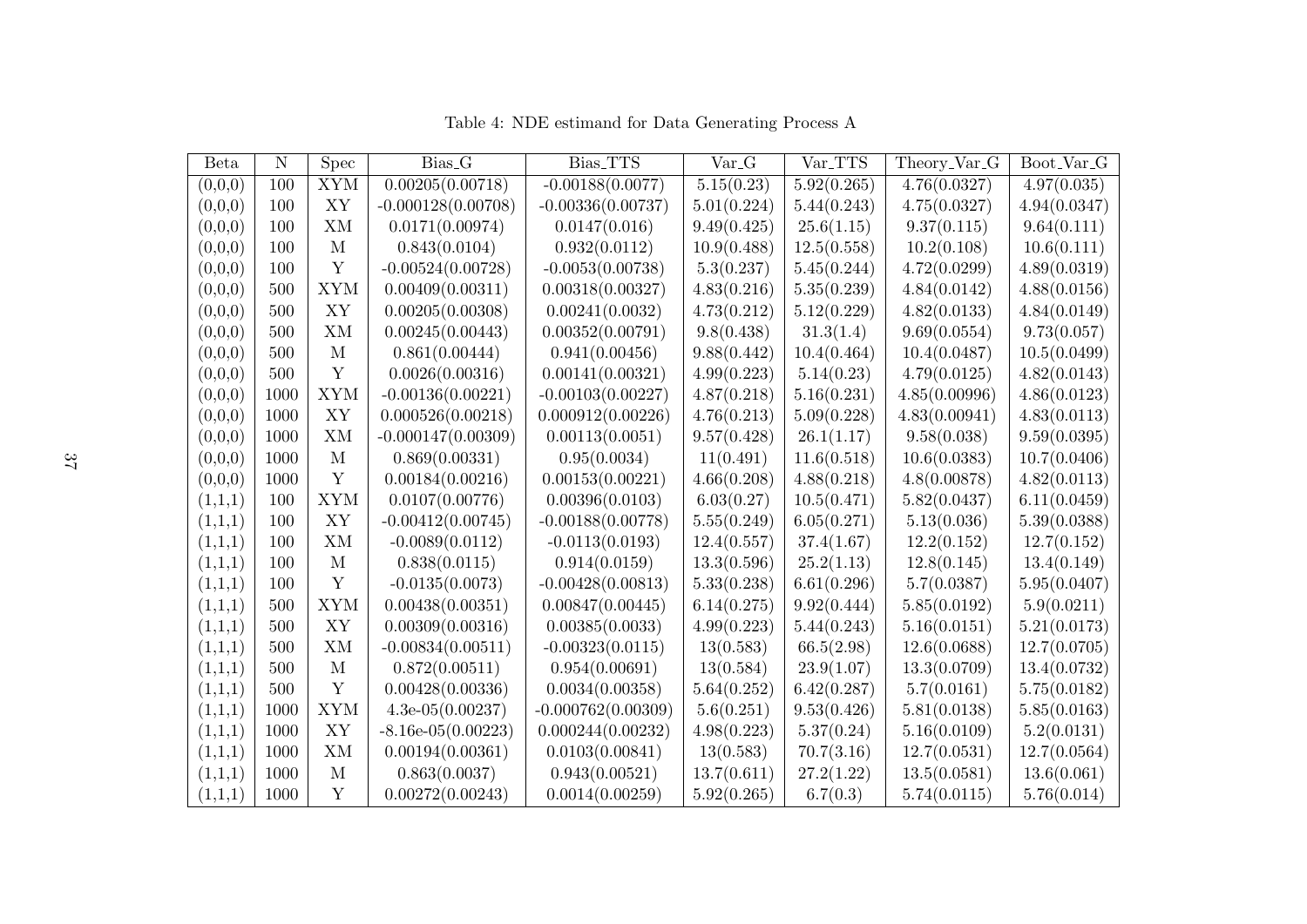| <b>Beta</b> | N    | <b>Spec</b> | Bias <sub>-G</sub>    | Bias_TTS              | Var <sub>-G</sub> | Var_TTS          | Theory_Var_G      | Boot_Var_G       |
|-------------|------|-------------|-----------------------|-----------------------|-------------------|------------------|-------------------|------------------|
| (0,0,0)     | 100  | <b>XYM</b>  | $-0.000762(0.00069)$  | $-0.000561(0.00123)$  | 0.0476(0.00213)   | 0.151(0.00675)   | 0.0974(0.00342)   | 0.154(0.154)     |
| (0,0,0)     | 100  | XY          | 0.00211(0.000644)     | 0.00228(0.00151)      | 0.0414(0.00185)   | 0.229(0.0103)    | 0.0731(0.00303)   | 0.112(0.112)     |
| (0,0,0)     | 100  | <b>XM</b>   | 0.00241(0.00128)      | 0.0055(0.0022)        | 0.163(0.0073)     | 0.486(0.0217)    | 0.29(0.0112)      | 0.445(0.445)     |
| (0,0,0)     | 100  | M           | 0.000992(0.00121)     | 0.00284(0.00223)      | 0.146(0.00651)    | 0.497(0.0223)    | 0.271(0.0101)     | 0.413(0.413)     |
| (0,0,0)     | 100  | Y           | 0.00209(0.00181)      | 0.00264(0.00228)      | 0.328(0.0147)     | 0.518(0.0232)    | 0.311(0.0075)     | 0.36(0.36)       |
| (0,0,0)     | 500  | <b>XYM</b>  | $-2.61e-05(0.000136)$ | $-0.000147(0.000248)$ | 0.0093(0.000416)  | 0.0308(0.00138)  | 0.019(0.000606)   | 0.029(0.029)     |
| (0,0,0)     | 500  | XY          | $9.12e-06(0.000105)$  | $-6.06e-06(0.000298)$ | 0.00556(0.000249) | 0.0445(0.00199)  | 0.0125(0.000427)  | 0.0192(0.0192)   |
| (0,0,0)     | 500  | XM          | $-0.000496(0.000261)$ | $-0.000989(0.000548)$ | 0.0341(0.00153)   | 0.15(0.00673)    | 0.0621(0.00217)   | 0.0921(0.0921)   |
| (0,0,0)     | 500  | M           | 0.000276(0.000243)    | 0.000609(0.000412)    | 0.0295(0.00132)   | 0.0847(0.00379)  | 0.0536(0.00184)   | 0.0796(0.0796)   |
| (0,0,0)     | 500  | Y           | $-0.00153(0.000734)$  | $-0.00077(0.000933)$  | 0.27(0.0121)      | 0.436(0.0195)    | 0.27(0.00291)     | 0.279(0.279)     |
| (0,0,0)     | 1000 | <b>XYM</b>  | $2.98e-05(6.83e-05)$  | $-0.000152(0.000112)$ | 0.00466(0.000209) | 0.0125(0.000561) | 0.00954(0.000296) | 0.0145(0.0145)   |
| (0,0,0)     | 1000 | XY          | $-3.7e-05(5.58e-05)$  | $-1.95e-05(0.000161)$ | 0.00312(0.00014)  | 0.0259(0.00116)  | 0.00646(0.000211) | 0.00974(0.00974) |
| (0,0,0)     | 1000 | XM          | $-2.77e-05(0.000126)$ | $5.37e-05(0.000268)$  | 0.0158(0.000706)  | 0.0716(0.0032)   | 0.0292(0.000954)  | 0.0437(0.0437)   |
| (0,0,0)     | 1000 | M           | $4.46e-05(0.000115)$  | $4.94e-05(0.000194)$  | 0.0133(0.000594)  | 0.0375(0.00168)  | 0.0267(0.000878)  | 0.0399(0.0399)   |
| (0,0,0)     | 1000 | Y           | $-0.00055(0.000508)$  | $-0.000439(0.000653)$ | 0.258(0.0115)     | 0.426(0.0191)    | 0.266(0.00217)    | 0.269(0.269)     |
| (1,1,1)     | 100  | <b>XYM</b>  | 0.003(0.00743)        | 0.011(0.0103)         | 5.52(0.247)       | 10.7(0.478)      | 5.88(0.0507)      | 6.16(6.16)       |
| (1,1,1)     | 100  | XY          | $-0.000413(0.0103)$   | $-0.00162(0.0178)$    | 10.5(0.472)       | 31.7(1.42)       | 9.58(0.109)       | 9.8(9.8)         |
| (1,1,1)     | 100  | <b>XM</b>   | 0.00459(0.0093)       | 0.0116(0.0145)        | 8.65(0.387)       | 21(0.942)        | 8.03(0.0955)      | 8.51(8.51)       |
| (1,1,1)     | 100  | M           | $-0.00994(0.00879)$   | 0.0058(0.0134)        | 7.73(0.346)       | 17.9(0.802)      | 7.39(0.0889)      | 7.91(7.91)       |
| (1,1,1)     | 100  | Y           | 0.831(0.0111)         | 0.921(0.0124)         | 12.4(0.553)       | 15.5(0.693)      | 11.3(0.111)       | 11.7(11.7)       |
| (1,1,1)     | 500  | <b>XYM</b>  | 0.000102(0.00352)     | $-0.00223(0.0044)$    | 6.19(0.277)       | 9.67(0.433)      | 5.84(0.0236)      | 5.9(5.9)         |
| (1,1,1)     | 500  | XY          | $-0.00721(0.00441)$   | $-0.0119(0.00778)$    | 9.73(0.435)       | 30.3(1.35)       | 9.88(0.0587)      | 9.9(9.9)         |
| (1,1,1)     | 500  | XM          | 0.00657(0.00394)      | 0.00122(0.00917)      | 7.77(0.348)       | 42.1(1.88)       | 7.92(0.0416)      | 8.03(8.03)       |
| (1,1,1)     | 500  | M           | $-0.00231(0.00376)$   | $-0.00462(0.00599)$   | 7.06(0.316)       | 17.9(0.803)      | 7.42(0.0403)      | 7.58(7.58)       |
| (1,1,1)     | 500  | Y           | 0.855(0.00516)        | 0.937(0.0055)         | 13.3(0.596)       | 15.1(0.677)      | 11.8(0.0618)      | 11.8(11.8)       |
| (1,1,1)     | 1000 | <b>XYM</b>  | $-0.00296(0.00241)$   | $-0.00196(0.00314)$   | 5.83(0.261)       | 9.83(0.44)       | 5.84(0.0181)      | 5.87(5.87)       |
| (1,1,1)     | 1000 | XY          | 0.00151(0.00319)      | $-0.00187(0.00545)$   | 10.2(0.454)       | 29.7(1.33)       | 9.99(0.0444)      | 10(10)           |
| (1,1,1)     | 1000 | <b>XM</b>   | 0.00169(0.00286)      | $-0.00207(0.00693)$   | 8.18(0.366)       | 48.1(2.15)       | 7.89(0.0308)      | 7.93(7.93)       |
| (1,1,1)     | 1000 | M           | $-0.000208(0.0028)$   | 0.00131(0.00458)      | 7.81(0.35)        | 21(0.938)        | 7.45(0.0309)      | 7.6(7.6)         |
| (1,1,1)     | 1000 | Y           | 0.865(0.00339)        | 0.946(0.00361)        | 11.5(0.514)       | 13.1(0.584)      | 11.8(0.0447)      | 11.8(11.8)       |

Table 5: NIDE estimand for Data Generating Process A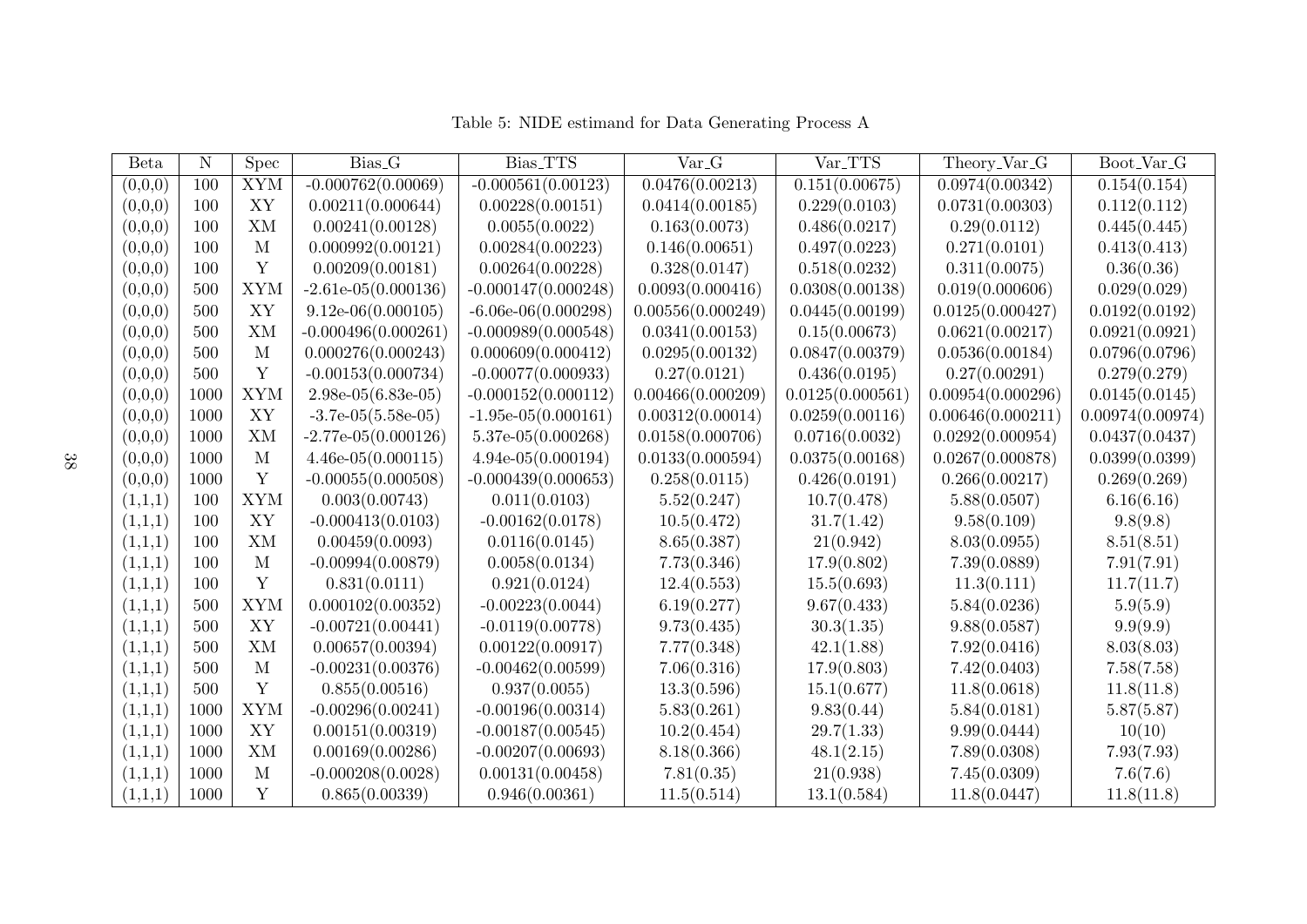| Beta    | $\mathbf N$ | Spec       | Bias <sub>-G</sub>   | Bias_TTS             | Var <sub>-G</sub> | Var_TTS     | Theory_Var_G  | Boot_Var_G   |
|---------|-------------|------------|----------------------|----------------------|-------------------|-------------|---------------|--------------|
| (0,0,0) | 100         | <b>XYM</b> | $-0.00368(0.00703)$  | $-0.00329(0.00757)$  | 4.95(0.221)       | 5.73(0.256) | 4.8(0.0329)   | 5.02(0.0354) |
| (0,0,0) | 100         | XY         | $-0.0067(0.00723)$   | $-0.00355(0.00782)$  | 5.22(0.234)       | 6.11(0.273) | 4.8(0.0342)   | 5(0.036)     |
| (0,0,0) | 100         | XM         | 0.00277(0.00967)     | 0.0136(0.0149)       | 9.35(0.419)       | 22.2(0.993) | 9.1(0.0968)   | 9.44(0.097)  |
| (0,0,0) | 100         | M          | 0.859(0.0106)        | 0.946(0.0112)        | 11.2(0.499)       | 12.5(0.558) | 10.1(0.0966)  | 10.5(0.0994) |
| (0,0,0) | 100         | Y          | 0.014(0.00713)       | 0.0153(0.00731)      | 5.09(0.228)       | 5.34(0.239) | 4.7(0.029)    | 4.87(0.0308) |
| (0,0,0) | 500         | <b>XYM</b> | 0.000774(0.00305)    | $-0.000145(0.00323)$ | 4.65(0.208)       | 5.23(0.234) | 4.81(0.0137)  | 4.85(0.0154) |
| (0,0,0) | 500         | XY         | 0.00594(0.00324)     | 0.00598(0.00343)     | 5.24(0.234)       | 5.87(0.263) | 4.83(0.0136)  | 4.85(0.0155) |
| (0,0,0) | 500         | XM         | $-0.00153(0.00435)$  | $-0.00482(0.00808)$  | 9.45(0.423)       | 32.7(1.46)  | 9.63(0.0557)  | 9.69(0.0565) |
| (0,0,0) | 500         | M          | 0.864(0.00459)       | 0.947(0.00475)       | 10.5(0.472)       | 11.3(0.504) | 10.6(0.0526)  | 10.7(0.0541) |
| (0,0,0) | 500         | Y          | $-0.00428(0.00308)$  | $-0.00494(0.00313)$  | 4.73(0.212)       | 4.89(0.219) | 4.75(0.012)   | 4.78(0.0138) |
| (0,0,0) | 1000        | <b>XYM</b> | 0.000397(0.00226)    | 0.00151(0.00238)     | 5.12(0.229)       | 5.65(0.253) | 4.83(0.00957) | 4.86(0.0116) |
| (0,0,0) | 1000        | XY         | $-0.000543(0.00224)$ | $-0.00172(0.00232)$  | 5(0.224)          | 5.38(0.241) | 4.82(0.00953) | 4.83(0.012)  |
| (0,0,0) | 1000        | XM         | 0.00162(0.00325)     | 0.00184(0.00547)     | 10.6(0.473)       | 30(1.34)    | 9.67(0.0395)  | 9.7(0.0425)  |
| (0,0,0) | 1000        | M          | 0.868(0.00323)       | 0.948(0.00333)       | 10.5(0.468)       | 11.1(0.498) | 10.6(0.0381)  | 10.7(0.0415) |
| (0,0,0) | 1000        | Y          | 0.00221(0.00214)     | 0.00212(0.00218)     | 4.58(0.205)       | 4.73(0.212) | 4.76(0.0087)  | 4.78(0.011)  |
| (1,1,1) | 100         | <b>XYM</b> | 0.012(0.00748)       | 0.0165(0.0104)       | 5.59(0.25)        | 10.7(0.481) | 5.48(0.0399)  | 5.76(0.0431) |
| (1,1,1) | 100         | XY         | 0.0157(0.00721)      | 0.0209(0.00754)      | 5.2(0.233)        | 5.68(0.254) | 5.07(0.0358)  | 5.29(0.0377) |
| (1,1,1) | 100         | XM         | 0.000393(0.0108)     | $-0.0156(0.0217)$    | 11.7(0.525)       | 47.3(2.12)  | 11(0.127)     | 11.5(0.128)  |
| (1,1,1) | 100         | M          | 0.849(0.0109)        | 0.917(0.0166)        | 11.9(0.532)       | 27.6(1.24)  | 11.7(0.133)   | 12.2(0.136)  |
| (1,1,1) | 100         | Y          | 0.00425(0.00763)     | 0.0164(0.00931)      | 5.82(0.261)       | 8.66(0.388) | 5.47(0.0368)  | 5.71(0.0393) |
| (1,1,1) | 500         | <b>XYM</b> | 0.000856(0.00326)    | $-0.00715(0.0112)$   | 5.33(0.238)       | 63.1(2.82)  | 5.4(0.0175)   | 5.45(0.0193) |
| (1,1,1) | 500         | XY         | $-0.00366(0.00313)$  | $-0.00349(0.00337)$  | 4.91(0.22)        | 5.67(0.254) | 5.12(0.0148)  | 5.16(0.0159) |
| (1,1,1) | 500         | ΧM         | 0.00671(0.0049)      | $-0.0199(0.0274)$    | 12(0.537)         | 374(16.7)   | 11.3(0.0617)  | 11.3(0.0635) |
| (1,1,1) | 500         | M          | 0.862(0.00503)       | 1.19(0.24)           | 12.7(0.567)       | 28800(1290) | 12.4(0.0697)  | 12.5(0.0707) |
| (1,1,1) | 500         | Y          | $-0.000415(0.00329)$ | $-0.00134(0.00975)$  | 5.41(0.242)       | 47.5(2.13)  | 5.5(0.0164)   | 5.53(0.018)  |
| (1,1,1) | 1000        | <b>XYM</b> | 0.00236(0.00228)     | 0.0089(0.0455)       | 5.21(0.233)       | 2070(92.6)  | 5.43(0.0119)  | 5.46(0.0144) |
| (1,1,1) | 1000        | ${\bf XY}$ | $-0.000313(0.00221)$ | $-0.00102(0.00234)$  | 4.87(0.218)       | 5.48(0.245) | 5.1(0.0106)   | 5.12(0.0129) |
| (1,1,1) | 1000        | XM         | 0.00758(0.00329)     | 0.113(0.0773)        | 10.8(0.483)       | 5980(268)   | 11.4(0.0459)  | 11.5(0.048)  |
| (1,1,1) | 1000        | M          | 0.864(0.00339)       | 0.87(0.0548)         | 11.5(0.513)       | 3010(135)   | 12.3(0.0469)  | 12.3(0.0508) |
| (1,1,1) | 1000        | Y          | $-0.000468(0.00235)$ | $-0.199(0.221)$      | 5.51(0.247)       | 49000(2190) | 5.5(0.0108)   | 5.52(0.0133) |

Table 6: NDE estimand for Data Generating Process B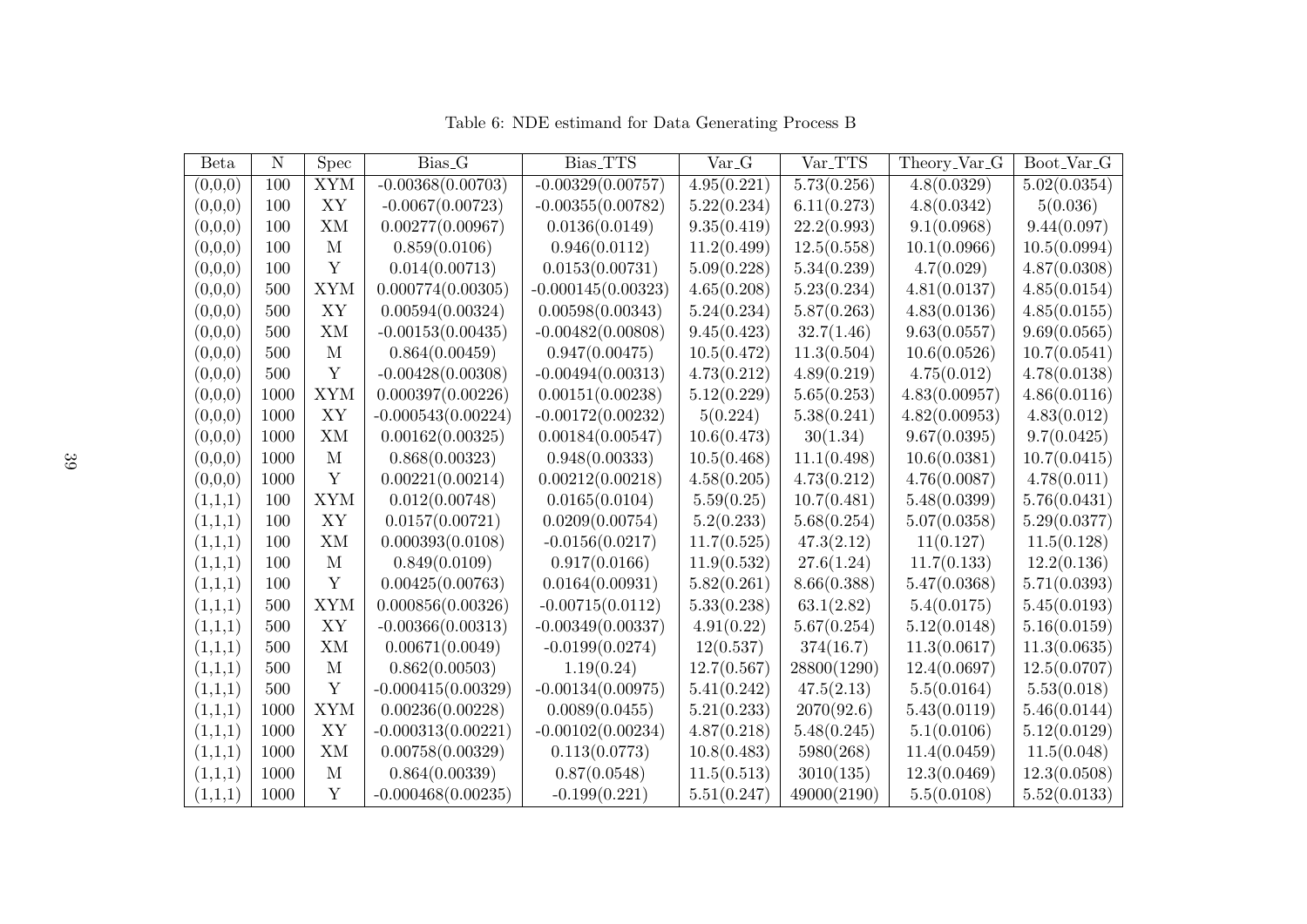| <b>B</b> eta | N    | <b>Spec</b>  | Bias <sub>-G</sub>    | Bias_TTS              | Var <sub>-G</sub> | Var_TTS          | Theory_Var_G      | Boot_Var_G     |
|--------------|------|--------------|-----------------------|-----------------------|-------------------|------------------|-------------------|----------------|
| (0,0,0)      | 100  | <b>XYM</b>   | 0.000217(0.000709)    | 0.00168(0.00121)      | 0.0503(0.00225)   | 0.147(0.00659)   | 0.0984(0.00356)   | 0.155(0.155)   |
| (0,0,0)      | 100  | XY           | 0.000536(0.000679)    | 0.00193(0.00154)      | 0.0461(0.00206)   | 0.237(0.0106)    | 0.0742(0.00289)   | 0.117(0.117)   |
| (0,0,0)      | 100  | XM           | $-0.000557(0.00124)$  | $-0.00262(0.00261)$   | 0.154(0.00688)    | 0.679(0.0304)    | 0.285(0.0112)     | 0.441(0.441)   |
| (0,0,0)      | 100  | $\mathbf{M}$ | 0.000394(0.00114)     | 0.0045(0.00231)       | 0.13(0.00582)     | 0.535(0.0239)    | 0.242(0.0106)     | 0.381(0.381)   |
| (0,0,0)      | 100  | Y            | $-0.000822(0.0016)$   | $-0.0018(0.00223)$    | 0.258(0.0115)     | 0.498(0.0223)    | 0.28(0.00735)     | 0.332(0.332)   |
| (0,0,0)      | 500  | <b>XYM</b>   | $8.56e-05(0.000149)$  | 0.000237(0.000246)    | 0.0111(0.000495)  | 0.0302(0.00135)  | 0.0196(0.000666)  | 0.0296(0.0296) |
| (0,0,0)      | 500  | XY           | $1.89e-05(0.000119)$  | 0.000217(0.000285)    | 0.00702(0.000314) | 0.0407(0.00182)  | 0.0141(0.000477)  | 0.0213(0.0213) |
| (0,0,0)      | 500  | XM           | $3.9e-05(0.000242)$   | $-0.000221(0.000528)$ | 0.0293(0.00131)   | 0.139(0.00624)   | 0.0571(0.00189)   | 0.0856(0.0856) |
| (0,0,0)      | 500  | $\mathbf{M}$ | $1.1e-05(0.000228)$   | 0.000383(0.000398)    | 0.026(0.00116)    | 0.0794(0.00355)  | 0.0517(0.00181)   | 0.0779(0.0779) |
| (0,0,0)      | 500  | Y            | 0.000357(0.000675)    | 0.000558(0.000943)    | 0.228(0.0102)     | 0.444(0.0199)    | 0.222(0.00265)    | 0.23(0.23)     |
| (0,0,0)      | 1000 | <b>XYM</b>   | $1.94e-05(7.09e-05)$  | $-0.000156(0.000121)$ | 0.00502(0.000225) | 0.0146(0.000652) | 0.00985(0.000324) | 0.0148(0.0148) |
| (0,0,0)      | 1000 | XY           | $4.19e-05(6.36e-05)$  | $7.49e-05(0.000152)$  | 0.00405(0.000181) | 0.023(0.00103)   | 0.00729(0.000251) | 0.0108(0.0108) |
| (0,0,0)      | 1000 | XM           | $-0.000164(0.000122)$ | $-4.87e-05(0.000261)$ | 0.0149(0.000665)  | 0.0681(0.00305)  | 0.0293(0.000969)  | 0.044(0.044)   |
| (0,0,0)      | 1000 | $\mathbf{M}$ | $-0.000187(0.000119)$ | $-0.000146(0.000199)$ | 0.0142(0.000636)  | 0.0396(0.00177)  | 0.0258(0.000902)  | 0.0388(0.0388) |
| (0,0,0)      | 1000 | Y            | $-0.000691(0.000461)$ | $-0.000609(0.000637)$ | 0.213(0.00953)    | 0.406(0.0182)    | 0.219(0.00194)    | 0.223(0.223)   |
| (1,1,1)      | 100  | <b>XYM</b>   | $-0.0104(0.00965)$    | $-0.017(0.0121)$      | 9.3(0.416)        | 14.6(0.652)      | 8.7(0.11)         | 9.09(9.09)     |
| (1,1,1)      | 100  | XY           | $-0.0215(0.0116)$     | $-0.0301(0.0175)$     | 13.4(0.6)         | 30.5(1.36)       | 12.6(0.145)       | 12.9(12.9)     |
| (1,1,1)      | 100  | XM           | 0.00847(0.00995)      | 0.00372(0.0188)       | 9.89(0.443)       | 35.2(1.57)       | 9.97(0.128)       | 10.6(10.6)     |
| (1,1,1)      | 100  | $\mathbf{M}$ | $-0.0017(0.00999)$    | 0.0244(0.0162)        | 9.97(0.446)       | 26.2(1.17)       | 9.42(0.129)       | 10(10)         |
| (1,1,1)      | 100  | Y            | 0.834(0.0119)         | 0.906(0.0135)         | 14.1(0.632)       | 18.1(0.811)      | 13.8(0.141)       | 14.3(14.3)     |
| (1,1,1)      | 500  | <b>XYM</b>   | $-0.0118(0.00416)$    | $-0.00184(0.0116)$    | 8.65(0.387)       | 67.8(3.04)       | 8.61(0.0449)      | 8.68(8.68)     |
| (1,1,1)      | 500  | XY           | 0.0018(0.00523)       | $-0.00395(0.00823)$   | 13.7(0.611)       | 33.9(1.52)       | 13.1(0.0755)      | 13.2(13.2)     |
| (1,1,1)      | 500  | XM           | 0.000698(0.00445)     | 0.0333(0.0266)        | 9.89(0.443)       | 353(15.8)        | 9.88(0.0565)      | 9.99(9.99)     |
| (1,1,1)      | 500  | M            | 0.00828(0.00433)      | $-0.238(0.24)$        | 9.37(0.419)       | 28800(1290)      | 9.39(0.0647)      | 9.65(9.65)     |
| (1,1,1)      | 500  | Y            | 0.855(0.00529)        | 0.938(0.0106)         | 14(0.626)         | 55.8(2.5)        | 14.5(0.0749)      | 14.6(14.6)     |
| (1,1,1)      | 1000 | <b>XYM</b>   | 0.00217(0.00298)      | $-0.00639(0.0457)$    | 8.9(0.398)        | 2090(93.3)       | 8.71(0.0361)      | 8.75(8.75)     |
| (1,1,1)      | 1000 | XY           | $-0.00308(0.00367)$   | $-0.0062(0.00601)$    | 13.5(0.603)       | 36.1(1.62)       | 13.2(0.0548)      | 13.2(13.2)     |
| (1,1,1)      | 1000 | XM           | 0.00129(0.00319)      | $-0.0985(0.0772)$     | 10.2(0.456)       | 5960(267)        | 9.84(0.0422)      | 9.92(9.92)     |
| (1,1,1)      | 1000 | M            | $-0.00305(0.00302)$   | 0.0711(0.055)         | 9.12(0.408)       | 3020(135)        | 9.39(0.0538)      | 9.55(9.55)     |
| (1,1,1)      | 1000 | Y            | 0.862(0.00374)        | 1.14(0.221)           | 14(0.624)         | 49000(2190)      | 14.7(0.0584)      | 14.7(14.7)     |

Table 7: NIDE estimand for Data Generating Process B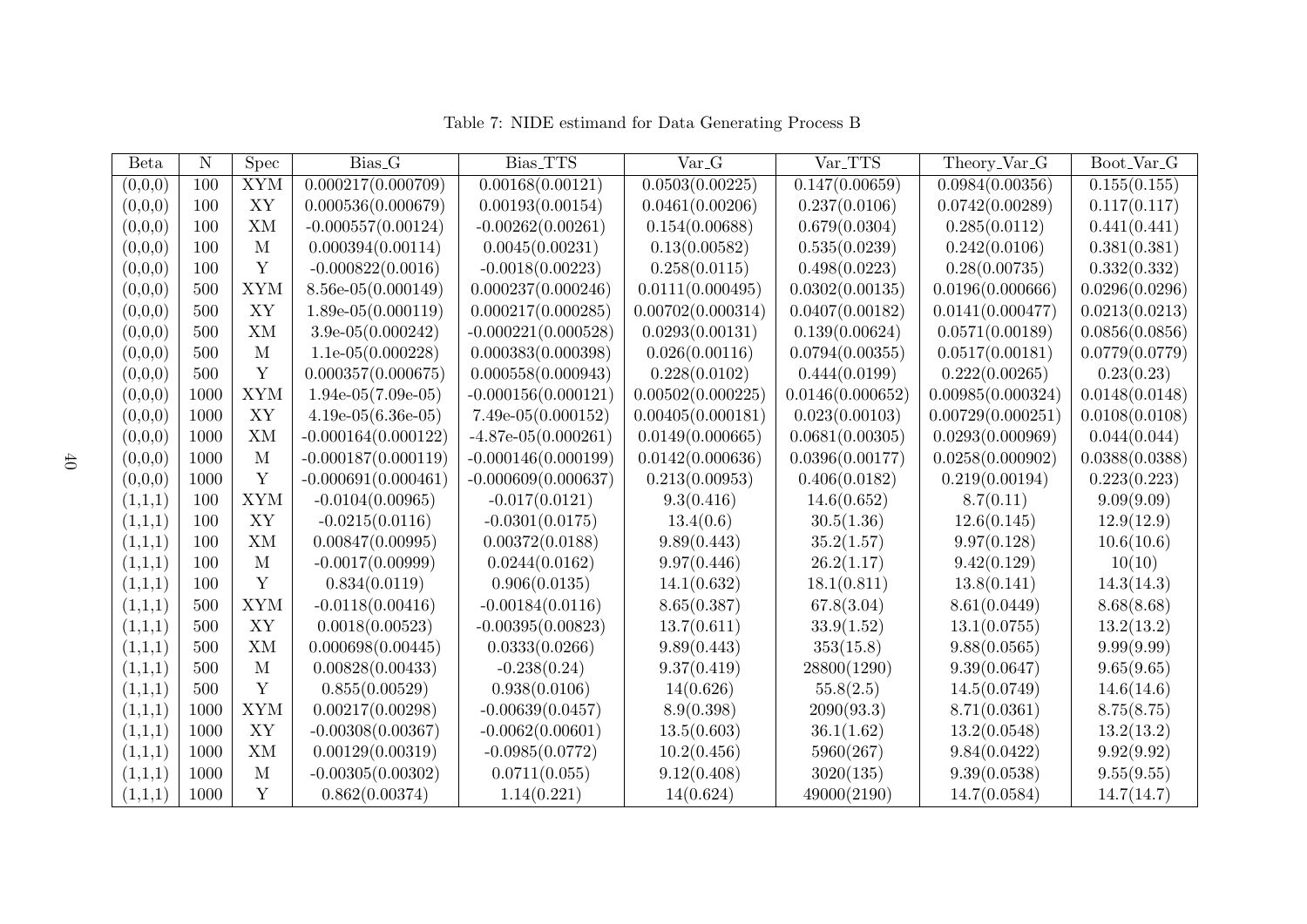| Beta    | $\mathbf N$ | <b>Spec</b>  | Bias <sub>-G</sub>   | Bias_TTS             | Var <sub>-G</sub> | Var_TTS     | Theory_Var_G  | Boot_Var_G  |
|---------|-------------|--------------|----------------------|----------------------|-------------------|-------------|---------------|-------------|
| (0,0,0) | 100         | <b>XYM</b>   | $-0.00301(0.00656)$  | 0.00107(0.00705)     | 4.31(0.193)       | 4.97(0.222) | 4.77(0.0313)  | 6.54(0.248) |
| (0,0,0) | 100         | XY           | 0.00514(0.00733)     | 0.00348(0.00803)     | 5.37(0.24)        | 6.45(0.288) | 4.79(0.0321)  | 7.62(0.303) |
| (0,0,0) | 100         | ΧM           | 0.00579(0.0101)      | 0.0267(0.0184)       | 10.2(0.455)       | 34(1.52)    | 9.3(0.122)    | 12.3(0.503) |
| (0,0,0) | 100         | М            | 0.836(0.0105)        | 0.92(0.0111)         | 11(0.494)         | 12.3(0.552) | 9.96(0.0995)  | 80.9(1.9)   |
| (0,0,0) | 100         | Y            | 0.00444(0.00685)     | 0.00214(0.00691)     | 4.69(0.21)        | 4.78(0.214) | 4.59(0.0306)  | 7.85(0.311) |
| (0,0,0) | 500         | <b>XYM</b>   | 0.000106(0.00301)    | 0.00157(0.00314)     | 4.52(0.202)       | 4.94(0.221) | 4.83(0.0136)  | 6.86(0.264) |
| (0,0,0) | 500         | XY           | 0.000599(0.00315)    | 0.0014(0.00335)      | 4.98(0.223)       | 5.62(0.252) | 4.83(0.0139)  | 6.85(0.267) |
| (0,0,0) | 500         | XM           | $-0.00674(0.00455)$  | $-0.00605(0.00887)$  | 10.4(0.464)       | 39.3(1.76)  | 9.64(0.0593)  | 12.3(0.488) |
| (0,0,0) | 500         | $\mathbf{M}$ | 0.862(0.00472)       | 0.944(0.0048)        | 11.1(0.499)       | 11.5(0.515) | 10.5(0.0534)  | 378(4.19)   |
| (0,0,0) | 500         | Y            | 0.000134(0.00313)    | 0.000521(0.00314)    | 4.9(0.219)        | 4.93(0.221) | 4.61(0.0121)  | 14.2(0.497) |
| (0,0,0) | 1000        | <b>XYM</b>   | $-0.00227(0.00225)$  | $-0.00227(0.00238)$  | 5.07(0.227)       | 5.67(0.254) | 4.83(0.00983) | 7.16(0.288) |
| (0,0,0) | 1000        | XY           | $-0.00111(0.00221)$  | $-0.000989(0.0023)$  | 4.88(0.218)       | 5.28(0.236) | 4.84(0.0101)  | 7.07(0.258) |
| (0,0,0) | 1000        | XM           | $-0.00127(0.00302)$  | 0.000813(0.00527)    | 9.12(0.408)       | 27.8(1.24)  | 9.64(0.0377)  | 11.7(0.472) |
| (0,0,0) | 1000        | М            | 0.863(0.00337)       | 0.942(0.0034)        | 11.4(0.509)       | 11.6(0.518) | 10.6(0.0371)  | 742(5.98)   |
| (0,0,0) | 1000        | Y            | $-0.000594(0.00219)$ | $-0.00018(0.00222)$  | 4.8(0.215)        | 4.91(0.22)  | 4.64(0.00849) | 21.4(0.633) |
| (1,1,1) | 100         | <b>XYM</b>   | 0.00449(0.00736)     | 0.00319(0.00818)     | 5.42(0.242)       | 6.69(0.299) | 5.11(0.0375)  | 70.7(1.34)  |
| (1,1,1) | 100         | XY           | $-0.00356(0.00714)$  | 0.00596(0.00833)     | 5.1(0.228)        | 6.95(0.311) | 4.97(0.0351)  | 73.6(1.33)  |
| (1,1,1) | 100         | ΧM           | 0.0209(0.0103)       | $-0.00588(0.0212)$   | 10.6(0.474)       | 45.1(2.02)  | 9.77(0.121)   | 79.3(1.83)  |
| (1,1,1) | 100         | M            | 0.888(0.0109)        | 0.924(0.0115)        | 11.9(0.534)       | 13.3(0.595) | 10.9(0.108)   | 298(3.81)   |
| (1,1,1) | 100         | Y            | $-0.00842(0.00693)$  | $-0.00814(0.00754)$  | 4.81(0.215)       | 5.69(0.255) | 5.03(0.0372)  | 57.5(1.1)   |
| (1,1,1) | 500         | <b>XYM</b>   | $-0.000439(0.00312)$ | $-0.000264(0.00336)$ | 4.87(0.218)       | 5.64(0.252) | 5.06(0.0155)  | 323(2.79)   |
| (1,1,1) | 500         | XY           | $-0.00397(0.0032)$   | $-0.00326(0.00347)$  | 5.11(0.229)       | 6.03(0.27)  | 5.04(0.0154)  | 336(2.86)   |
| (1,1,1) | 500         | ΧM           | 0.0303(0.00452)      | $-0.00829(0.0084)$   | 10.2(0.457)       | 35.3(1.58)  | 10.2(0.0614)  | 352(3.92)   |
| (1,1,1) | 500         | M            | 0.901(0.00479)       | 0.935(0.00495)       | 11.5(0.513)       | 12.3(0.548) | 11.2(0.0545)  | 1460(8.46)  |
| (1,1,1) | 500         | Y            | 0.00265(0.00313)     | 0.00292(0.00328)     | 4.91(0.219)       | 5.38(0.241) | 5.02(0.0151)  | 267(2.49)   |
| (1,1,1) | 1000        | <b>XYM</b>   | $-0.00664(0.0022)$   | $-0.00507(0.00238)$  | 4.83(0.216)       | 5.65(0.253) | 5.07(0.0111)  | 629(3.77)   |
| (1,1,1) | 1000        | ${\bf XY}$   | $-0.00122(0.00242)$  | $-0.000419(0.00257)$ | 5.86(0.262)       | 6.6(0.296)  | 5.04(0.0108)  | 675(4.3)    |
| (1,1,1) | 1000        | XM           | 0.029(0.00318)       | $-0.0139(0.00569)$   | 10.1(0.453)       | 32.4(1.45)  | 10.4(0.0411)  | 691(5.43)   |
| (1,1,1) | 1000        | M            | 0.918(0.00339)       | 0.951(0.00349)       | 11.5(0.515)       | 12.2(0.546) | 11.5(0.0405)  | 2970(12.1)  |
| (1,1,1) | 1000        | Y            | 0.000258(0.00229)    | $-0.000654(0.00239)$ | 5.24(0.234)       | 5.73(0.257) | 5.05(0.0111)  | 523(3.62)   |

Table 8: NDE estimand for Data Generating Process C